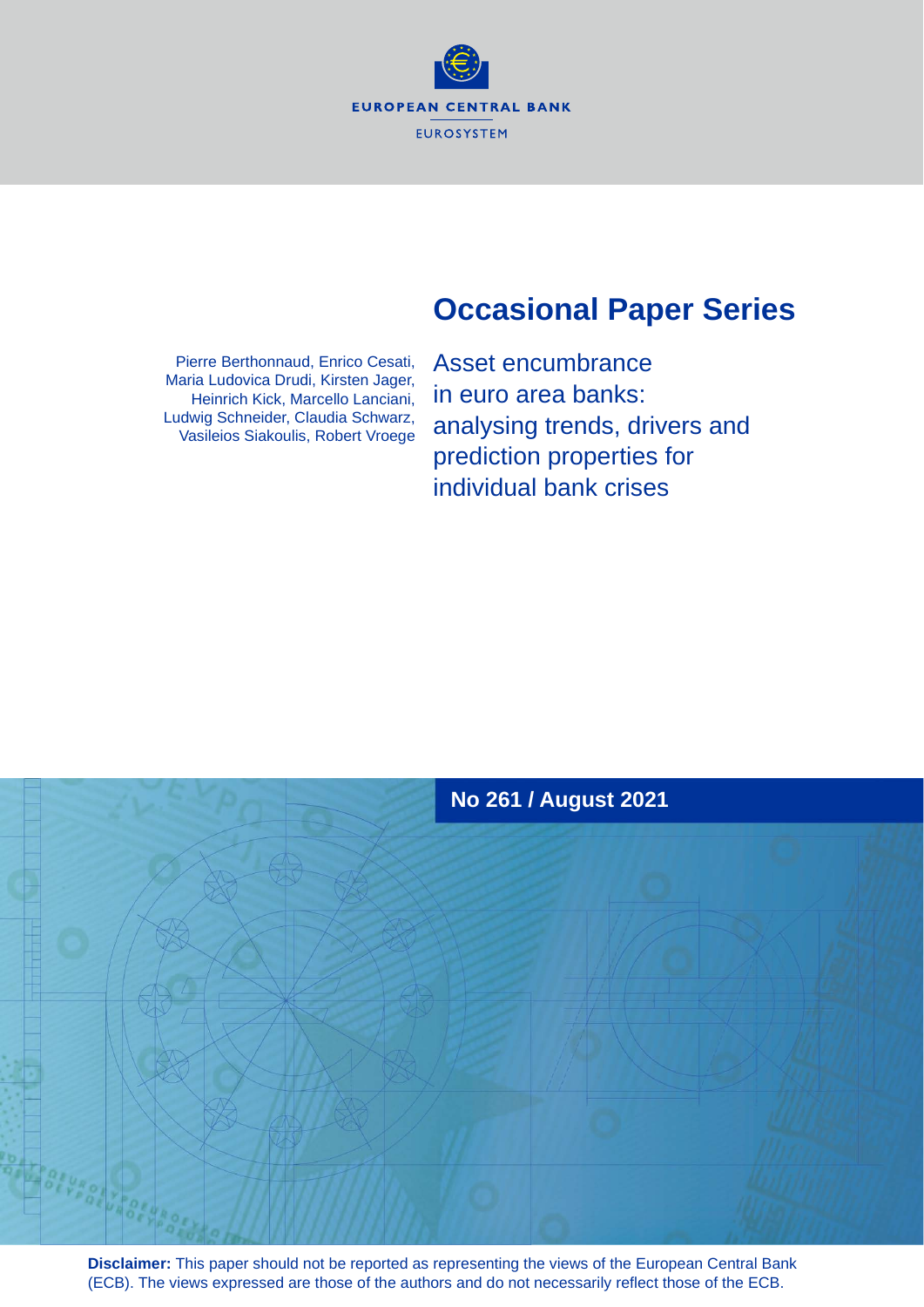## **Contents**

|                | <b>Abstract</b> |                                                                                                          | 3  |  |  |  |  |
|----------------|-----------------|----------------------------------------------------------------------------------------------------------|----|--|--|--|--|
|                |                 | <b>Executive summary</b>                                                                                 | 4  |  |  |  |  |
| 1              |                 | <b>Introduction</b>                                                                                      | 5  |  |  |  |  |
| $\overline{2}$ | <b>Data</b>     |                                                                                                          | 8  |  |  |  |  |
| 3              |                 | Asset encumbrance developments in the euro area                                                          |    |  |  |  |  |
|                | 3.1             | Asset encumbrance ratio                                                                                  | 11 |  |  |  |  |
|                | 3.2             | Encumbrance of central bank-eligible assets and collateral                                               | 14 |  |  |  |  |
|                | 3.3             | Sources of encumbrance and overcollateralisation ratios                                                  | 15 |  |  |  |  |
|                | 3.4             | Types of encumbered asset                                                                                | 19 |  |  |  |  |
|                | 3.5             | Contingent asset encumbrance                                                                             | 20 |  |  |  |  |
| 4              |                 | Econometric analysis of the drivers of asset encumbrance                                                 | 21 |  |  |  |  |
|                | 4.1             | Economic priors: credit risk, collateral quality, sovereign-bank<br>nexus, capitalisation, profitability | 21 |  |  |  |  |
|                | 4.2             | <b>Variables</b>                                                                                         | 24 |  |  |  |  |
|                | 4.3             | Methodology                                                                                              | 27 |  |  |  |  |
|                | 4.4             | <b>Results</b>                                                                                           | 28 |  |  |  |  |
|                | 4.5             | Robustness checks                                                                                        | 32 |  |  |  |  |
|                | 4.6             | <b>Section conclusion</b>                                                                                | 34 |  |  |  |  |
| 5              |                 | Asset encumbrance during a bank crisis                                                                   | 36 |  |  |  |  |
|                | 5.1             | <b>Crisis identification</b>                                                                             | 36 |  |  |  |  |
|                | 5.2             | Aggregate dynamics of asset encumbrance during a crisis                                                  | 38 |  |  |  |  |
|                | 5.3             | <b>Section conclusion</b>                                                                                | 41 |  |  |  |  |
| 6              |                 | Asset encumbrance as an early warning indicator                                                          | 42 |  |  |  |  |
|                | 6.1             | A two-step approach to test the usefulness of asset<br>encumbrance in an early warning model             | 42 |  |  |  |  |
|                | 6.2             | The multivariate analysis                                                                                | 44 |  |  |  |  |
|                | 6.3             | The univariate analysis                                                                                  | 50 |  |  |  |  |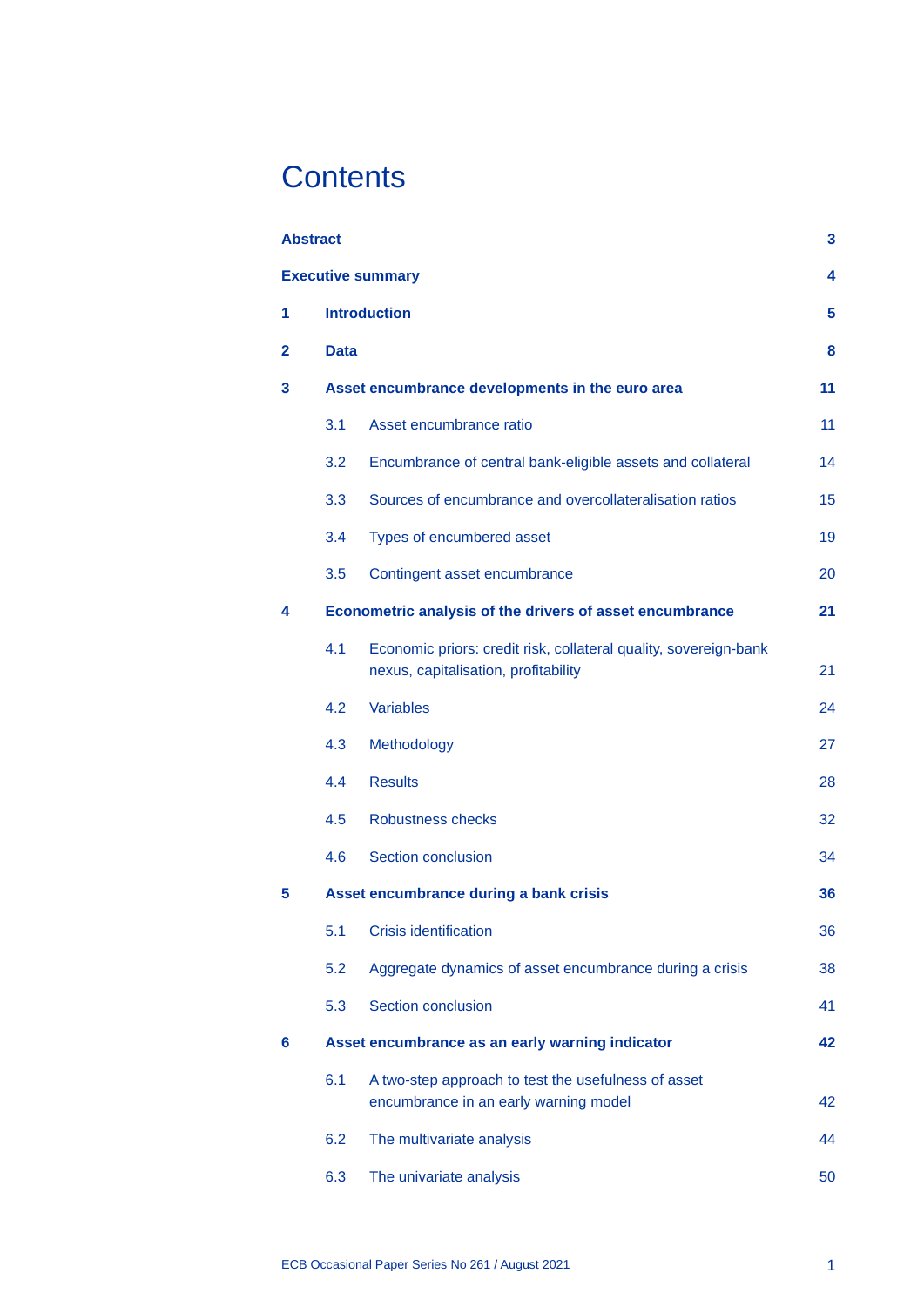|                 | 6.5               | Section conclusion | 53 |
|-----------------|-------------------|--------------------|----|
|                 |                   |                    |    |
| 7               |                   | <b>Conclusion</b>  | 55 |
|                 | <b>References</b> |                    | 57 |
| <b>Appendix</b> |                   | 61                 |    |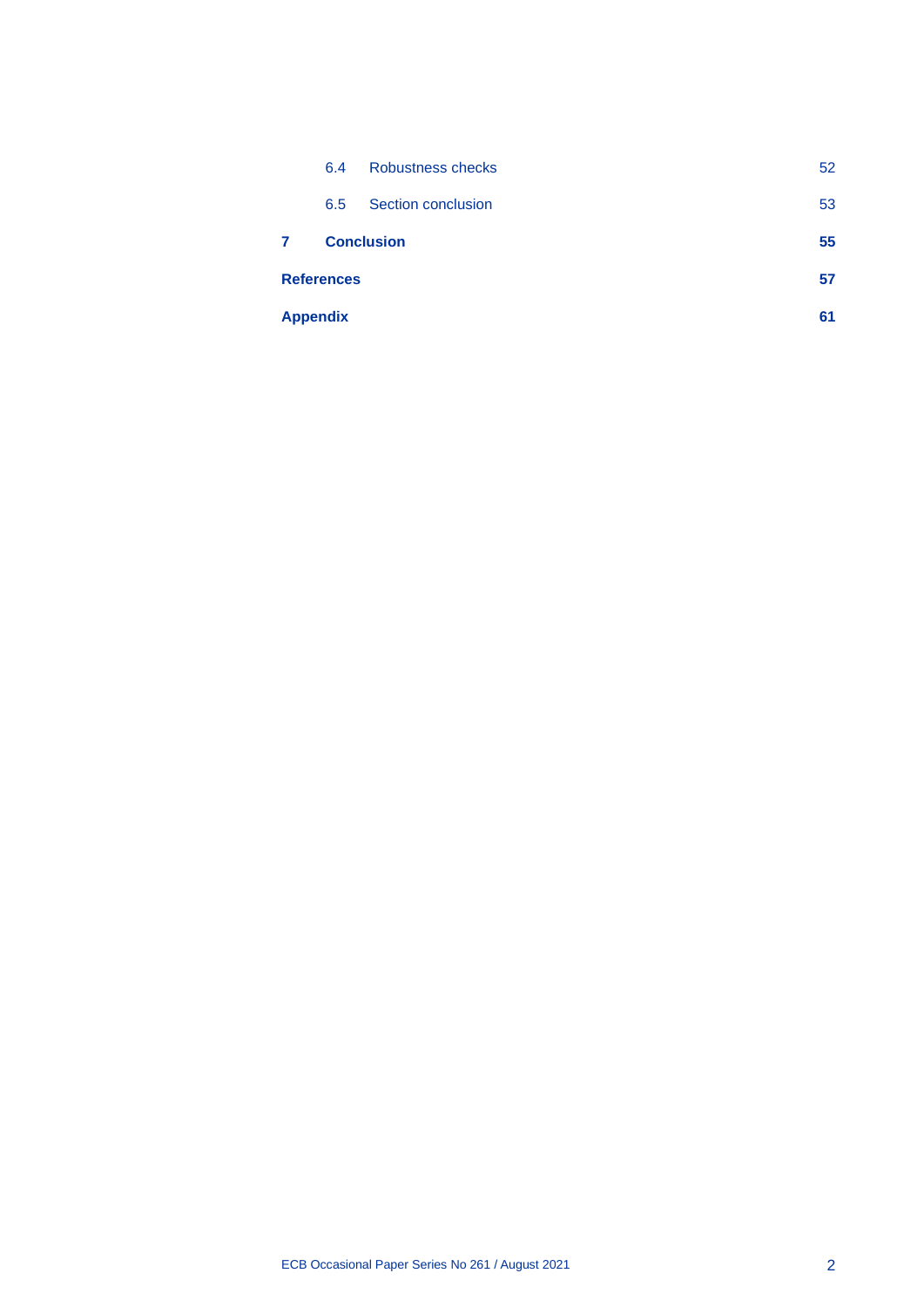## <span id="page-3-0"></span>Abstract

Asset encumbrance is a central concept in the context of banks' liquidity crises, as it is associated with their capacity to obtain secured funding. This occasional paper summarises the work carried out by the task force on asset encumbrance, bringing together analyses by the ECB and those national competent authorities working on the topic. First, we describe how asset encumbrance has evolved in euro area banks, focusing on country and business model aggregates. Second, we conduct an econometric analysis of the driving factors of banks' asset encumbrance, highlighting the relevance of credit risk, the availability of high quality collateral suitable for encumbrance, capital and sovereign funding conditions. Third, we turn our focus to the asset encumbrance dynamics of banks that have experienced a crisis. The outcome of this event study analysis indicates that asset encumbrance increases in the lead-up to a crisis, partly to offset early deposit outflows. Building on these findings, we show that asset encumbrance indicators carry predictive information for bank-specific crises as part of a multivariate early warning model.

**Keywords:** asset encumbrance, liquidity, bank funding, collateral, bank crisis, early warning model, panel econometrics

**JEL codes:** G21, G01, G28, C23, C49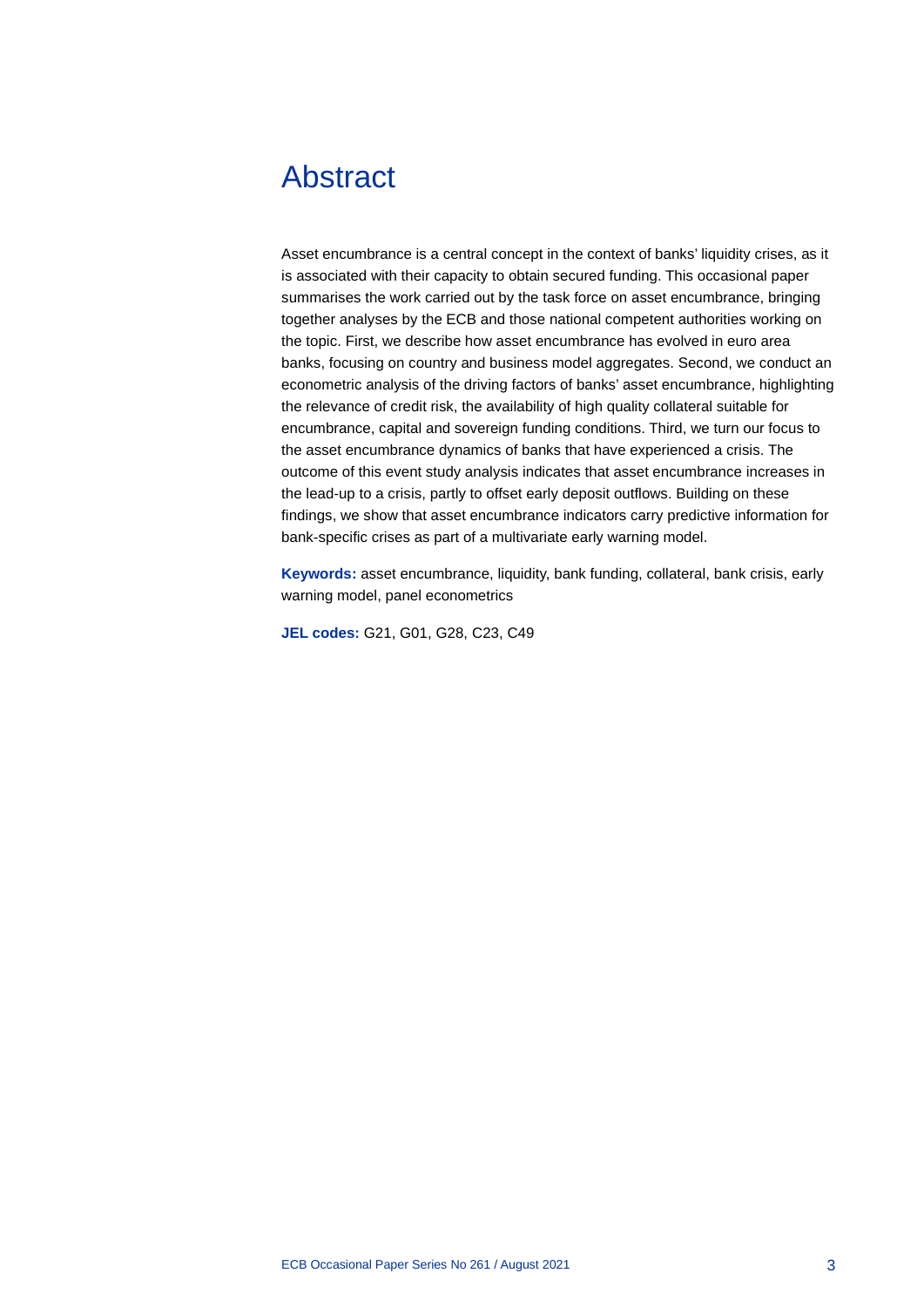## <span id="page-4-0"></span>Executive summary

After the global financial crisis of 2008, the growing risk aversion that pervaded the banking sector had a strong impact on the funding structure of financial institutions. Investors reacted to increased counterparty credit risk either by seeking higher risk premia or by demanding collateral, thereby generating pressure on banks to shift from unsecured to secured funding. The capacity to obtain secured funding, from which asset encumbrance arises, is thus a key element for banks to ensure stable funding in crisis situations.

Asset encumbrance arises from the issuance of secured funding instruments, such as covered bonds, repurchase agreements (repos), over-the-counter (OTC) derivatives and central bank funding. Secured funding requires the collateralisation of bank assets, which restricts the bank's ability to transfer or realise these assets. Assets pledged as collateral, which are not available to meet the claims of unsecured creditors in the event of a default, are said to be encumbered.

In recent years, asset encumbrance has been a growing topic for discussion among regulators, policymakers and supervisors. The debate has focused on identifying and addressing excessive asset encumbrance, both on a bank-by-bank and at a systemwide level, and on examining its potential impact on the financial system. Bank failures related to liquidity shortages underline the need for a better understanding of the concept of asset encumbrance: high encumbrance levels could lead to the failure even of banks with a sound capital base.

This occasional paper contributes to the existing literature on asset encumbrance in three ways.

First, using supervisory reporting data from euro area banks, it provides insights into asset encumbrance dynamics across countries and business models. Results show that the aggregate asset encumbrance ratio (AE ratio) among euro area banks has remained relatively stable since 2015. However, there is considerable heterogeneity across both countries and business models.

Second, it empirically investigates the drivers of asset encumbrance. Our findings show that: (i) banks with higher asset-side risk, as measured through non-performing loans (NPLs), tend to rely more on asset encumbrance; (ii) an increased availability of central bank-eligible collateral increases the appetite for asset encumbrance; (iii) banks' access to unsecured funding is affected by the sovereign-bank nexus, with increases in domestic government yields being reflected in higher AE ratios; and (iv) a convex relationship between capitalisation and asset encumbrance is found to be significant in some – but not all – econometric specifications.

Third, the paper identifies increases in asset encumbrance that have preceded bank crises. Building on this pattern, we establish that identifying changes in asset encumbrance increases the accuracy of a multivariate early warning model for predicting bank crises.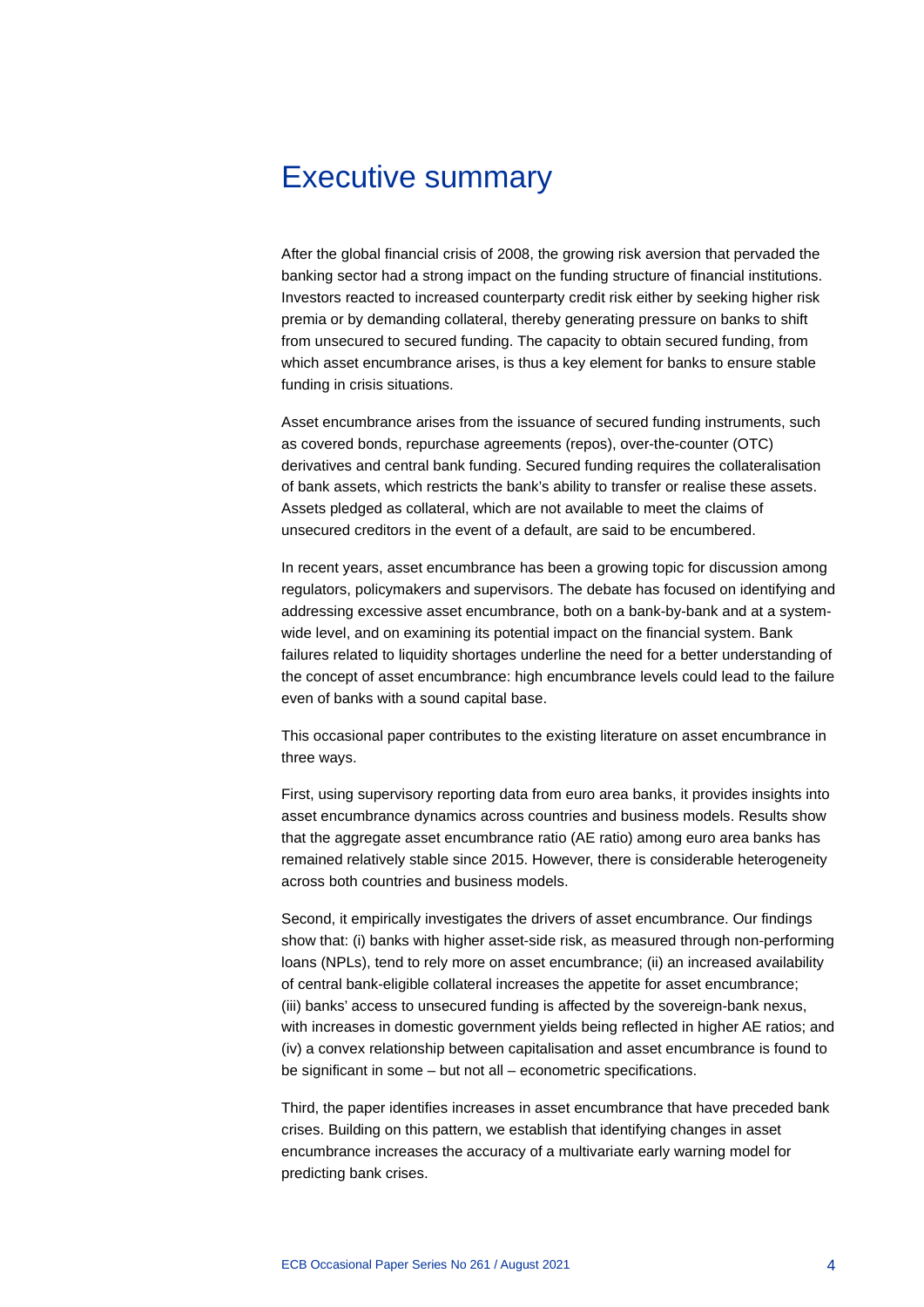## 1 Introduction

<span id="page-5-0"></span>In recent years, asset encumbrance has been a growing topic for discussion among regulators, policymakers and supervisors. The debate has focused on identifying and addressing excessive asset encumbrance, both on a bank-by-bank and at a systemwide level, and on examining its potential impact on the financial system. Bank failures related to liquidity shortages underline the need for a better understanding of the concept of asset encumbrance: high encumbrance levels could lead to the failure even of banks with a sound capital base.

In 2011 Dexia Bank had to be rescued by the French and Belgian governments despite having sufficient capital at the time, with excessive levels of asset encumbrance being cited as one of the key reasons for the bailout.<sup>[1](#page-5-1)</sup> A more recent case in Europe is Banco Popular, which was acquired by Banco Santander in 2017 after significant liquidity troubles. Like Dexia Bank, Banco Popular had a satisfactory capital ratio and passed the European Banking Authority (EBA) stress test. However, an excessive level of asset encumbrance undermined its liquidity conditions (Banal-Estanol et al., 2019). Asset encumbrance and banks' ability to mobilise additional collateral was an integral part of the ECB's [2](#page-5-2)019 liquidity stress test, $^2$  capturing the capacity of collateral buffers to help banks withstand a hypothetical deposit run and funding freeze.

Asset encumbrance arises from the issuance of secured funding instruments, such as covered bonds, repos, OTC derivatives and central bank funding. Secured funding requires the collateralisation of bank assets, which restricts the bank's ability to transfer or realise those assets. The alternative to secured funding is unsecured funding, which is backed not by collateral but by the creditworthiness of the issuer. Assets pledged as collateral, which are not available to meet the claims of unsecured creditors in the event of a default, are said to be encumbered.

Financial institutions face a trade-off when choosing between secured and unsecured funding. As secured funding is backed by collateral, and thereby safer for the investor, funding costs are generally lower for this type of instrument. This can incentivise banks to increase their proportion of secured funding, which in turn leads to higher AE ratios. However, increasing the proportion of secured funding means that fewer – and typically riskier – assets will remain available to meet the claims of unsecured creditors in the event of a default. This structural subordination, which in effect shifts the risk from secured to unsecured investors, arises for two main reasons. First, the value of collateral is often higher than the nominal value of the funding obtained; this is referred to as overcollateralisation. Second, collateral is usually composed of high quality assets, with banks being required to replace assets that no longer meet the collateral requirements. Thus, a higher level of asset encumbrance implies not only a decrease in the assets on which unsecured creditors can exercise their claims, but also an increase in their average riskiness.

See for instance ["Bank collateral drying up in rush for security"](https://www.ft.com/content/e6f91fb8-fa51-11e0-b70d-00144feab49a), Financial Times, 19 October 2011.

<span id="page-5-2"></span><span id="page-5-1"></span>See also th[e associated press release](https://www.bankingsupervision.europa.eu/press/pr/date/2019/html/ssm.pr191007%7E842f68965f.en.html) an[d published results.](https://www.bankingsupervision.europa.eu/press/pr/date/2019/html/ssm.pr191007_annex%7E537c259b6d.en.pdf)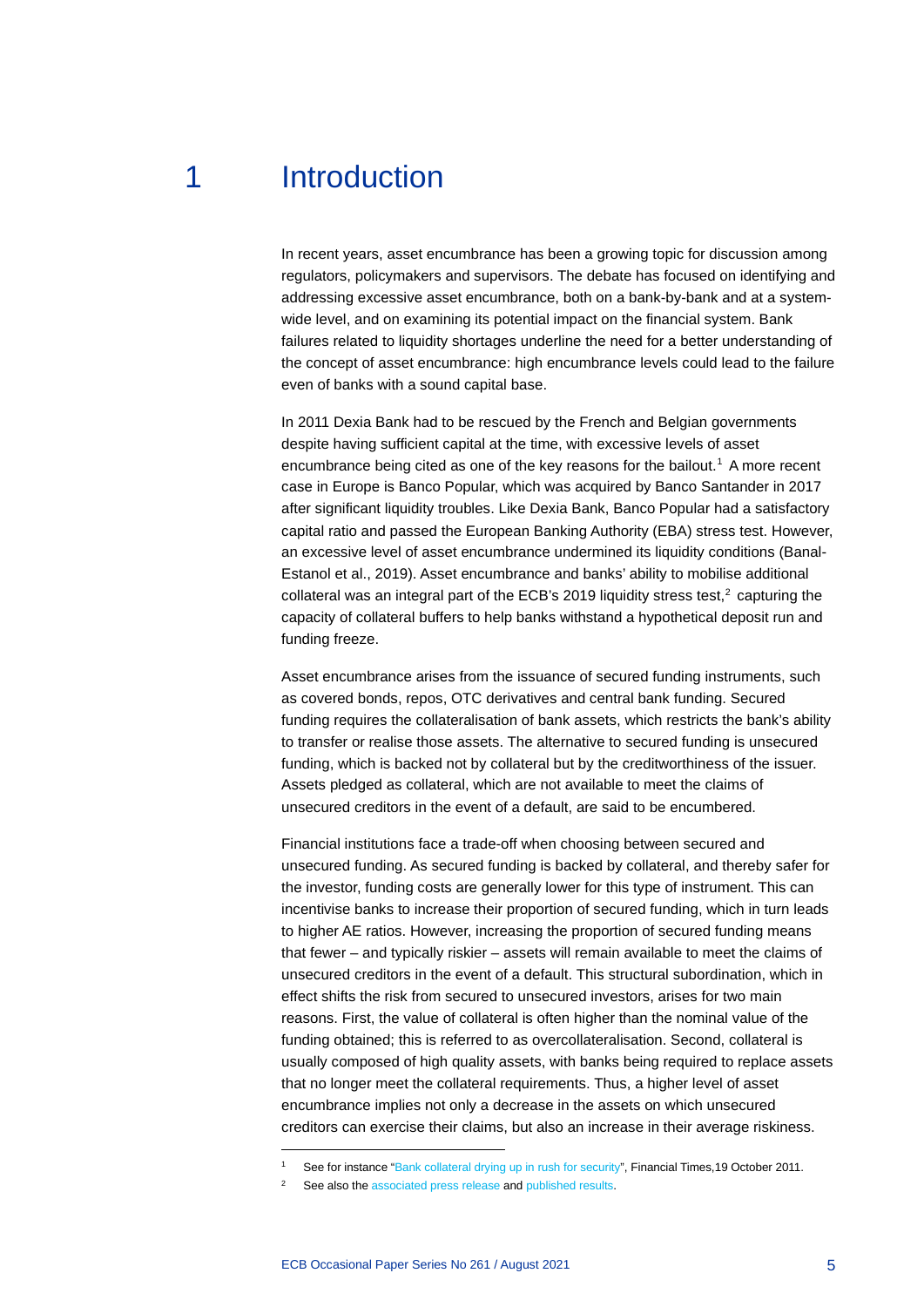This effect of structural subordination increases the costs of unsecured funding and, in the worst cases, could result in runs on unsecured debt, thereby making the issuer more sensitive to shocks (Juks 2012; Bank of England, 2012; Houben and Slingenberg, 2013; CGFS, 2013; Matta and Perotti, 2015). A balance between secured and unsecured funding – obtained by assessing the costs and benefits associated with asset encumbrance – is crucial for financial institutions. This tradeoff between cheap funding and fragility is the basis of the theoretical model developed by Ahnert et al. (2019). The authors show that asset encumbrance can lead to illiquidity of solvent banks. In general, because of their structural subordination, unsecured lenders have a greater incentive than secured creditors to monitor the creditworthiness of the borrowing institution, so riskier institutions will more often use collateral (Berger and Udell, 1990, 1995; Boot et al., 1991; Jiménez et al., 2006) as they have limited access to the unsecured market. Focusing on the European interbank repo market, Di Filippo et al. (2020) provide empirical evidence that riskier banks are more reliant on secured funding.

From a microprudential point of view, high levels of encumbrance are an indicator of funding and liquidity risks. The lack of unencumbered assets means that a financial institution could face increased difficulties in obtaining funding, especially in times of financial distress, as too few assets remain available to obtain secured funding, while unsecured funding may become too expensive or unavailable. Discouraged by their structural subordination, unsecured debt holders are more likely to demand higher risk premia or decide not to roll over their funding. Moreover, high quality collateral is required to raise funding from the central bank, which often plays the role of lender of last resort:<sup>[3](#page-6-0)</sup> when liquidity in the financial system dries up, banks rely on central banks for short-term funding. However, financial institutions can only access the central bank's facilities if they can pledge as collateral high quality assets that satisfy the criteria set out by the central bank.

From a macroprudential perspective, a banking system with a high level of encumbrance could be more sensitive to financial shocks and cause procyclical effects (Houben and Slingenberg, 2013; CGFS, 2013; Gai et al., 2013). In the event of financial turmoil resulting in drops in collateral values, increases in haircuts, or the need to substitute non-performing assets, many banks would be forced to simultaneously post additional collateral. When financial institutions can no longer increase the level of encumbrance to sustain their need for funding, they could be forced into fire selling their assets, thereby exacerbating the crisis. Gorton and Metrick (2012) identify drops in collateral values and increased haircuts – at the basis of the "run on repos" – as a triggering event of the global financial crisis.<sup>[4](#page-6-1)</sup> Asset encumbrance can also cause procyclicality as a result of collateral reuse (rehypothecation), which increases interconnectedness and opacity among financial agents (Houben and Slingenberg, 2013; Financial Stability Board (FSB), (2016); Brumm et al., 2018).

Depositor insurance, in the form of a deposit guarantee scheme, might lead banks to increase their AE ratio beyond optimal levels (Juks, 2012; Houben and Slingenberg,

<span id="page-6-1"></span><span id="page-6-0"></span>See Rochet and Vives (2004) on the need for and the role of the lender of last resort.

See also Gorton and Ordoñez (2014).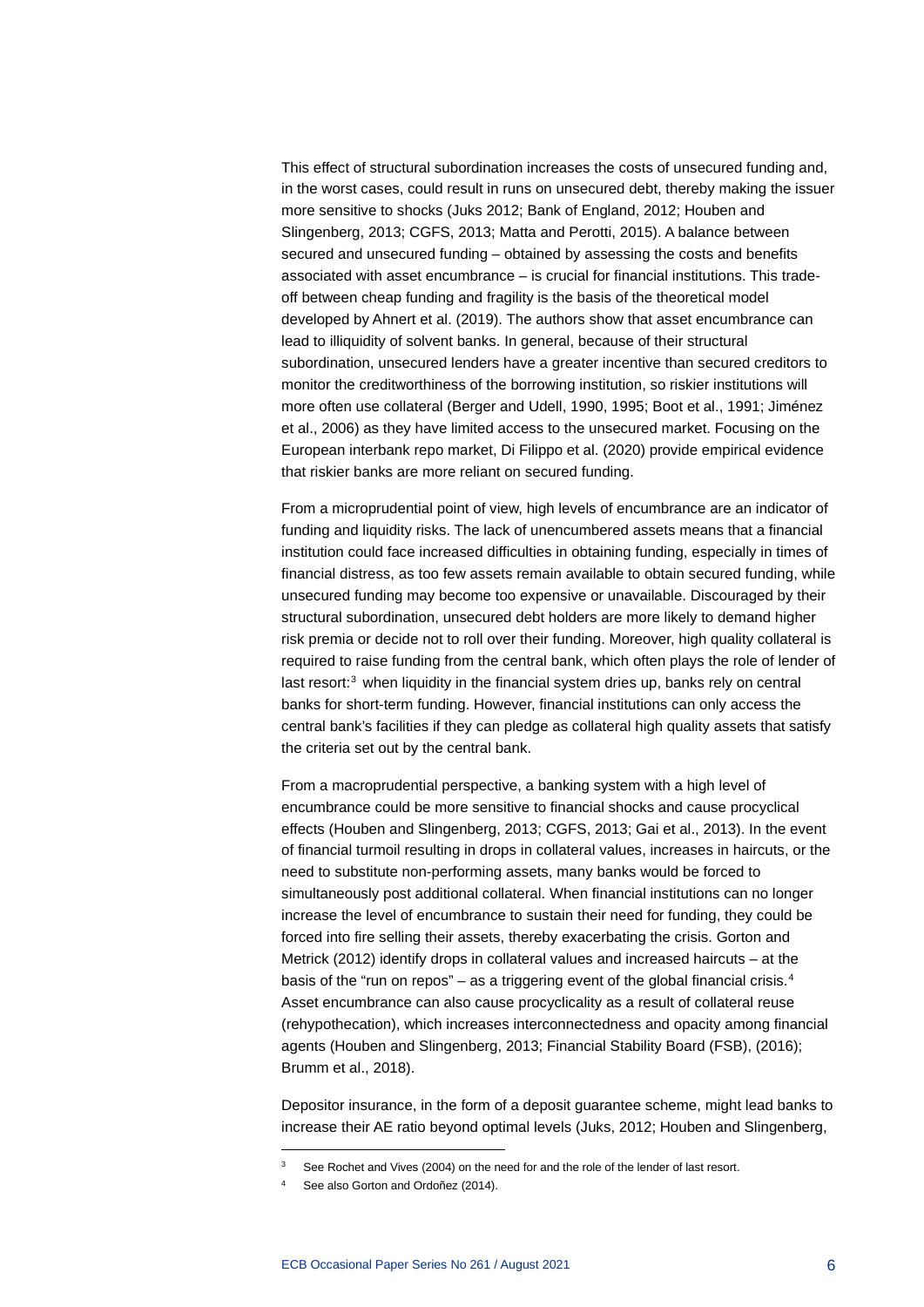2013; Hardy, 2013; CGFS, 2013; Helberg and Lindset, 2014; Ahnert et al., 2019). Insured depositors do not ask for higher risk premia to compensate for their structural subordination, as they will be compensated by the insurance fund if the bank fails to meet its obligations. Hence, banks with a large deposit base might find it advantageous to issue secured debt in order to reduce their funding costs. As a result, by increasing their asset encumbrance, financial institutions shift risks to depositors and ultimately to the deposit guarantee scheme.

Policymakers and regulators are therefore tasked with assessing the implications of asset encumbrance for the entire financial system.

This occasional paper focuses on the microprudential perspective and contributes to the existing literature in three ways.

First, using supervisory reporting data from euro area banks, it provides insights into asset encumbrance dynamics across countries and business models. Results show that the aggregate AE ratio among euro area banks has remained relatively stable since 2015. However, there is considerable heterogeneity across both countries and business models.

Second, it empirically investigates the drivers of asset encumbrance. Our findings show that: (i) banks with higher asset-side risk, as measured through NPLs, tend to rely more on asset encumbrance; (ii) a larger availability of central bank-eligible collateral increases the appetite for asset encumbrance; (iii) banks' access to unsecured funding is affected by the sovereign-bank nexus, with increases in domestic government yields being reflected in higher AE ratios; and (iv) a convex relationship between capitalisation and asset encumbrance is found significant in some – but not all – econometric specifications.

Third, the paper identifies increases in asset encumbrance that have preceded bank crises. Building on this pattern, we establish that identifying changes in asset encumbrance increases the accuracy of a multivariate early warning model for predicting bank crises.

The remainder of this paper is structured as follows. Section 2 explains the dataset and the composition of the sample used. Section 3 discusses the aggregate developments with respect to asset encumbrance across banks subject to the single supervisory mechanism (SSM). Section 4 provides an econometric investigation of the drivers of asset encumbrance. Section 5 offers insights into asset encumbrance dynamics during crisis periods and Section 6 tests the usefulness of asset encumbrance as an early warning indicator of crises. Section 7 sets out the conclusions.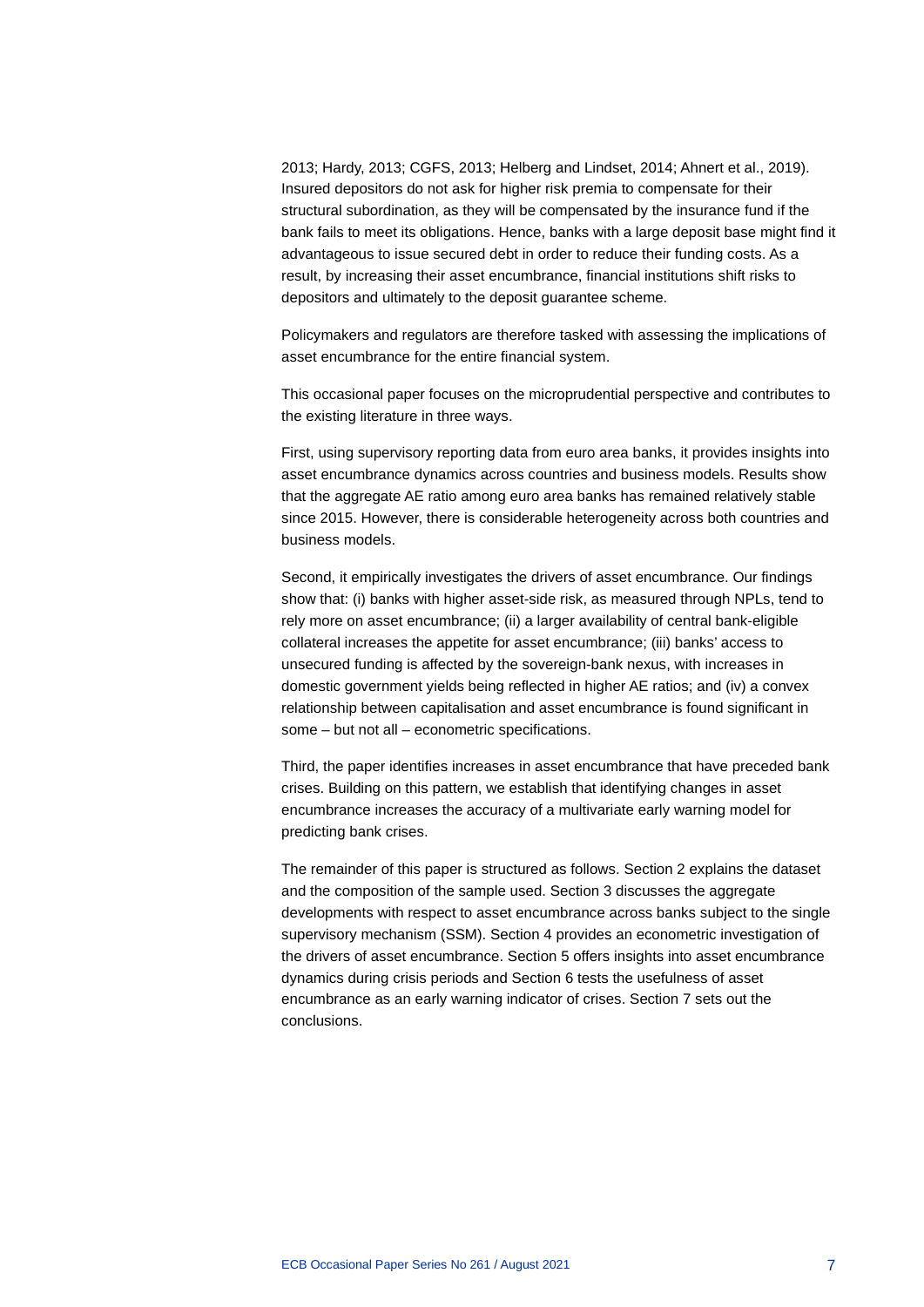## 2 Data

<span id="page-8-0"></span>The financial crisis prompted the Basel Committee on Banking Supervision (BCBS) to strengthen the regulation, supervision and risk management of banks, with the introduction of Basel III. The Basel III framework has been implemented in the European Union by means of Directive 2013/36/E[U5](#page-8-1) , the Capital Requirements Directive (CRD), and Regulation (EU) No 575/2013<sup>[6](#page-8-2)</sup>, the Capital Requirements Regulation (CRR). Article 100 of the CRR requires institutions to report on "repurchase agreements, securities lending and all forms of encumbrance of assets". It also mandates the EBA to incorporate this information in the implementing technical standards (ITS). In this regard, the EBA first implemented asset encumbrance reporting on 31 December 2014.

In accordance with Commission Implementing Regulation (EU) No 2015/[7](#page-8-3)9<sup>7</sup>, the AE ratio is defined as the sum of total encumbered assets and collateral received and reused, $8$  divided by the sum of total assets and total collateral received and available for encumbrance.<sup>[9](#page-8-5)</sup> For the sake of conciseness, we will refer to collateral received and available for encumbrance as "total collateral" or simply "collateral". The AE ratio is one of the dependent variables in the econometric analysis presented in Section 4. It is also tested in the early warning indicator analysis (Section 6) as a crisis prediction factor, together with other asset encumbrance indicators. These include the ratio of unencumbered central bank-eligible assets and collateral to total assets and collateral, which serves as a proxy for the liquidity that can be obtained in times of stress. Counterbalancing capacity, or "the stock of unencumbered assets or other funding sources which are legally and practically available […] to cover potential funding gaps", $10$  is also tested.

The data used in this occasional paper were obtained from financial reporting on asset encumbrance. The data have been collected since December 2014 and cover encumbered assets and collateral, sources of encumbrance and contingent

<span id="page-8-1"></span><sup>5</sup> [Directive 2013/36/EU](https://eur-lex.europa.eu/legal-content/EN/TXT/?uri=celex%3A32013L0036) of the European Parliament and of the Council of 26 June 2013 on access to the activity of credit institutions and the prudential supervision of credit institutions and investment firms, amending Directive 2002/87/EC and repealing Directives 2006/48/EC and 2006/49/EC (OJ L 176, 27.6.2013, p. 338).

<span id="page-8-2"></span><sup>6</sup> [Regulation \(EU\) No 575/2013](https://eur-lex.europa.eu/legal-content/EN/TXT/?uri=celex%3A32013R0575) of the European Parliament and of the Council of 26 June 2013 on prudential requirements for credit institutions and investment firms and amending Regulation (EU) No 648/2012 (OJ L 176, 27.6.2013, p. 1).

<span id="page-8-3"></span><sup>7</sup> [Commission Implementing Regulation \(EU\) 2015/79](https://eur-lex.europa.eu/legal-content/EN/TXT/?uri=CELEX:32015R0079) of 18 December 2014 amending Implementing Regulation (EU) No 680/2014 laying down implementing technical standards with regard to supervisory reporting of institutions according to Regulation (EU) No 575/2013 of the European Parliament and of the Council as regards asset encumbrance, single data point model and validation rules (OJ L 14, 21.1.2015, p. 1).

<span id="page-8-4"></span>Collateral is reused "when a market participant, such as a bank, receives securities as collateral in one transaction and subsequently sells, pledges or transfers this collateral in a second transaction", FSB  $(2016)$ 

<span id="page-8-5"></span>Assets are measured at the carrying amount, whereas collateral is measured at fair value. Total collateral received and available for encumbrance refers to the sum of collateral received and reused (encumbered) and collateral – available for encumbrance – not yet reused (unencumbered).

<span id="page-8-6"></span><sup>10</sup> Se[e Commission Implementing Regulation \(EU\) 2016/313](https://eur-lex.europa.eu/legal-content/EN/TXT/PDF/?uri=CELEX:32016R0313&from=PT) of 1 March 2016 amending Implementing Regulation (EU) No 680/2014 with regard to additional monitoring metrics for liquidity reporting (OJ L 60, 5.3.2016, p. 5).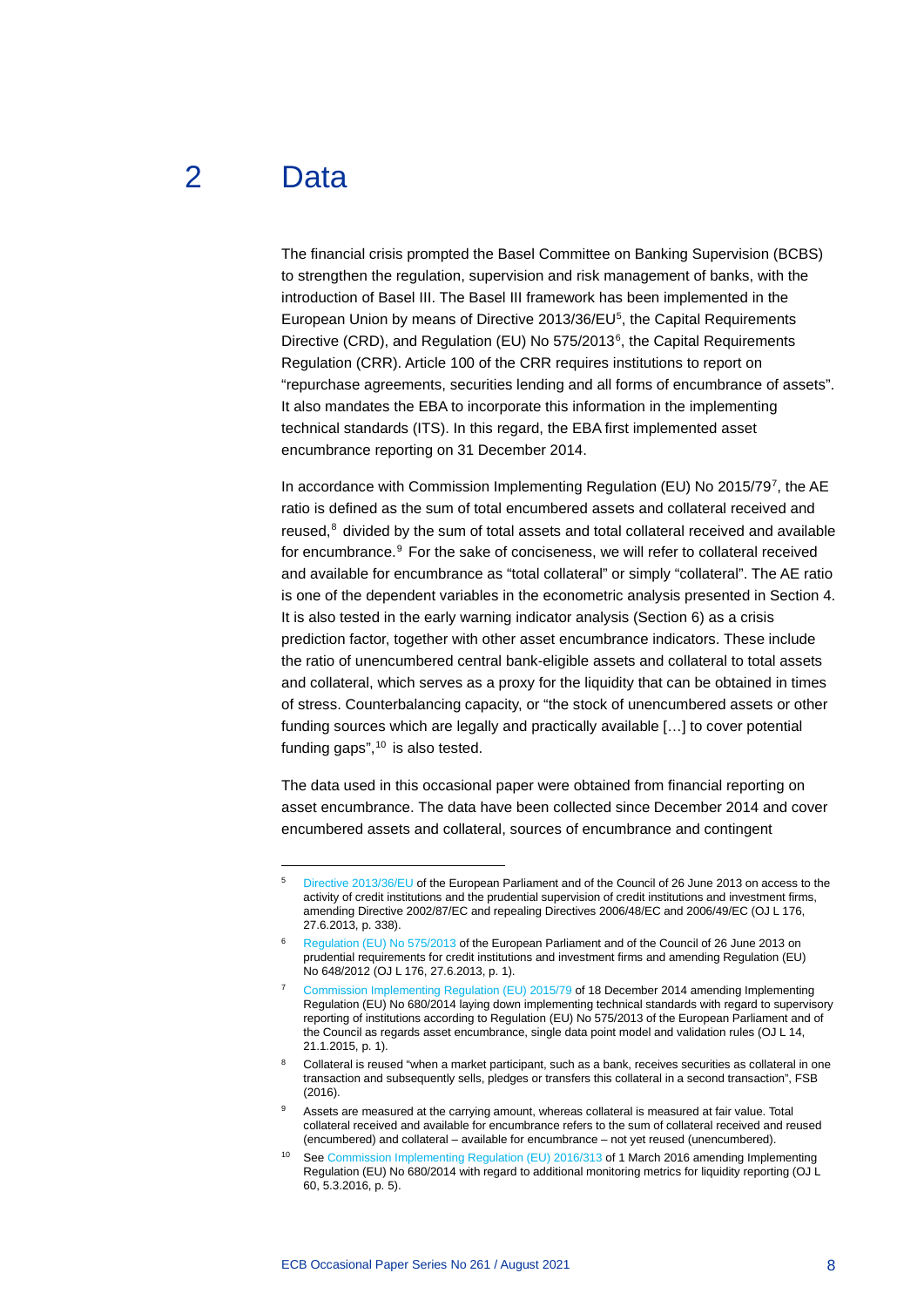encumbrance. The data were collected on a quarterly basis, with the exception of the data on contingent asset encumbrance, which were collected annually. The dataset contains data from all euro area significant institutions  $(SIs)^{11}$  $(SIs)^{11}$  $(SIs)^{11}$ ; this means that the total sample of SIs differs slightly across the years.

The SIs include a small number of subsidiaries. Some of these subsidiaries have a parent company in another country and are considered SIs as they are among the three largest credit institutions in the Member State concerned. As data are used at the highest level of consolidation, including these subsidiaries implies double counting, because the data are already included in the consolidated figures for the parent company. However, excluding these subsidiaries would mean that not all euro area countries were covered because in some countries (e.g. Slovakia) all SIs are subsidiaries. Aggregate figures in this paper do not include subsidiaries that are already captured by the consolidated figures for the parent entity. However, in order to provide sufficient information on all countries, country breakdowns do include these subsidiaries. The composition of the dataset by country in the fourth quarter of 2019 is shown in Chart 1.

#### **Chart 1**





Note: These figures include subsidiaries. The total number of banks included in the country breakdown is 116.

The issuance of secured funding instruments varies across banks with different business models. To capture this heterogeneity, we consider the following business model categories:[12](#page-9-1) (i) *small market lenders* that focus on domestic retail lending; (ii) *retail and consumer credit lenders*, which differ from the previous category in view of their larger size; (iii) *diversified lenders* that have a balanced exposure to both the retail and the wholesale sector; (iv) *corporate/wholesale lenders*, which differ from

<span id="page-9-0"></span><sup>11</sup> An institution is deemed significant if it fulfils any of the significance criteria related to (i) size, (ii) economic importance, (iii) cross-border activities, and (iv) direct public financial assistance. Significant institutions fall under the direct supervision of the ECB.

<span id="page-9-1"></span><sup>&</sup>lt;sup>12</sup> The banks in the sample are assigned to these categories according to a three-step process. In the first step, clear-cut cases are identified on the basis of quantitative rules on variables capturing income mix, size, lending exposure and funding mix. In the second step, any ambiguous cases not assigned in the first step are assigned through supervised machine learning using the results from step one as the training sample. In the third step, we cross-check the results with qualitative considerations and feedback from the Joint Supervisory Teams of each bank.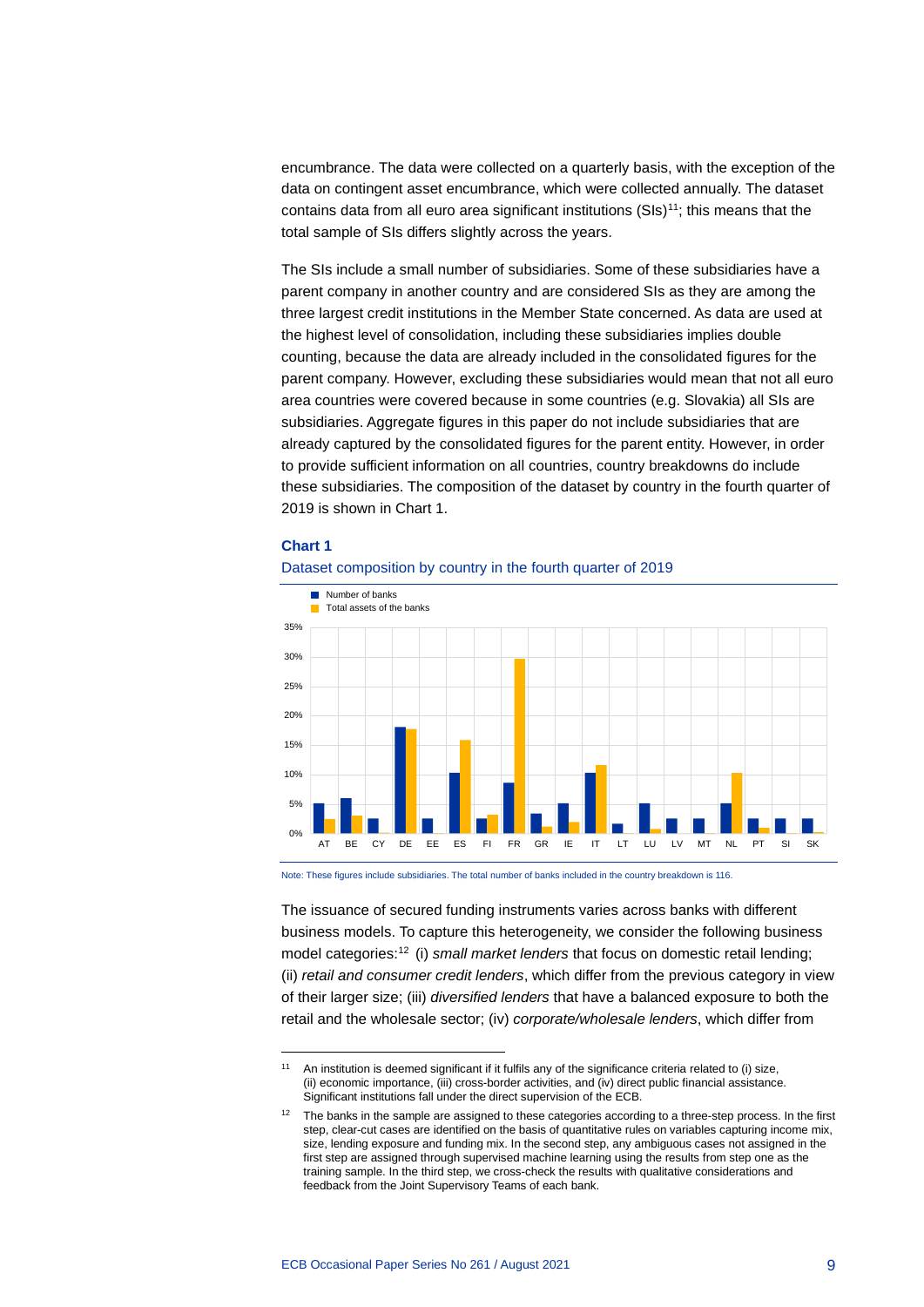diversified lenders in their stronger focus on the corporate and wholesale sector, in terms of both clients and funding; (v) *development/promotional lenders*, state-owned banks financing projects that governments deem to be of public utility; (vi) *universal and investment banks* that are involved in both lending and non-lending-related fee business; (vii) *global systemically important banks (G-SIBs)*, large systemically important banks with a strong international focus, whose activity is typically broadly diversified; and (viii) *custodian and asset managers* that rely on non-lending-related fee business. The dataset composition by business model in the fourth quarter of 2019 is shown in Chart 2.

#### **Chart 2**





Note: These figures do not include subsidiaries. The total number of banks included in the business model breakdown is 112.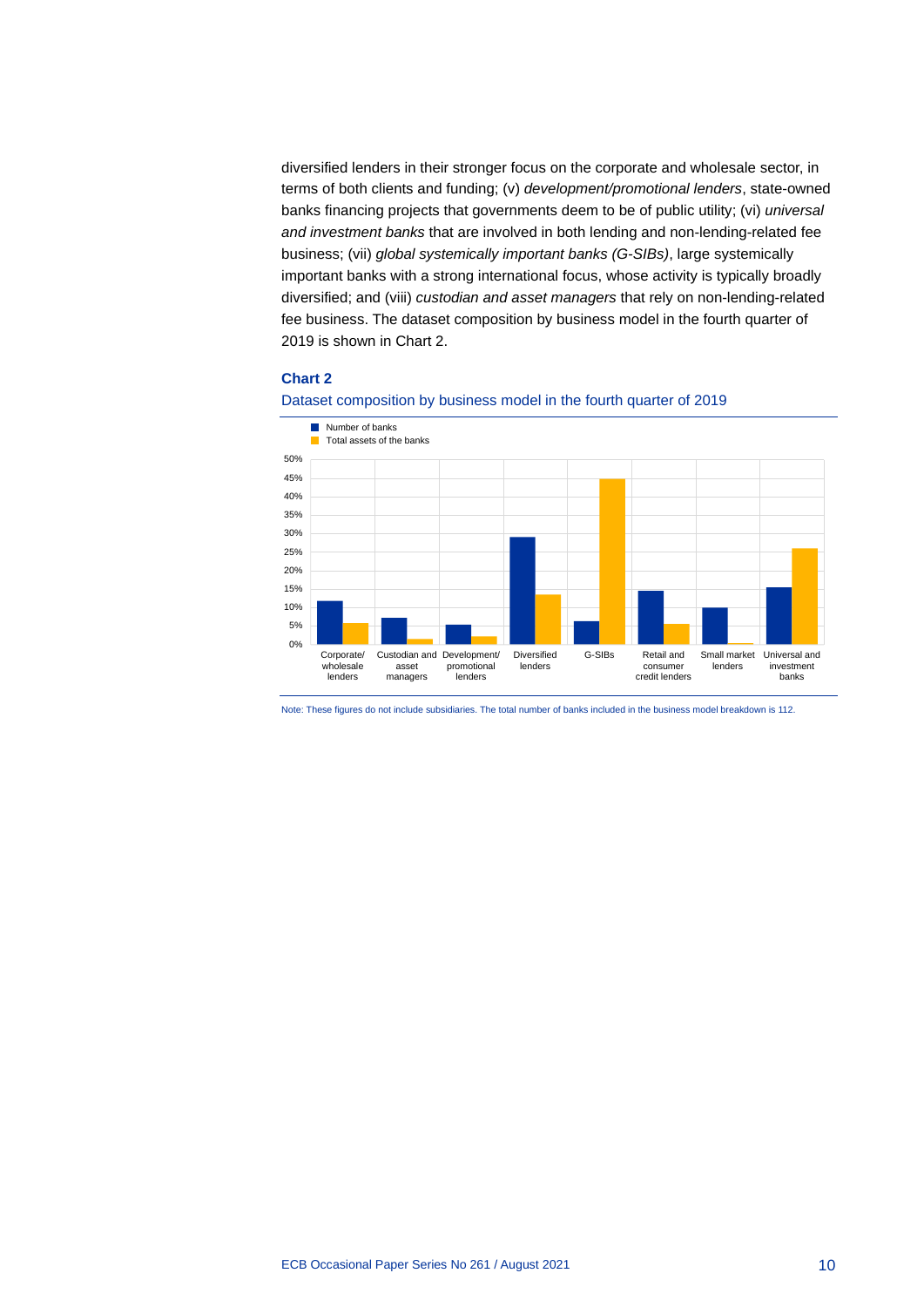# <span id="page-11-0"></span>3 Asset encumbrance developments in the euro area

This section offers insights on the asset encumbrance dynamics of euro area banks. It shows the aggregate AE ratio over time and provides breakdowns at both country and business model level. It then illustrates the sources of encumbrance, the types of encumbered asset and AE ratios under stressed conditions.<sup>[13](#page-11-2)</sup>

### 3.1 Asset encumbrance ratio

<span id="page-11-1"></span>As shown in Chart 3, the aggregate AE ratio of euro area SIs has remained relatively stable, at around 25%, since the fourth quarter of 20[14](#page-11-3).<sup>14</sup> In the fourth quarter of 2019, it reached its historical minimum (24.1%) since data collection began. Underlying this, the decrease in encumbered assets and collateral (numerator) outpaced the decrease in total assets and collateral (denominator). The decreasing trend of the 95th percentile of the distribution can be linked to the introduction of stricter liquidity requirements as part of the Basel III regulatory package,<sup>[15](#page-11-4)</sup> which forced banks with highly collateralised balance sheets to reduce their encumbrance. As shown in Chart A.1a in the Appendix, the AE ratio has followed a markedly downward trend for those banks that, in at least one observed period, were not compliant with the minimum liquidity coverage ratio (LCR), which supports this interpretation. Further evidence is that the 95th percentile of the AE ratio distribution flattens when those SIs are excluded from the full sample (Chart A.1b).

<span id="page-11-2"></span><sup>&</sup>lt;sup>13</sup> Descriptive analyses of asset encumbrance are also published by the EBA on an annual basis (see, for example, ["EBA Report on Asset Encumbrance"](https://www.eba.europa.eu/sites/default/documents/files/documents/10180/2908911/925a57dc-0299-46dc-a791-f683ffdf36a5/EBA%202019%20Report%20on%20Asset%20Encumbrance_for%20publication.pdf), EBA, 2019). Note however, that the EBA covers a sample of 181 banks across the EU, whereas our focus is on the significant institutions of the euro area.

<span id="page-11-3"></span>The chart is based on a dynamic sample that includes all banks that are or have been SIs (154 SIs). The trend does not change if a constant sample is taken. The constant sample refers to the 88 SIs that provided data continuously in all quarters of the reference period. Note that all time-varying charts are based on the dynamic sample.

<span id="page-11-4"></span><sup>15</sup> See BCBS (2013) and BCBS (2014).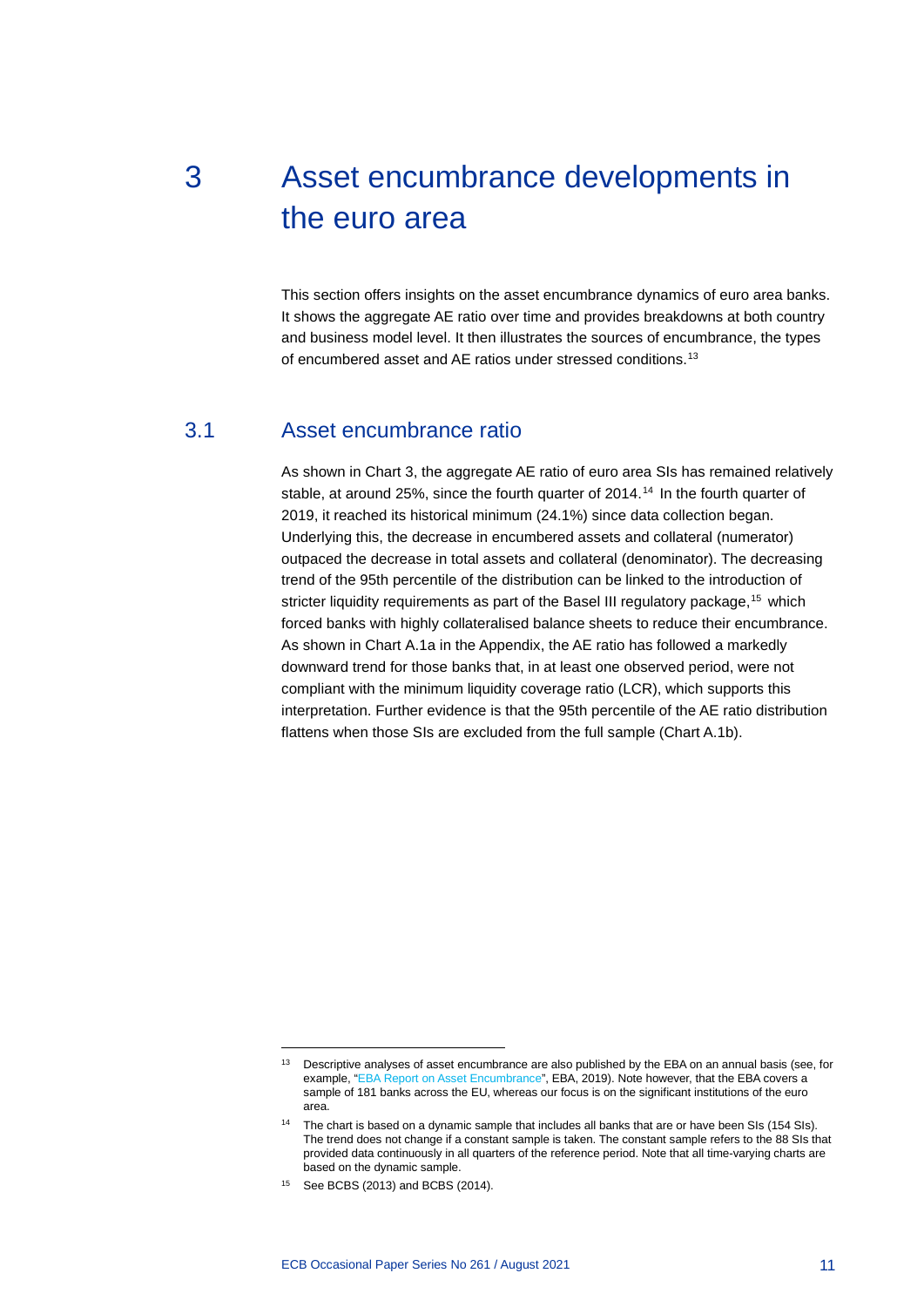

Distribution of the AE ratios of euro area Sis

Note: This chart shows the weighted average (in red), the median, the 25th and 75th percentiles (boxes), and the 5th and 95th percentiles (whiskers). The weighted average is computed as the sum of the numerator over the sum of the denominator. Data are<br>based on a dynamic sample of all euro area SIs at each reference period, excluding subsidiaries

Five types of factor help to explain the developments in the aggregate AE ratio and differences across the euro area: (i) cyclical developments, (ii) country characteristics, (iii) business model specificities, (iv) bank-specific characteristics and (v) bank-specific events. After the descriptive analysis in this section, we further explore the drivers of asset encumbrance using a regression analysis (Section 4).

With respect to cyclical developments, the aggregate AE ratio rose significantly as a result of increases in central bank funding in countries more severely affected by the sovereign debt crisis in the period up to the end of 2015. In more recent years, banks in these countries – with the exception of Italian banks – have shown a downward trend in their AE ratios. From the fourth quarter of 2014 to the fourth quarter of 2019, Greek banks reduced their aggregate AE ratio from 26.0% to 19.7%, Irish banks from 27.6% to 12.0%, Spanish banks from 29.5% to 22.8%, and Cypriot banks from 26.7% to 7.2%. Italian banks, however, did not reduce their encumbrance after the sovereign debt crisis, with an aggregate AE ratio fluctuating around 29%. The dynamics of the AE ratio in these countries are shown in detail in Chart A.2b in the Appendix.

Turning to the second factor, country specificities help explain why asset encumbrance is higher in certain jurisdictions. AE ratios tend to be higher in countries characterised by a high share of repo financing or large covered bond markets. An example of the latter is Germany, which reported the highest aggregate AE ratio in the fourth quarter of 2019, at 31%. The aggregate AE ratio by country in the fourth quarter of 2019 is reported in Chart A.3 in the Appendix.

The third factor affecting AE ratios is business model specificities. Chart 4 shows the aggregate AE ratio by business model as of the fourth quarter of 2019. The lowest AE ratios can be found among small market lenders (1.7% in the fourth quarter of 2019). This is explained by the fact that these lenders are often owned by a foreign parent bank that provides funding without collateral requirements. Corporate/wholesale lenders can be found at the other end of the spectrum, with an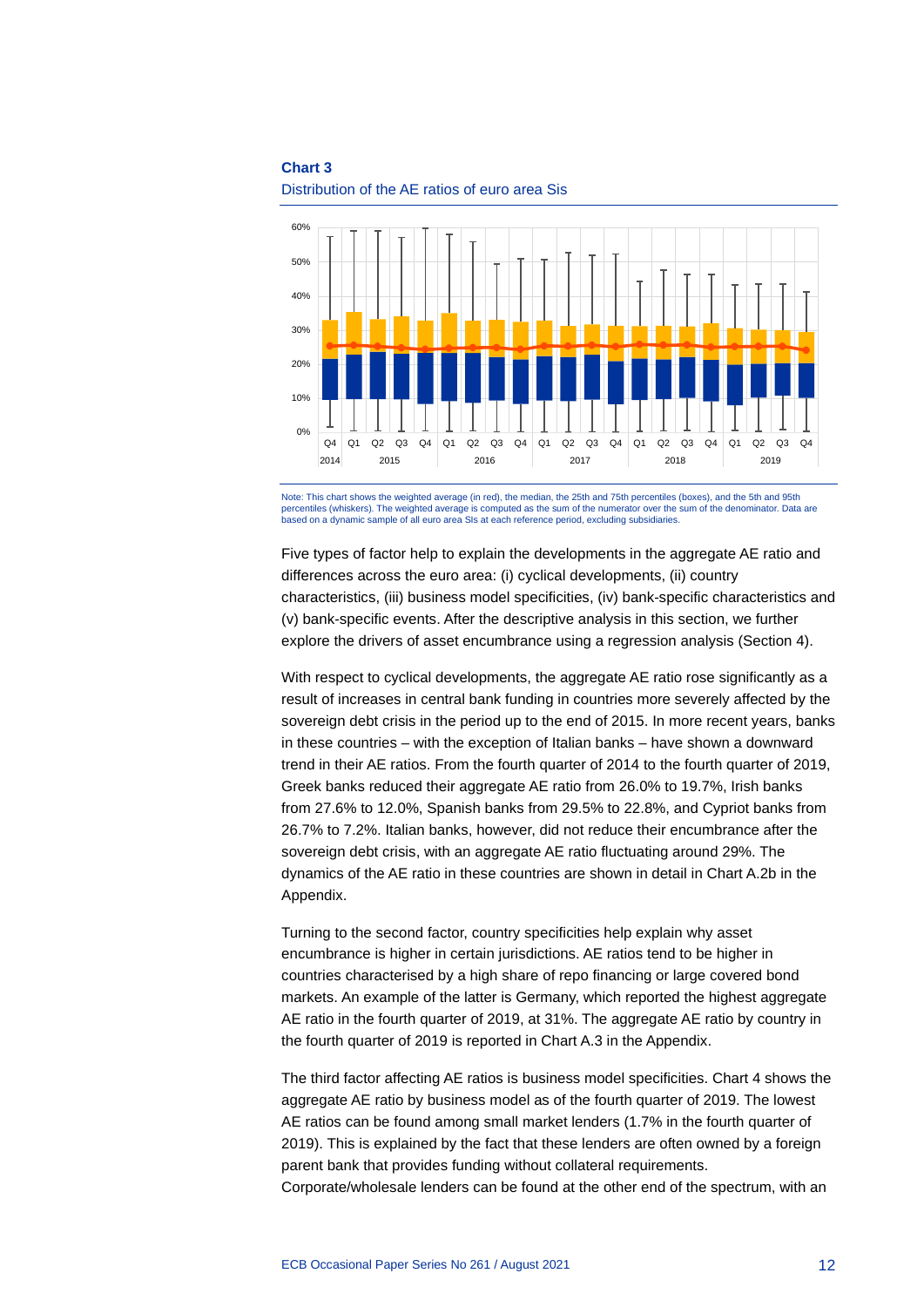aggregate AE ratio of 36.3% in the fourth quarter of 2019, given the lack of unsecured retail funding. The high dispersion of the ratio among development/promotional lenders can be explained by their different funding structures. For instance, for some development/promotional lenders in the sample covered bonds equate to 75% or more of their total funding, resulting in very high AE ratios, whereas other development/promotional lenders do not use covered bonds at all. It is important to note that country and business model effects should not be viewed in isolation. Some countries have a high occurrence of specific business models; similarly, some business models are concentrated in a few jurisdictions, which introduces a connection between country and business model aggregates. For instance, given that the banking systems in Estonia, Lithuania and Latvia are dominated by small market lenders, the AE ratio in these countries is very low (aggregate of 0.06% in the fourth quarter of 2019), in line with what we find for this business model.

As part of our empirical analysis in Section 4, we conducted an in-depth analysis of bank-specific factors. These include asset-side risk, the availability of high quality assets to be posted as collateral, and capitalisation.

Lastly, bank-specific events may affect AE ratios. For instance, an institution could experience an idiosyncratic shock that leads to unsecured funding becoming too expensive or not available at all. At the same time, secured investors would demand higher overcollateralisation. All of this would lead to a higher asset encumbrance level.

#### **Chart 4**





Note: This chart shows the weighted average (in red), the median, the 25th and 75th percentiles (boxes), and the 5th and 95th percentiles (whiskers). The weighted average is computed as the sum of the numerator over the sum of the denominator. Subsidiaries are excluded.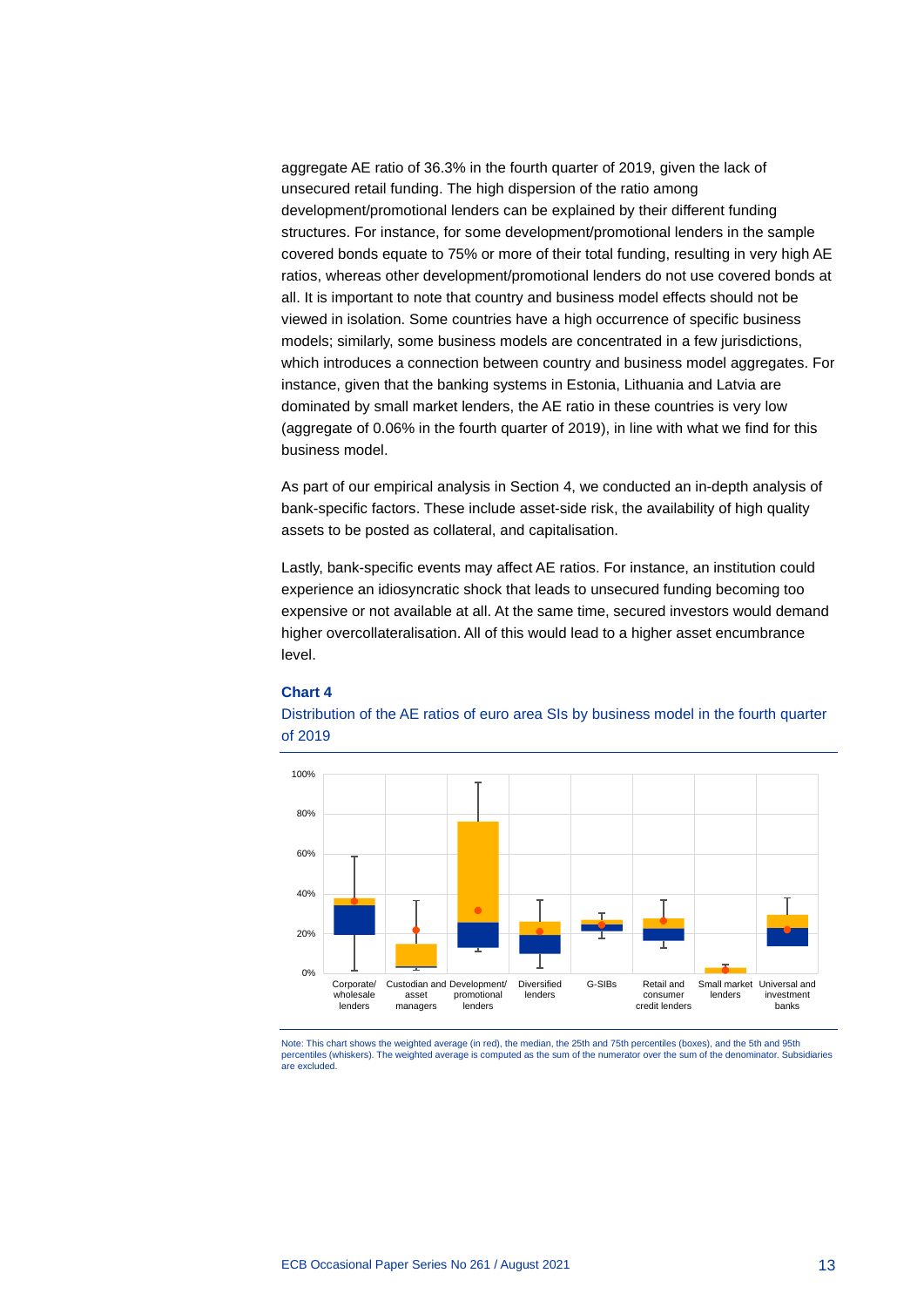## 3.2 Encumbrance of central bank-eligible assets and collateral

<span id="page-14-0"></span>The Statute of the European System of Central Banks<sup>[16](#page-14-1)</sup> states that the lending activity of the Eurosystem is based on "adequate collateral". The notion of adequacy is determined by establishing eligibility requirements that regard – but are not limited to – asset type, asset marketability, type of issuer and credit score.<sup>[17](#page-14-2)</sup> Under the credit score requirement, for instance, in order to be central bank-eligible the asset must be rated as investment grade. As explained in ECB (2015), the eligibility criteria imposed by the Eurosystem collateral framework were designed with the primary aim of mitigating credit, legal and operational risks, whereas market risks are mainly addressed by valuation haircuts rather than eligibility requirements.

In times of stress, investors are less willing to provide funding. This can cause unsecured funding to dry up and, ultimately, also affect the secured market. The role of the ultimate liquidity provider in stressed market conditions therefore lies with the central bank, which provides liquidity against collateral. This highlights the need for banks to have central bank-eligible assets available for encumbrance. An additional factor to consider is that in times of stress credit ratings may be downgraded, which reduces the pool of central bank-eligible assets.[18](#page-14-3) The level of unencumbered central bank-eligible assets and collateral can thus be seen as a proxy for the assets and collateral that can effectively be encumbered in times of stress at a current credit rating. Chart 5 shows unencumbered central bank-eligible assets and collateral over total assets and collateral. The aggregate figures show a rising trend for available central bank-eligible assets and collateral, from 11.6% in the fourth quarter of 2014 to 14.8% in the same period of 2019.

<sup>&</sup>lt;sup>16</sup> Protocol on th[e Statute of the European System of Central Banks](https://eur-lex.europa.eu/legal-content/EN/ALL/?uri=CELEX:12016M/PRO/04) and of the European Central Bank.

<span id="page-14-2"></span><span id="page-14-1"></span><sup>&</sup>lt;sup>17</sup> These are only some of the categories for which criteria have been established. See the ECB's website fo[r further information on eligibility criteria.](https://www.ecb.europa.eu/paym/coll/html/index.en.html)

<span id="page-14-3"></span><sup>&</sup>lt;sup>18</sup> It is interesting to note that this was not the case during the current crisis triggered by the coronavirus pandemic: on 22 April 2020 the ECB announced it would accept assets that had met collateral eligibility requirements on 7 April as long as ratings remained above a certain credit quality level, thu[s mitigating](https://www.ecb.europa.eu/press/pr/date/2020/html/ecb.pr200422_1%7E95e0f62a2b.en.html)  [the effects of rating downgrades.](https://www.ecb.europa.eu/press/pr/date/2020/html/ecb.pr200422_1%7E95e0f62a2b.en.html)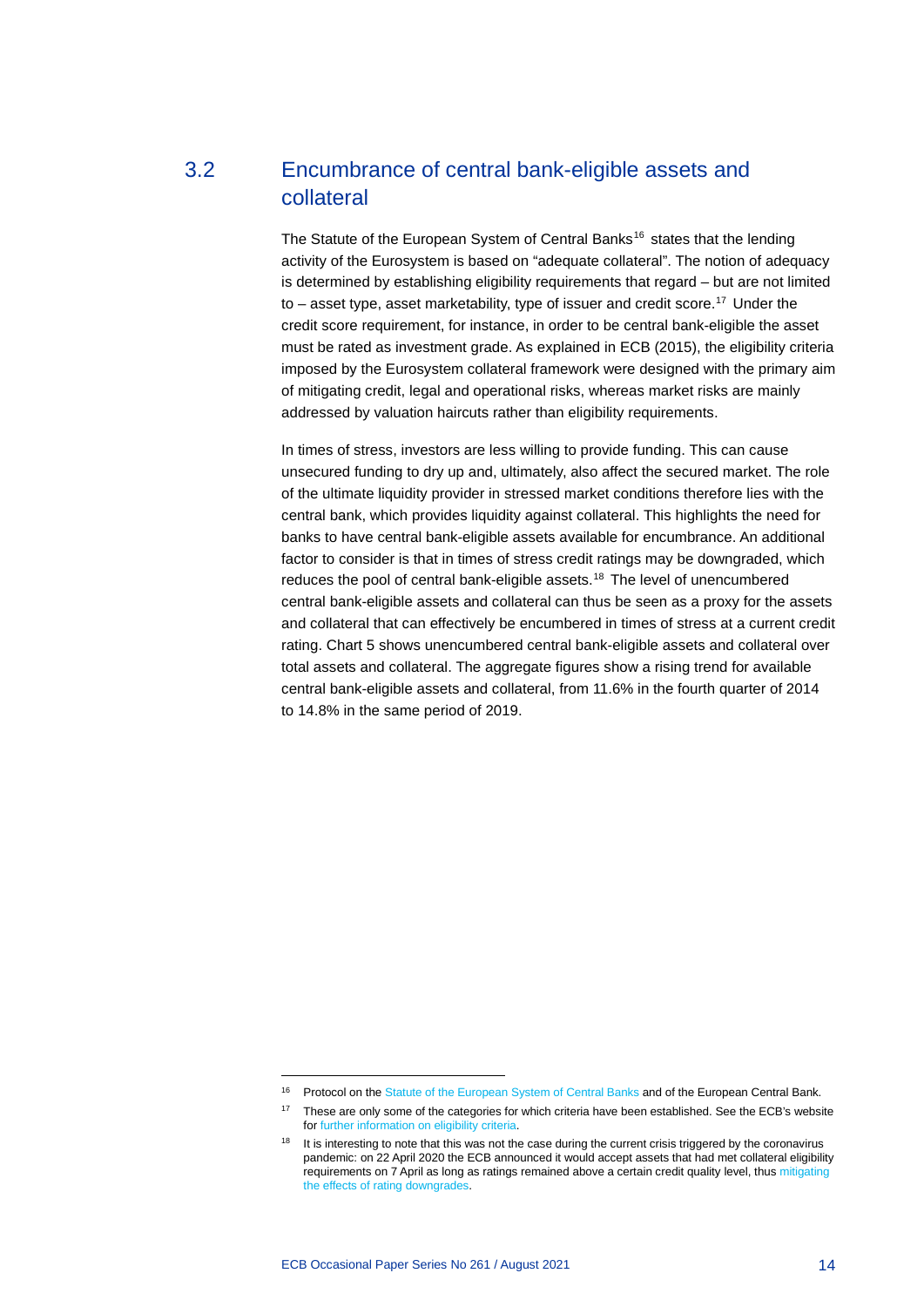

Distribution of the ratio of unencumbered central bank-eligible assets and collateral for euro area Sis

Note: This chart shows the weighted average (in red), the median, the 25th and 75th percentiles (boxes), and the 5th and 95th percentiles (whiskers). The weighted average is computed as the sum of the numerator over the su percentiles (whiskers). The weighted average is computed as the sum of the numera are excluded.

With respect to country differences, the highest ratio of unencumbered central bankeligible assets and collateral is found in Cyprus, where it was 41.7% in the fourth quarter of 2019. This means that more than 40% of Cypriot banks' total assets and collateral can be used to obtain central bank funding. A considerable increase in the amount of central bank-eligible assets of Cypriot banks occurred between the second and third quarters of 2018, from 24.8% to 39.7% respectively. The explanation for this is that Cyprus's sovereign rating was below investment grade until September 2018. As a result, the domestic sovereign debt held by Cypriot banks could not be pledged as collateral for central bank funding and banks had to rely on other assets and collateral to access central bank facilities. As the Cypriot sovereign rating improved to investment grade in September 2018, these unencumbered bonds became eligible to obtain central bank funding, vastly increasing the amount of available central bank-eligible assets. In contrast, low ratios, which can signal difficulty to obtain funding in times of distress, are found in Greece  $(7.4\%)$ , Estonia  $(9.8\%)$ , Lithuania  $(3.5\%)$  and Latvia  $(2.6\%)$ .<sup>[19](#page-15-1)</sup> Regarding business models, development/promotional lenders report the highest availability of unencumbered central bank-eligible assets and collateral, at 23.2% in the fourth quarter of 2019. All the other business models range on aggregate between 10% and 15%.

### <span id="page-15-1"></span>3.3 Sources of encumbrance and overcollateralisation ratios

<span id="page-15-0"></span>The sources of encumbrance are those balance sheet liabilities for which collateral is posted. Chart 6 illustrates the shares of the different funding sources, based on the carrying amounts that lead to encumbrance.

<sup>&</sup>lt;sup>19</sup> The lack of unencumbered central bank-eligible assets in Estonia, Lithuania and Latvia is accompanied by low levels of AE ratios.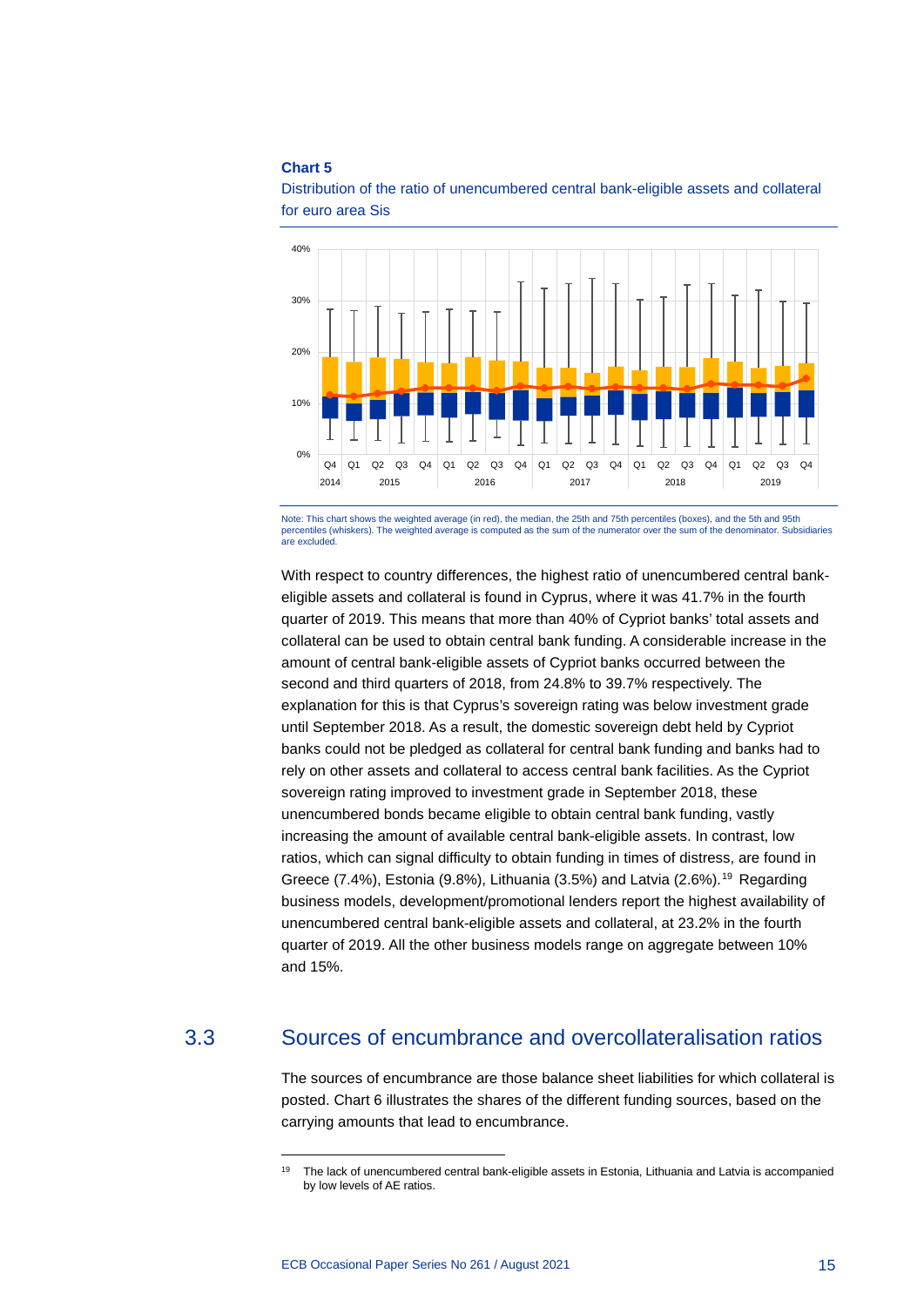



Note: This chart illustrates the funding sources for which assets have been encumbered. The percentages show the share of each funding source leading to encumbrance, with respect to all liabilities causing encumbrance. Subsidiaries are excluded.

The chart shows that since the fourth quarter of 2014 the share of OTC derivatives has decreased from 16.4% to 11.1%. Similarly, the share of repos has been decreasing since the fourth quarter of 2014; nevertheless, in the fourth quarter of 2019 repos still accounted for 22.5% of total encumbrance sources. In contrast, the share of central bank funding and other sources has increased since the fourth quarter of 2014. These aggregate figures are mainly driven by countries with large banking sectors, among which France, Germany, Spain, the Netherlands and Italy. Various other developments are therefore not shown in the aggregate picture. For example, a few countries strongly affected by the sovereign debt crisis (Cyprus, Greece, Ireland and Portugal) reported a high share of central bank funding as a source of encumbrance in the course of 2014 and 2015, but have reduced it in more recent years. Chart 7 illustrates this development and also depicts the aggregate AE ratio in these countries. Spain and Italy, however, also affected by the sovereign debt crisis, show an increase in the share of central bank funding as a source of encumbrance (as shown in Chart A.2 of the Appendix).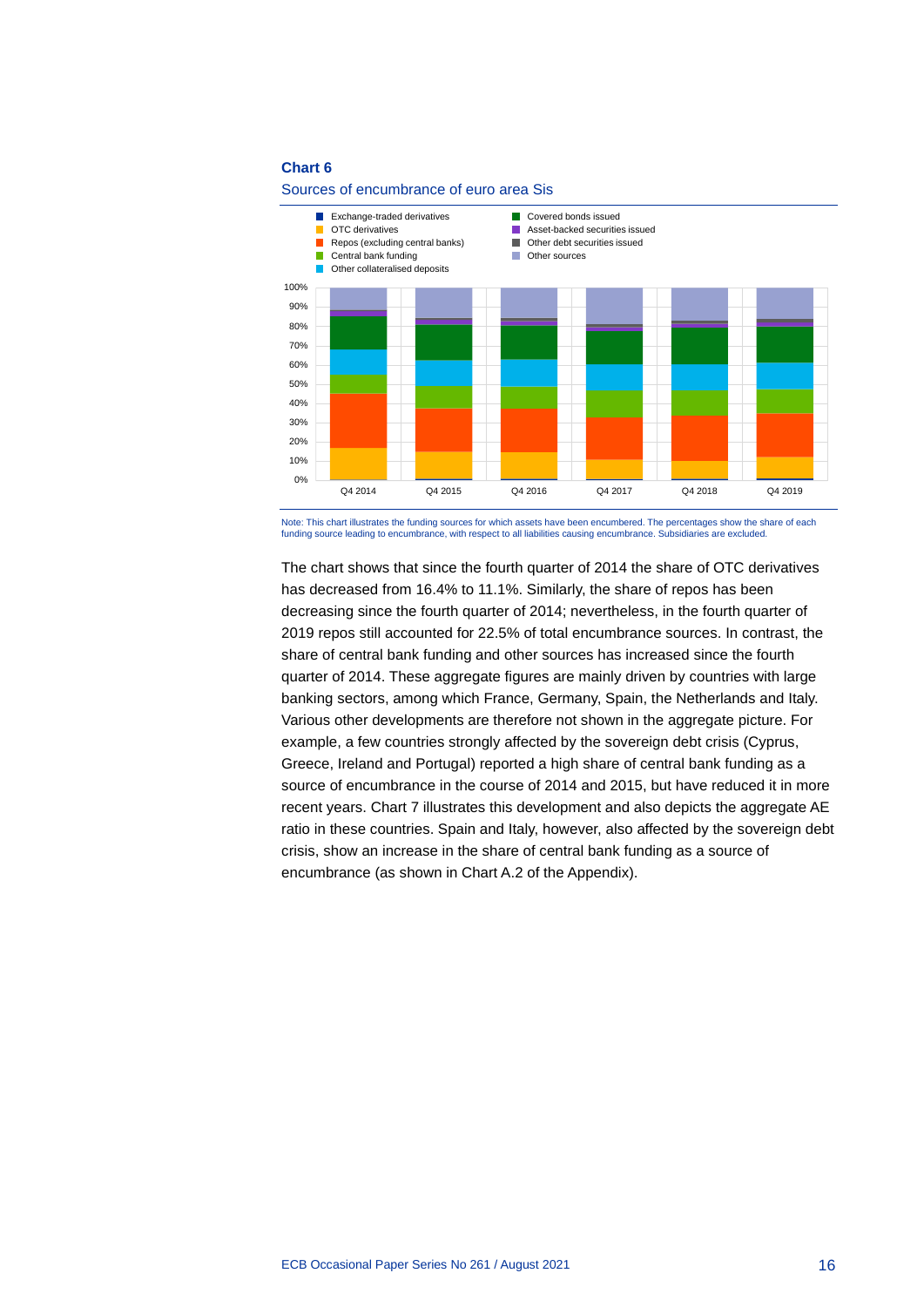

Sources of encumbrance and AE ratio of SIs in Cyprus, Greece, Ireland and Portugal

Note: This chart illustrates the funding sources for which assets have been encumbered. The percentages (left-hand scale) show the share of each funding source leading to encumbrance, with respect to all liabilities causing encumbrance. The dark red line represents the aggregate AE ratio (right-hand scale) in Cyprus, Greece, Ireland and Portugal. Subsidiaries are excluded.

The sources of encumbrance are related to banks' funding structures and differ across business models. An overview of sources of encumbrance by business model is shown in Chart A.4 of the Appendix. Small market lenders mainly take on encumbrance for the purpose of accessing ECB funding; development/promotional lenders and corporate/wholesale lenders have high shares of covered bonds. Corporate/wholesale lenders also encumber assets by means of other collateralised deposits, in addition to covered bonds. Universal and investment banks and G-SIBs have a more balanced funding structure which results in a strongly diversified encumbrance portfolio. Custodians and asset managers, which have nearly no conventional credit business, report securities lending as the predominant source of encumbrance.

Banks often post collateral in excess of the value of the secured funding received: the amount of encumbered assets generally exceeds the matching liabilities. Chart 8 depicts the overcollateralisation ratio, i.e. the ratio of the amount of encumbered assets and collateral over the funding obtained, across the different asset classes. The chart shows that other debt securities issued and OTC derivatives had the lowest aggregate overcollateralisation ratios, of, respectively, 87% and 90% in the fourth quarter of 2019. At the other end of the spectrum are central bank funding and other sources of funding, with aggregate overcollateralisation ratios of 131% and 121% respectively in the same period.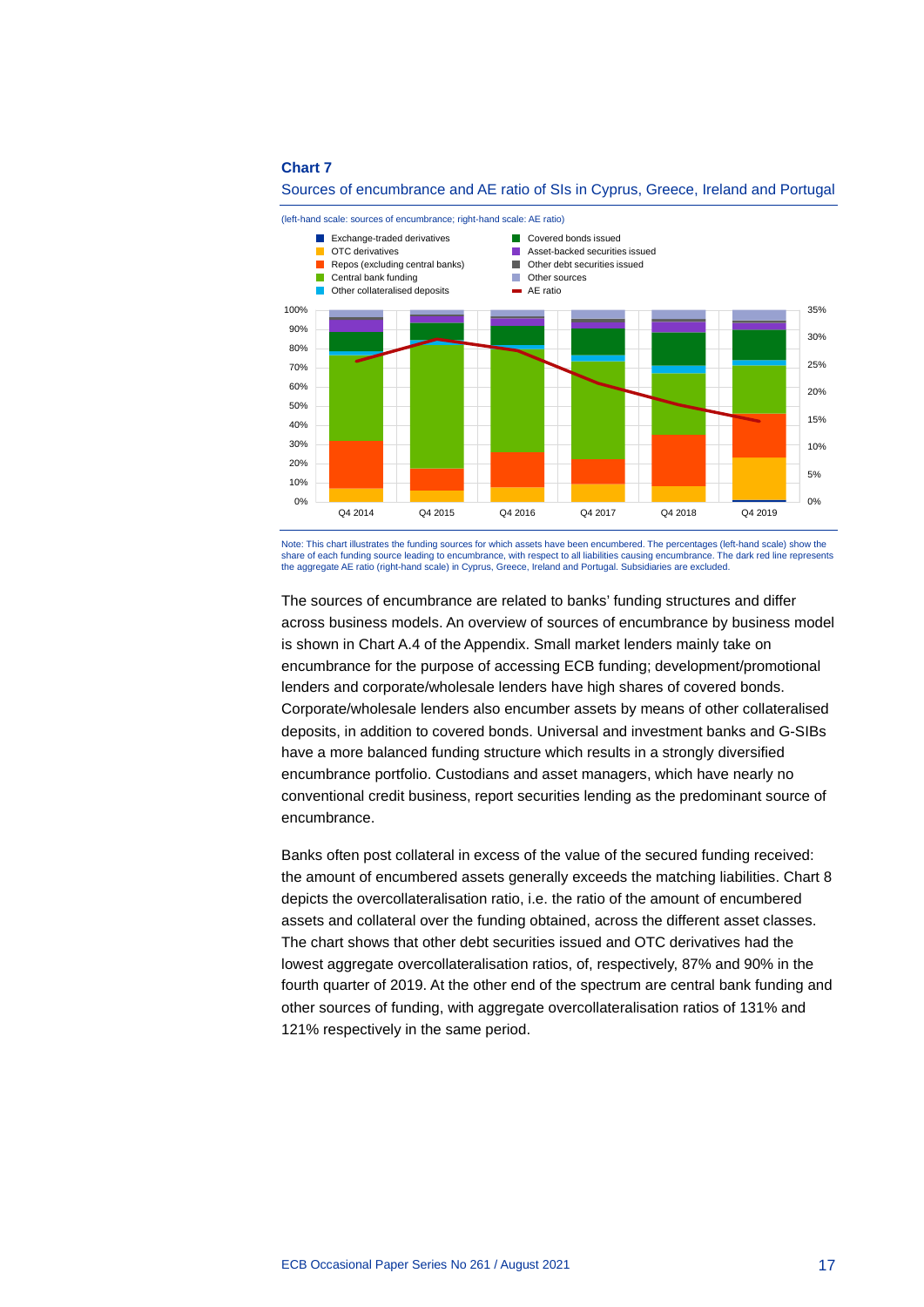

Overcollateralisation ratios for different funding sources

Note: This chart illustrates encumbered assets relative to matching liabilities for the different funding sources. Subsidiaries are excluded

Overcollateralisation ratios across countries also differ widely, as illustrated in Chart 9. Countries in which institutions are more reliant on central bank funding, which as shown in the previous chart requires higher overcollateralisation, tend to report higher overcollateralisation ratios. Moreover, banks in countries more severely affected by the sovereign debt crisis may be perceived as riskier: this leads investors to require higher margins or to apply higher valuation haircuts. Chart 9 shows that the highest overcollateralisation ratios are found among Cypriot institutions, with an aggregate overcollateralisation ratio of 265% in the fourth quarter of 2019.

#### **Chart 9**

Aggregate overcollateralisation ratios across euro area countries in the fourth quarter of 2019



Note: This chart shows the aggregate overcollateralisation ratio by country. Countries with an aggregate overcollateralisation ratio of at least 150% are shown in yellow, while those with an aggregate overcollateralisation ratio of less than 150% are shown in blue.

In Greece, Ireland and Portugal the aggregate overcollateralisation ratio is more than 150%, at 153%, 151% and 156% respectively. The weighted average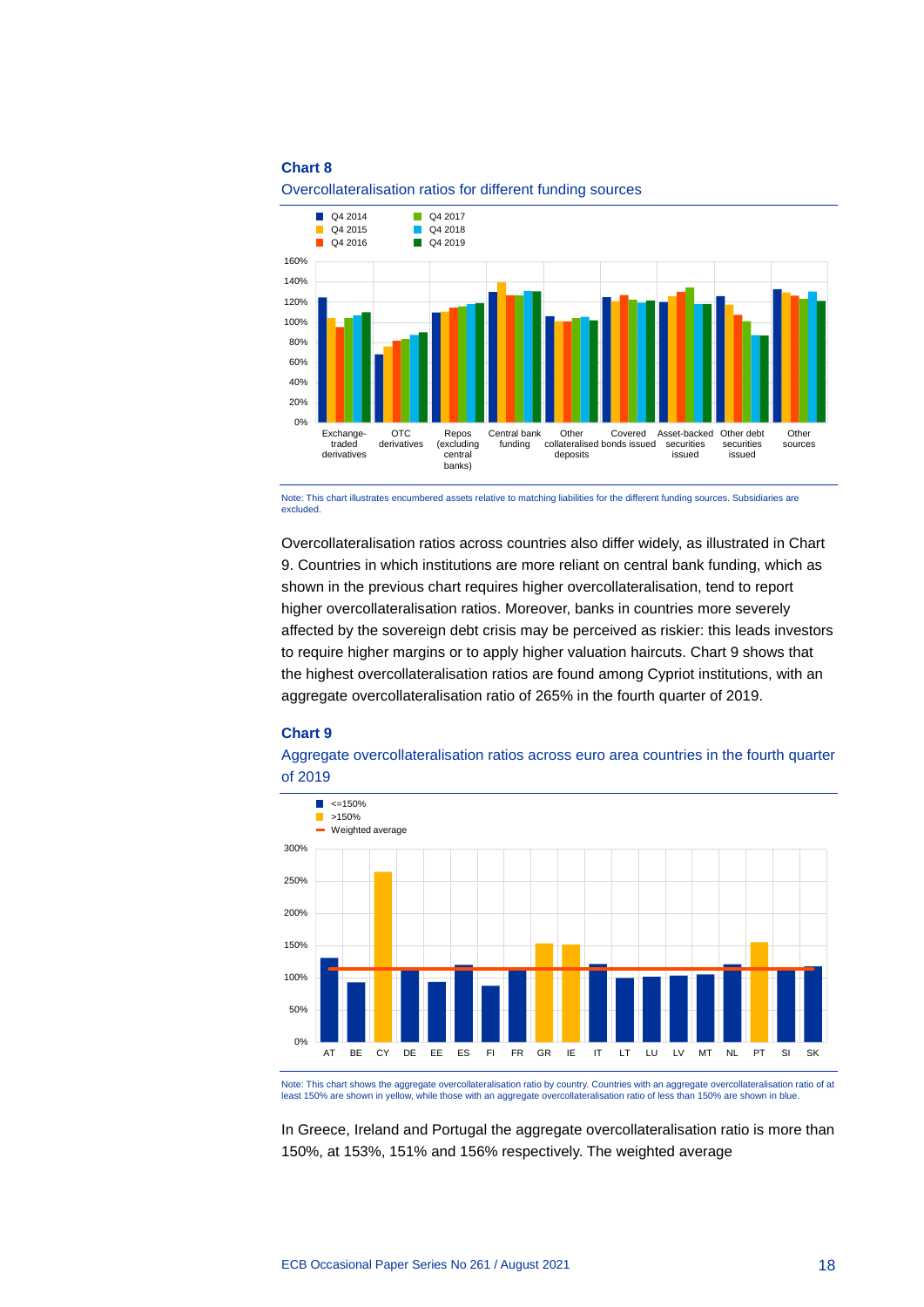<span id="page-19-0"></span>overcollateralisation ratio across all euro area SIs in the fourth quarter of 2019 was 114%.

### 3.4 Types of encumbered asset

Chart 10 illustrates total amounts of encumbered assets and collateral broken down by asset class. Specifically, Chart 10a refers to all assets, whereas Chart 10b refers to central bank-eligible assets only.

#### **Chart 10**

Encumbered assets and collateral received of euro area SIs – breakdown by asset class



**b) Central bank-eligible encumbered assets and collateral received**



Notes: These charts show encumbered assets and collateral by asset class. Chart 10a refers to all assets: it shows the share of encumbered assets and collateral by asset class as a percentage of total encumbered assets and collateral. Chart 10b refers only to<br>central bank-eligible assets: it shows the share of central bank-eligible encumbered asset percentage of total central bank-eligible encumbered assets and collateral. Subsidiaries are excluded.

Loans and advances not on demand are the most widely used collateral, accounting in the fourth quarter of 2019 for 46% of aggregate total encumbered assets and collateral and 37% of aggregate encumbered central bank-eligible assets and collateral. If we link this to the sources of encumbrance, we see that these loans and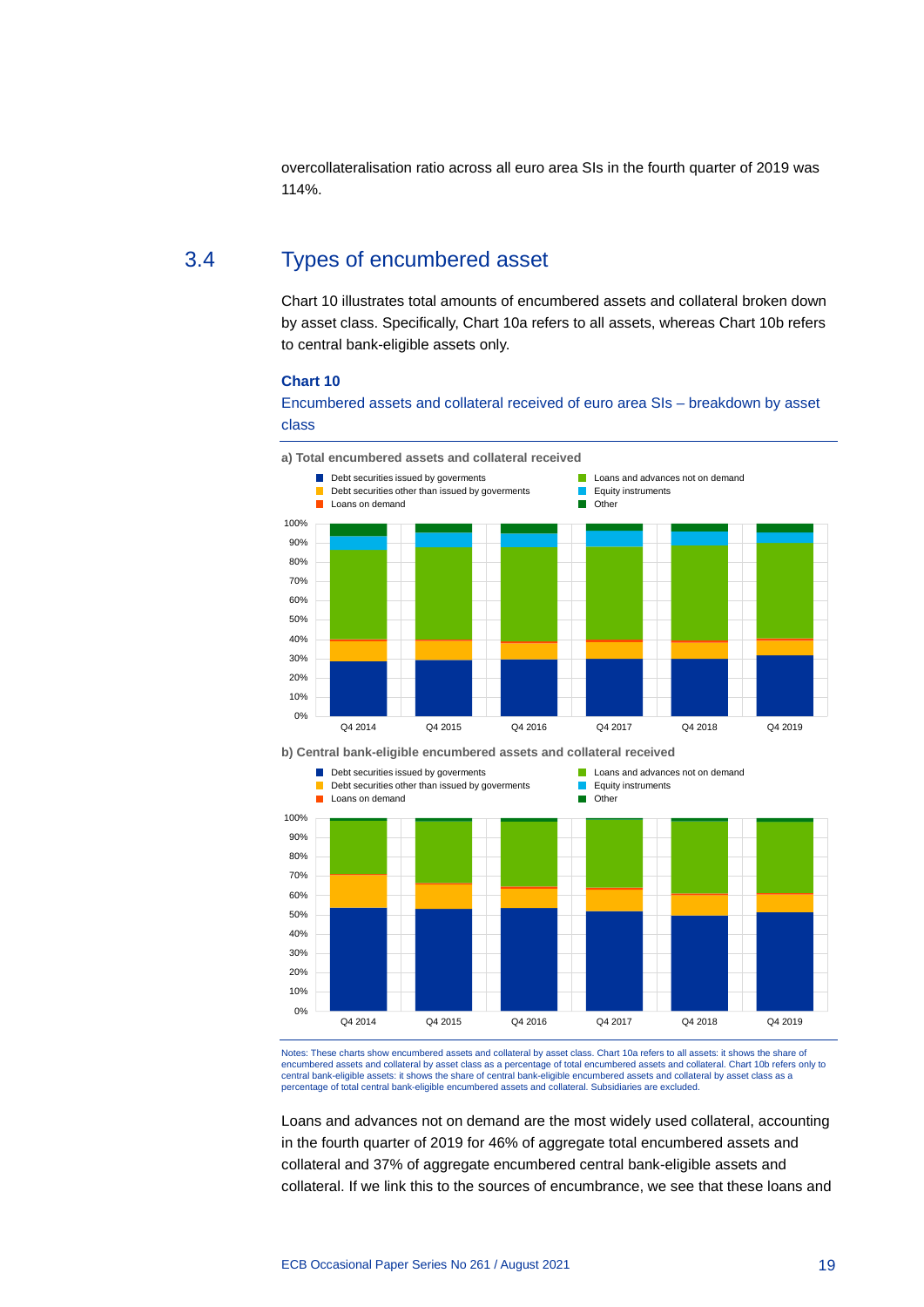advances are mainly used for covered bonds (39%), central bank funding (24%) and other collateralised deposits (20%). Government debt securities – mainly encumbered for repo funding (including central bank funding) – account for 51% of central bank-eligible encumbered assets and collateral and for 32% of all encumbered assets and collateral.

<span id="page-20-0"></span>The types of encumbered asset were stable during the period considered.

### 3.5 Contingent asset encumbrance

As pointed out by the  $EBA$ ,<sup>[20](#page-20-1)</sup> it is not sufficient to only consider the actual level of encumbrance: the risk of additional encumbrance should also be taken into account. Euro area SIs are therefore required to report any additional encumbrance under stress on a yearly basis  $-$  one of the stress scenarios applied being a 30% decrease in the fair value of the encumbered assets. To keep the value of the collateral constant, institutions would have to encumber additional assets for existing transactions. The data show that on aggregate in the fourth quarter of 2019 this would increase the AE ratio from 24.1% to 27.8%. These data take into account the level of collateralisation, such that only the minimum level has to be maintained, as well as contractual requirements and threshold triggers.

#### **Chart 11**





Notes: Reporting on contingent asset encumbrance is not required for institutions with total assets below €30 billion and a reported AE<br>ratio of less than 15%. Countries without sufficient reporting institutions are there

Current and contingent AE ratios across euro area countries are shown in Chart 11. It should be noted that the increase would bounce AE ratios to above 35% in Italy and Germany.

<span id="page-20-1"></span><sup>&</sup>lt;sup>20</sup> Se[e EBA/ITS/2013/04/rev1:](https://www.eba.europa.eu/sites/default/documents/files/documents/10180/466544/0239d2fe-ff97-4cb4-af04-60eef4808e6f/EBA%20ITS%202013%2004%20Final%20draft%20ITS%20on%20Asset%20Encumbrance.pdf) EBA final draft implementing technical standards on asset encumbrance reporting under Article 100 of the Capital Requirements Regulation (CRR).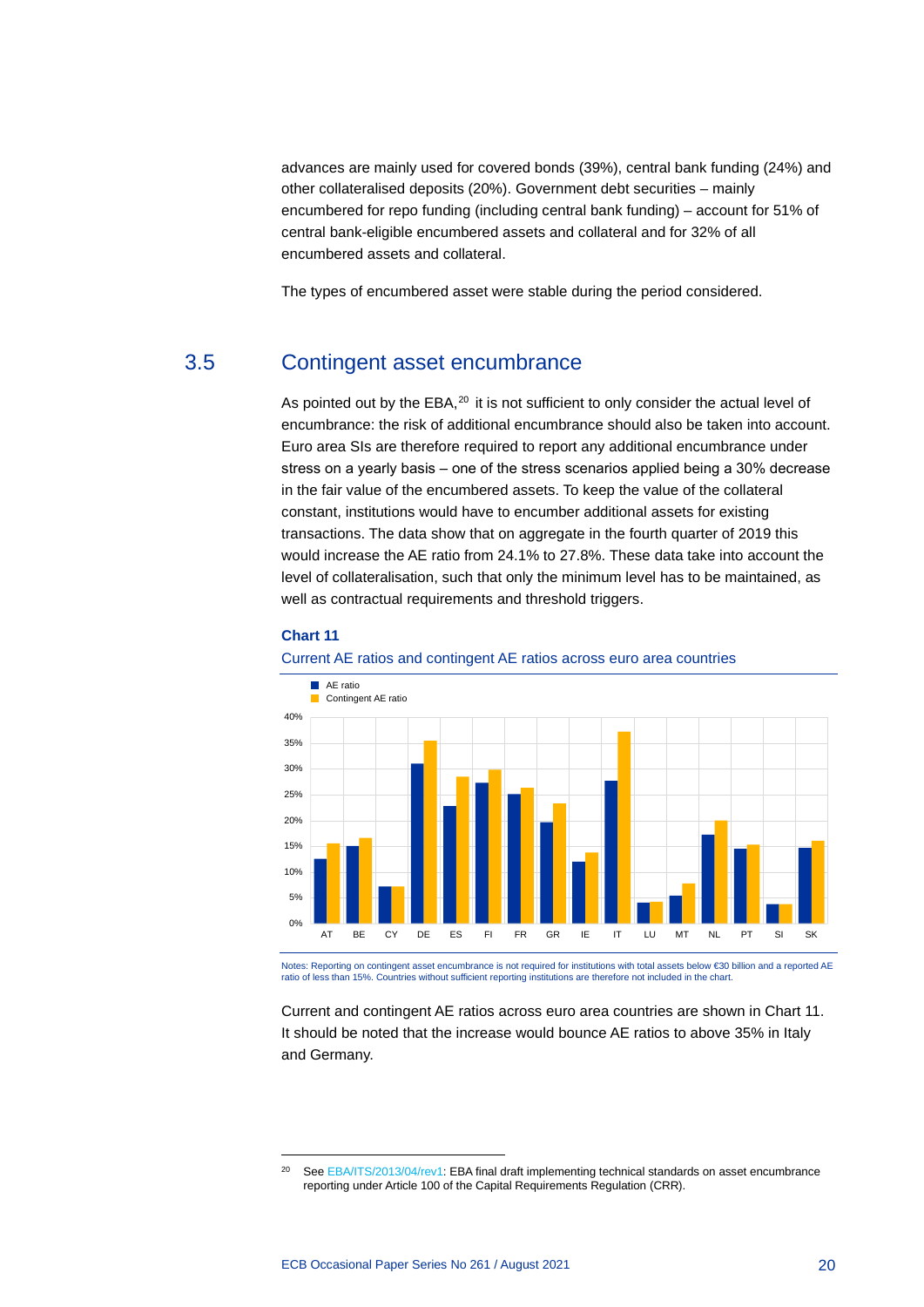## <span id="page-21-0"></span>4 Econometric analysis of the drivers of asset encumbrance

The empirical analysis presented in this section has been developed from the viewpoint that identifying the determinants of asset encumbrance can support its supervision. In this regard two empirical works that follow this direction are worthy of mention. Jiménez et al. (2006) study the presence of collateral in bank loans to Spanish firms. Among other results, they find that riskier borrowers are more inclined to rely on secured funding. A more recent study by Di Filippo et al. (2020) obtains a similar result, with the focus on the European secured and unsecured interbank money market. Nevertheless, the literature still lacks a comprehensive assessment of the drivers of banks' asset encumbrance. With a view to filling this gap, we investigate the driving factors of asset encumbrance through an econometric analysis that covers 117 SIs $^{21}$  $^{21}$  $^{21}$  using quarterly data from the fourth quarter of 2014 to the fourth quarter of 2019.

### <span id="page-21-1"></span>4.1 Economic priors: credit risk, collateral quality, sovereignbank nexus, capitalisation, profitability

According to Ahnert et al. (2019), a bank's privately optimal level of asset encumbrance is the result of a trade-off between the cheaper cost of secured funding on the one side, and the greater fragility caused by illiquidity and possible runs on unsecured debt on the other.

A number of mechanisms, set out below, have a potential impact on the way such a trade-off functions and thus affect the resulting level of asset encumbrance. The factors underlying these mechanisms (i.e. our selected candidate drivers of asset encumbrance) will be the subject of our econometric investigation.

### Credit risk and asset deterioration could force banks to increase asset encumbrance

Secured debt holders are mostly insensitive to increases in the credit risk of the debt issuer because of the risk-mitigating function of the collateral posted. Asset encumbrance results in a shift of risk from secured to unsecured investors who, in the event of a default, will have fewer and weaker assets to satisfy their claims.

Hence, unlike secured investors, unsecured funding providers are sensitive to increases in credit risk and accordingly demand higher risk premia (see, for example, Di Filippo et al., 2020). Therefore, when credit risk increases, unsecured funding becomes more expensive and, in the worst cases, not available at all. In these

<span id="page-21-2"></span><sup>&</sup>lt;sup>21</sup> Depending on the specification, the sample might be reduced to a minimum of 115 SIs.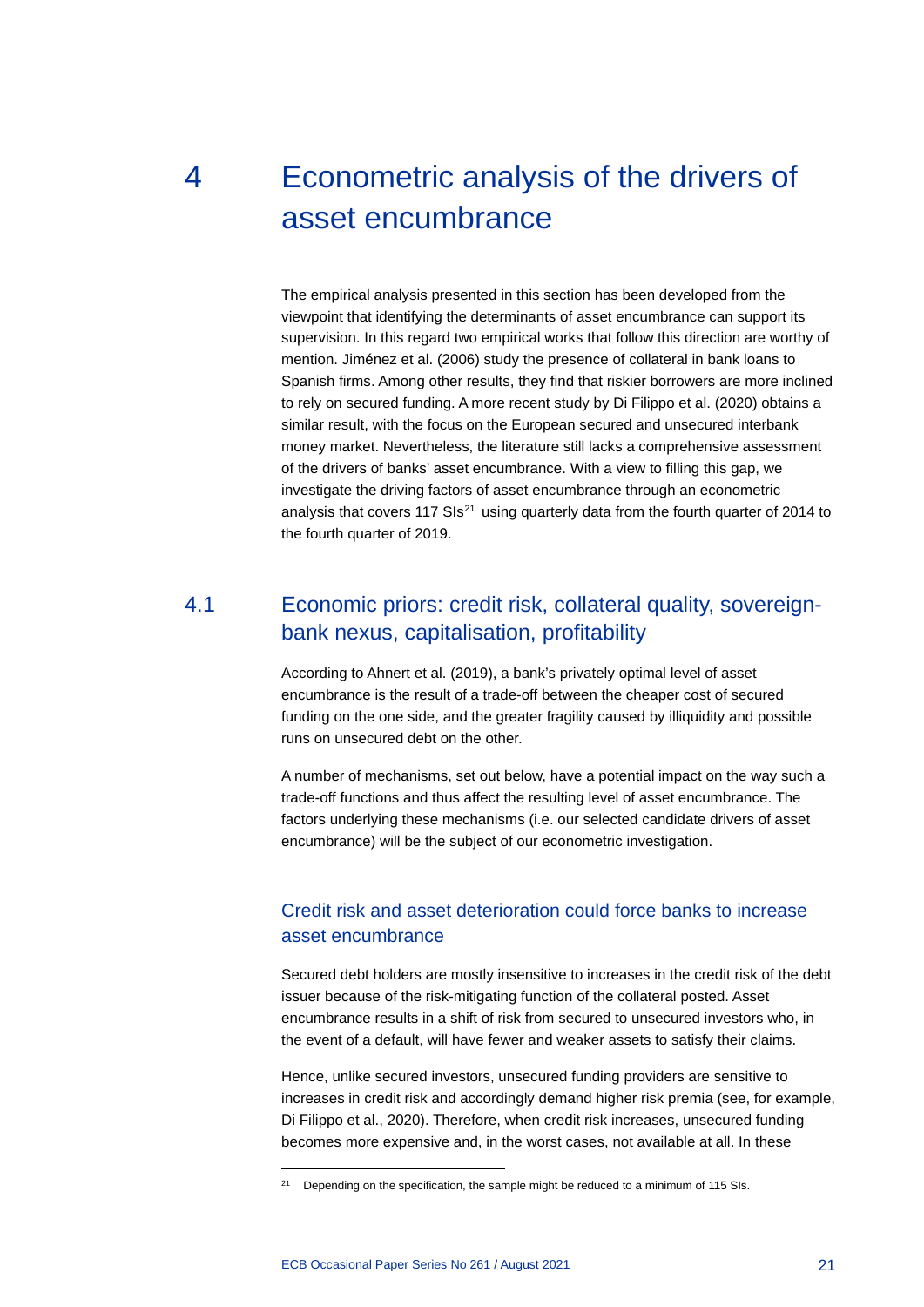cases, the bank is forced to seek secured funding and the level of asset encumbrance rises.

Furthermore, when some encumbered assets become non-performing, they are replaced with performing assets that were previously unencumbered. A large presence of non-performing assets in the balance sheet exacerbates the structural subordination of unsecured investors. The risk arising from asset deterioration is completely absorbed by unsecured investors. Once again, discouraged by this risk concentration, unsecured funding providers tend not to roll over their investments and the bank is forced to switch to covered funding.

### The availability of high quality collateral might increase the willingness or potential to raise secured funding

Secured funding is constrained by the availability of high quality assets to be posted as collateral. When collateral is not deemed adequate by the lender, assets' weaknesses are offset by applying higher haircuts, thus increasing the cost of funding faced by the borrower. Collateral quality magnifies the mitigation of interest expenses produced by secured funding. Thus, all things being equal, it is to be expected that the greater the amount of high quality assets available, the higher the level of asset encumbrance will be.

Moreover, a reserve of high quality unencumbered assets is needed to raise liquidity in periods of financial distress; therefore, banks with few high quality assets are forced to keep them unencumbered. This need, which underlies the liquidity requirements introduced in Basel III – LCR and net stable funding ratio (NSFR) –, corroborates the positive relationship that might exist between the availability of good collateral and asset encumbrance.

### The sovereign-bank nexus might have an impact on banks' capacity to attract unsecured funding

The financial health of banks and sovereigns is heavily interconnected and gives rise to a sovereign-bank nexus. Dell'Ariccia et al. (2018) distinguish three main channels at the base of this nexus: (i) *the sovereign exposure channel*: banks hold large amounts of sovereign debt; (ii) *the safety net channel,* resulting from government guarantees*;* and (iii) *the macroeconomic channel:* the health of banks and governments affects and is affected by economic activity.

Therefore, a worsening of sovereign funding conditions could lead to an increase in banks' asset encumbrance as it reflects an increase in their risk, which can be viewed as a special case of credit risk and asset-side deterioration, as argued earlier in this section.

In addition, government debt securities are used extensively as collateral for covered funding. As illustrated in Chart 10, they account for 32% of all encumbered assets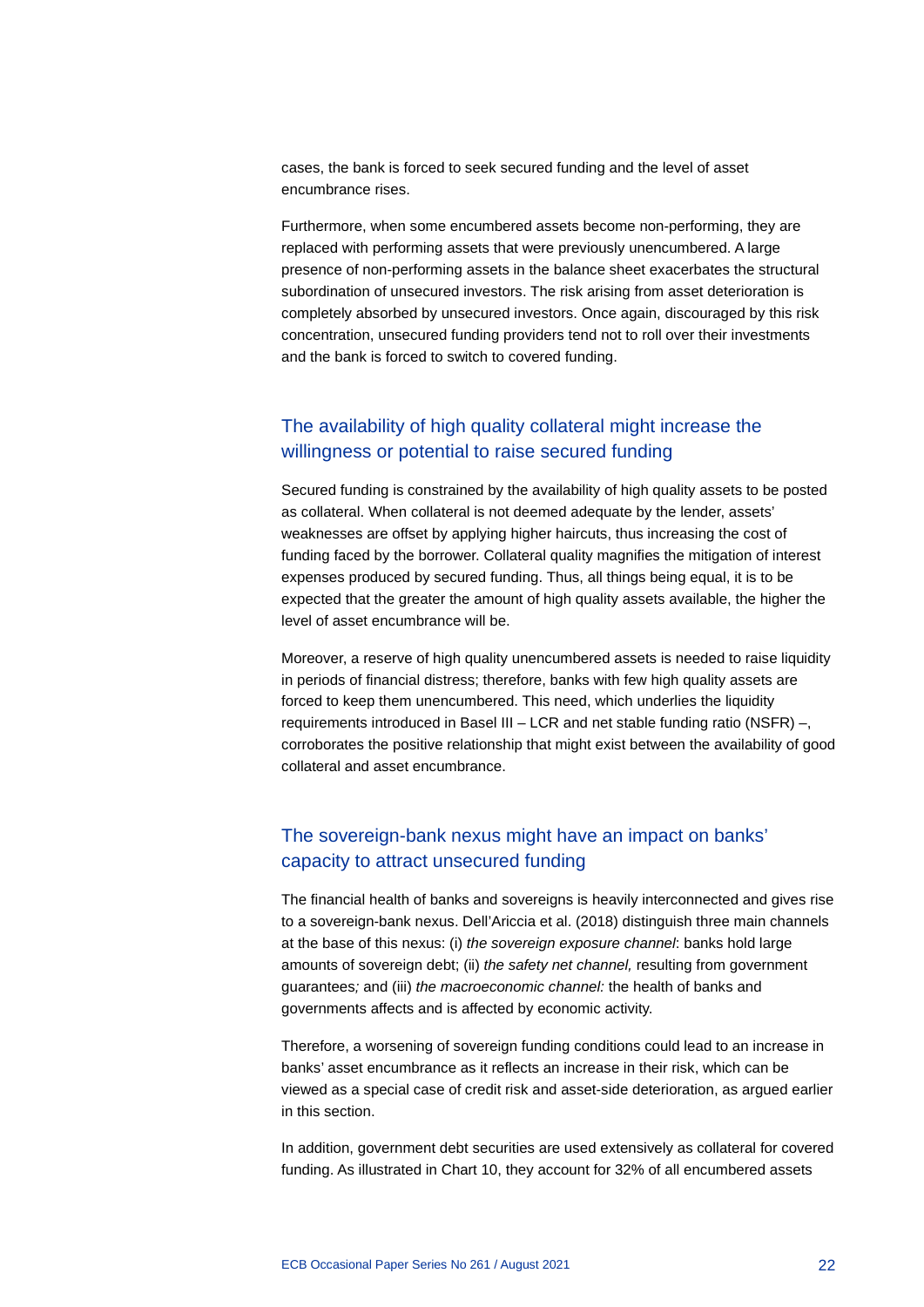and 51% of central bank-eligible encumbered assets. For this reason, the sovereign exposure channel creates a linkage between sovereign funding conditions and collateral valuation (CGFS, 2011), especially with regard to central bank-eligible collateral. When government yields increase, the government debt securities held by a bank and posted as collateral depreciate, the depreciation being offset by posting additional collateral. This mechanism reinforces the connection between sovereign yields and asset encumbrance.

### The relationship between asset encumbrance and capitalisation is expected to be non-monotonic – both poorly and well-capitalised banks have incentives to rely on asset encumbrance

To study the impact of capitalisation on asset encumbrance, two opposing effects need to be analysed.

First, as pointed out by the EBA in its 2016 annual report on asset encumbrance, banks with lower levels of capital are expected to encounter difficulties in attracting unsecured funding (EBA, 2016). Unsecured investors might penalise less capitalised banks by asking for higher risk premia, thereby forcing these institutions to rely on secured funding. The result is a negative relationship between capital and asset encumbrance.

Second, it could also be the case that better capitalised institutions have more capacity to increase their asset encumbrance. For these banks, the fragility arising from asset encumbrance is lower and therefore might be surpassed by the positive effects on profitability. In other words, given that their sound capital position would reduce the risk of runs by unsecured debt holders, these institutions might be able to increase their asset encumbrance in order to reduce their funding costs without compromising their liquidity conditions. In this case, the relationship between asset encumbrance and capital would be positive.

The potential ambiguity of the relationship between capital and asset encumbrance is one of the findings obtained from the theoretical model developed by Ahnert et al. (2019). In their paper, they find a non-monotonic relationship. Bearing this in mind, we investigate the existence of a convex relationship: for less capitalised banks the first effect is expected to outpace the second one, while for highly capitalised banks the second effect should outpace the first.

### Less profitable banks could have reduced access to unsecured funding

Following a similar reasoning to the one proposed for capitalisation, in its 2016 asset encumbrance report the EBA states that less profitable banks, not attractive for unsecured funding providers, might be forced to rely on covered funding, thereby increasing their AE ratios (EBA, 2016). In other words, weak profitability could be another possible driving factor of asset encumbrance.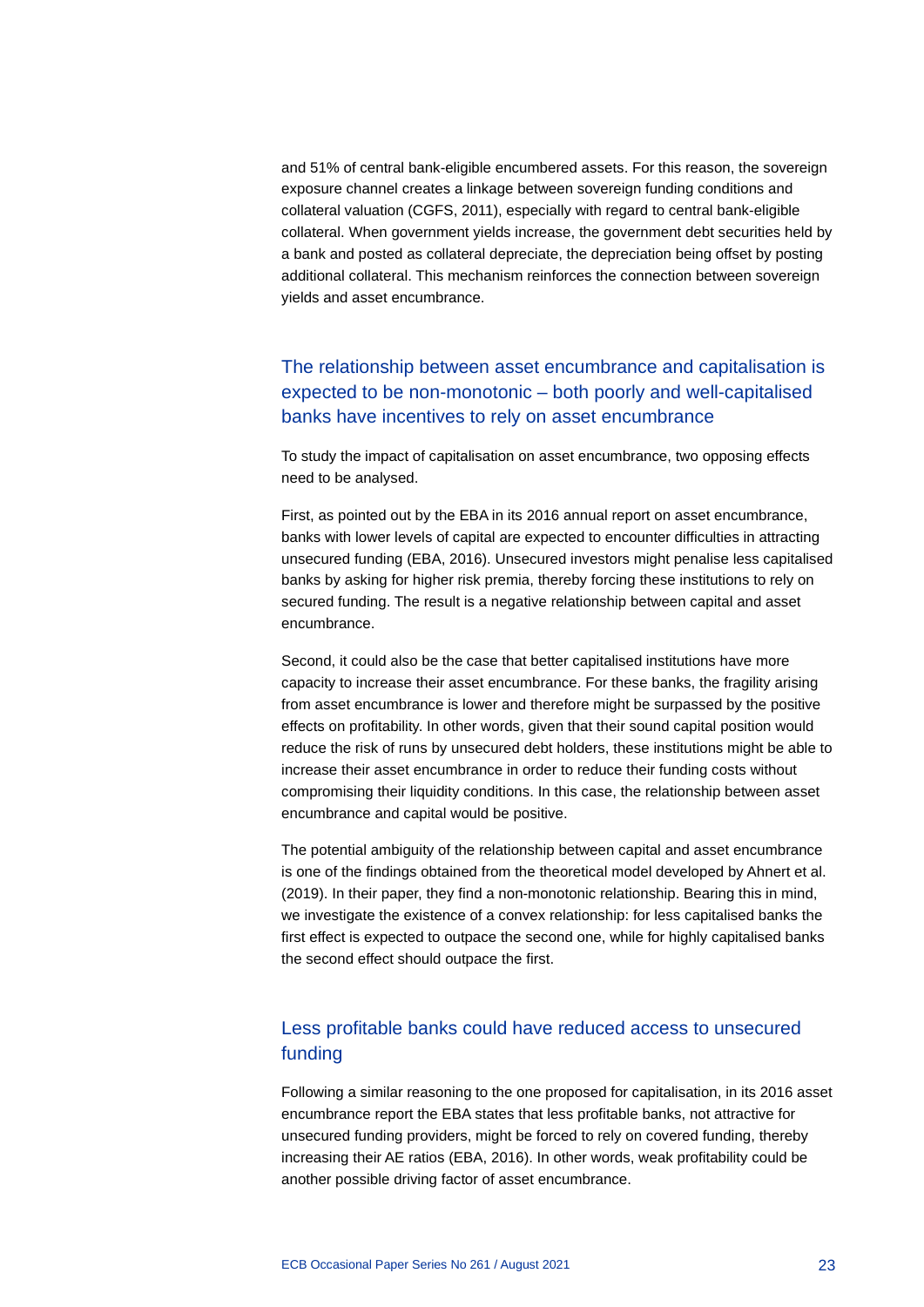However, the relationship between asset encumbrance and profitability also acts in the opposite direction: since secured funding is generally cheaper, asset encumbrance reduces interest expenses, thereby improving profitability. The econometric evaluation of profitability is therefore hampered by reverse causality.<sup>22</sup> For this reason, we chose not to include profitability indicators in our econometric framework.

### 4.2 Variables

<span id="page-24-0"></span>This section presents the variables adopted in our analysis, with a specific focus on the regressors chosen to capture the above-described mechanisms.

#### Asset encumbrance

In all the econometric specifications presented in this analysis, the dependent variable is a proxy for asset encumbrance. The natural choice to measure asset encumbrance is the AE ratio, already introduced in Section 2:

AE ratio  $=$  encumbered assets  $+$  encumbered collateral total assets + total collateral

In the knowledge that banks' appetite to encumber central bank-eligible assets might differ from their appetite for asset encumbrance in general, we also consider a second measure, which disentangles the encumbrance of central bank-eligible assets:

 $AE_{CB}$  ratio =  $\frac{encumbered CB \text{ eligible assets} + encumbered CB \text{ eligible collateral}}{c}$ total assets + total collateral

Our evaluation of the driving factors of asset encumbrance will have both the AE ratio and the AE<sub>CB</sub> ratio as dependent variables.

### Credit risk and asset deterioration

The ratio of NPLs to total gross loans (NPL ratio) is adopted as a proxy for credit risk. The NPL ratio captures the proportion of loans for which the bank will likely fail to collect the contractual principal or interest. As the level of NPLs contains information on the expected losses resulting from default by the bank's debtors, the NPL ratio is widely used in the literature as a proxy for credit risk (e.g. Dam and Kotter, 2012).

Moreover, the choice of an asset-based credit risk indicator allows us to directly capture the effects of asset deterioration on runs by unsecured debt holders. As explained above, the replenishment of non-performing collateral exacerbates the

<span id="page-24-1"></span><sup>&</sup>lt;sup>22</sup> Benmelech and Bergman (2009) discuss a similar problem encountered when measuring the effect of collateralisation on loan interest.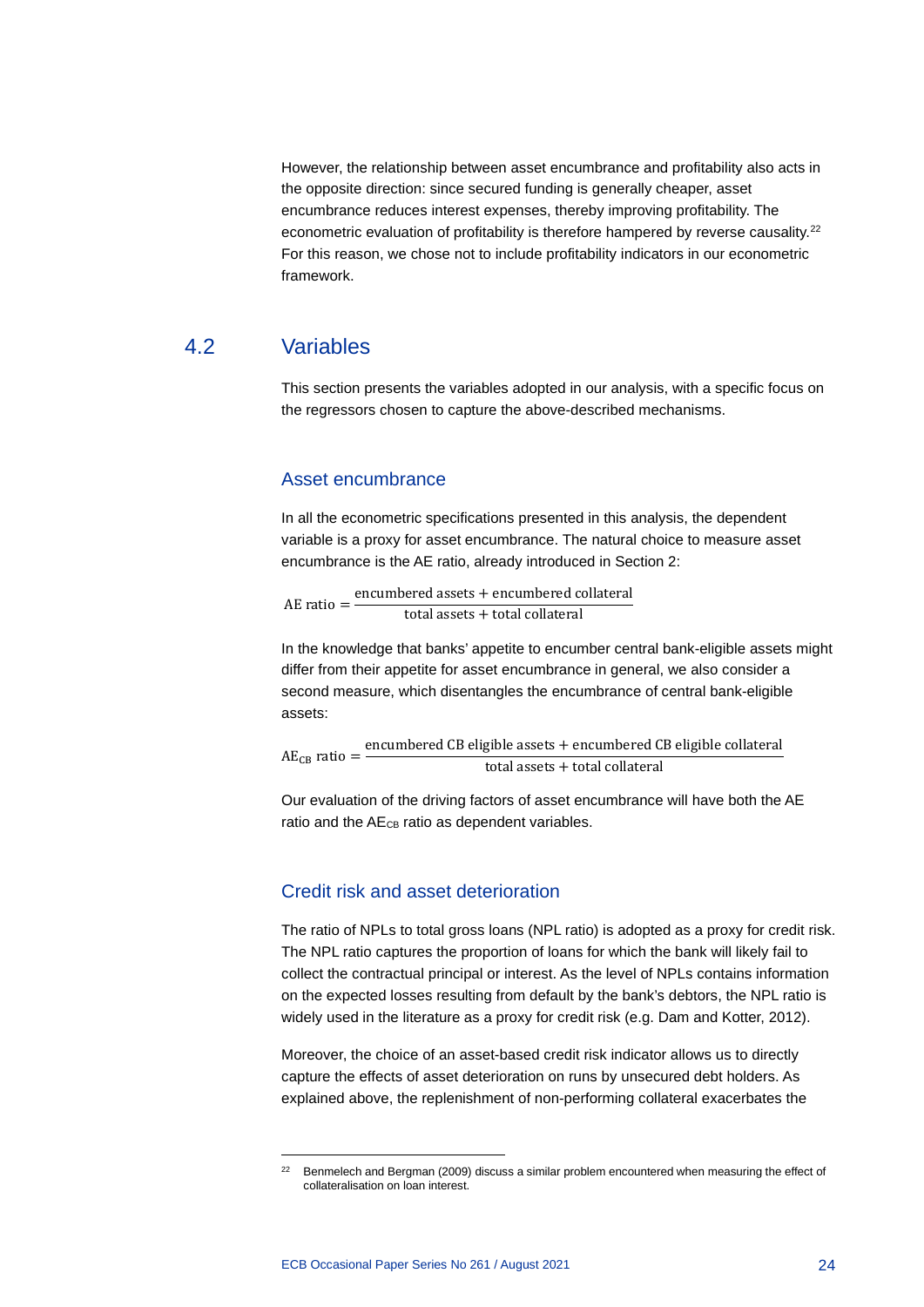structural subordination of unsecured investors, who will only have riskier assets available to satisfy their claims.

The adoption of market-based proxies for banks' credit risk would give rise to reverse causality concerns. Previous empirical works show that asset encumbrance affects the value of banks' credit default swap (CDS) spreads (see, for instance, Banal-Estanol et al., 2019). Since we are exploring the opposite path – namely, the drivers of asset encumbrance –, we would encounter a problem of reverse causality if we used CDS spreads as a regressor. The same holds for any other market-based credit risk proxy that might be affected by CDSs which, in turn, are themselves affected by asset encumbrance.

### Collateral quality

Collateral adequacy is a concept tailored to fit the desired characteristics that pledged assets should have in order to effectively mitigate the risk faced by the lender, i.e. collateral must ensure the total repayment of the debt to the lender if the borrower defaults. To fulfil its function, good collateral has (i) low credit risk; (ii) low market risk; and (iii) marketability, as well as low legal and operational risk. These qualities are described in more detail below.

Low credit risk means that collateral should have a low probability of default, if possible not correlated to that of the borrower. The risk mitigation function performed by collateral is compromised if its creditworthiness diminishes when the debt issuer defaults. Low market risk means that lenders should be protected against adverse changes in the collateral price that could occur during the time elapsing between the last collateral evaluation and the realisation of the collateral. Marketability, low legal risk and low operational risk refer to the ability of take ownership of, use and possibly sell the collateral without negatively affecting its value.

For the purpose of our analysis, collateral quality is captured well by central bank eligibility, as introduced in Section 3.2. To quantify the pledgeability of a bank's balance sheet, i.e. the ability to encumber assets to raise secured debt, we will consider the ratio of central bank-eligible assets and collateral over total assets and collateral, which we will refer to as the central bank-eligible ratio:

CBE ratio  $=$  central bank eligible assets  $+$  central bank eligible collateral total assets + total collateral

### Sovereign-bank nexus

The effects of the sovereign-bank nexus on asset encumbrance are measured by taking the 10-year domestic government yield. The sovereign yield captures both the country-specific effects on the cost of unsecured funding and price changes in government debt securities posted as collateral.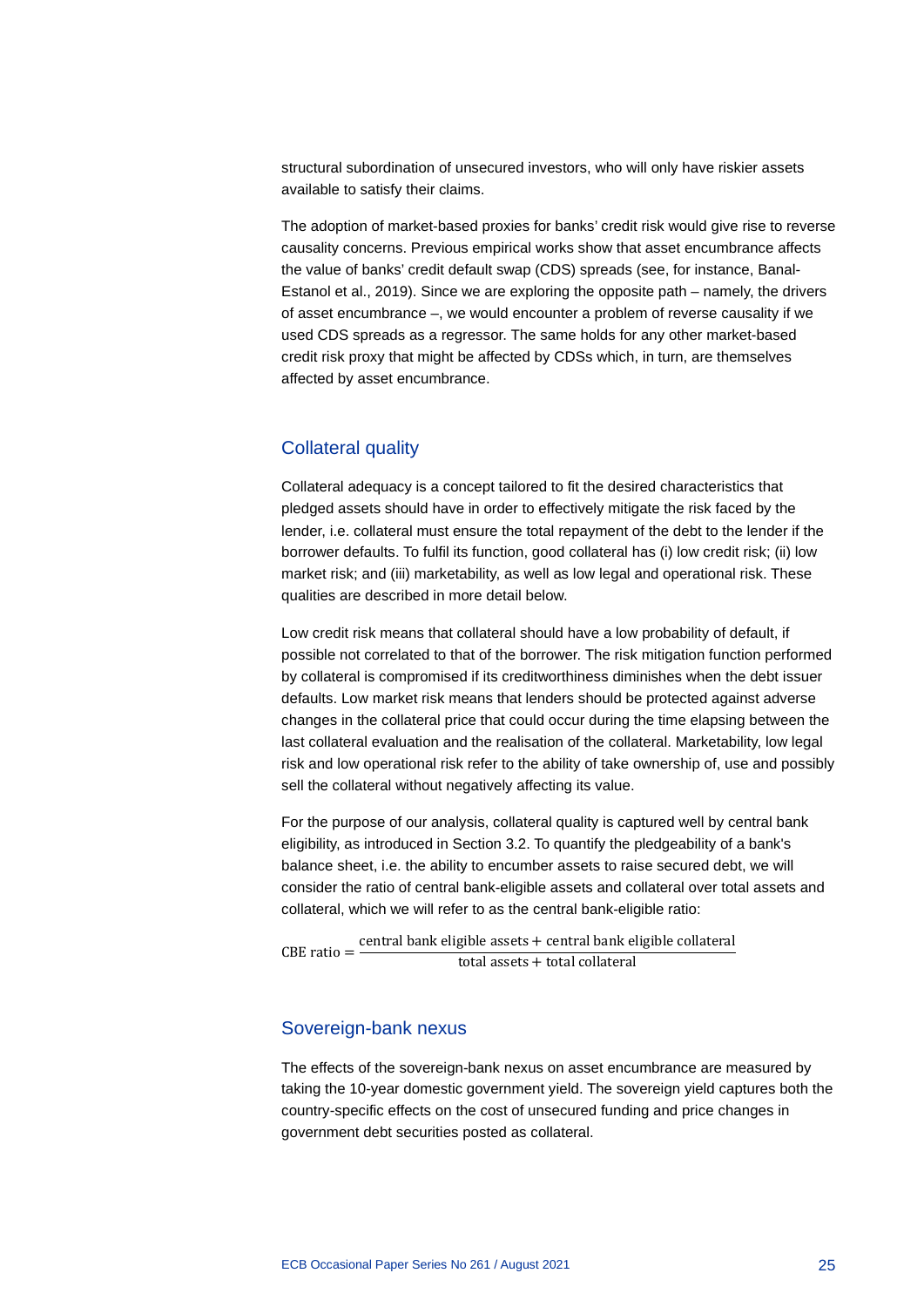Taking the yield is econometrically equivalent to taking the spread against a risk-free rate, given that all our econometric specifications include time effects.

#### **Capital**

The adopted measure of capital is the common equity tier 1 (CET1) ratio.

However, as part of our robustness checks we also used a second measure of capital, the leverage ratio, which does not depend on the definition of risk-weighted assets.

### Control variables

Our analysis adopts bank-specific and country-specific control variables, as described below.

#### **Emergency liquidity assistance**

Emergency liquidity assistance (ELA) comes into play when a national central bank in the Eurosystem provides central bank money to an institution facing liquidity issues.<sup>[23](#page-26-0)</sup> Specifically, ELA allows financial institutions to access central bank funding with less restrictive requirements on the collateral posted, which does not need to be central bank-eligible.

This control is added to account for the different appetite for asset encumbrance that banks in need of ELA might display. ELA itself being a source of encumbrance, a positive relationship with the AE ratio is expected.<sup>[24](#page-26-1)</sup>

Data on ELA are not available. However, when the amount of encumbered assets and encumbered collateral for central bank funding exceeds the amount of central bank-eligible encumbered assets and collateral received, we assume that ELA has been provided. Thus, by normalising for total liabilities, we obtain:

 $\text{ELA} = \frac{\max\{0, \text{EA}_{\text{CBF}} + \text{CRR}_{\text{CBF}} - \text{TA}_{\text{CB}} - \text{CR}_{\text{CB}}\}}{A}$ total liabilities

where EA<sub>CBF</sub> is the total amount of assets pledged to raise central bank funding, CRRCBF is the amount of collateral received and reused (encumbered) to obtain central bank funding,  $T_{\text{C}_\text{B}}$  is the amount of central bank-eligible assets and  $C_{\text{C}_\text{B}}$  is the total central bank-eligible collateral received.

<span id="page-26-1"></span><span id="page-26-0"></span><sup>&</sup>lt;sup>23</sup> See ["Agreement on emergency liquidity assistance",](https://www.ecb.europa.eu/pub/pdf/other/Agreement_on_emergency_liquidity_assistance_20170517.en.pdf) ECB (2017).

<sup>&</sup>lt;sup>24</sup> Considering that ELA does not require central bank-eligible assets, a positive relationship is not expected ex ante when taking the AE<sub>CB</sub> ratio as dependent variable.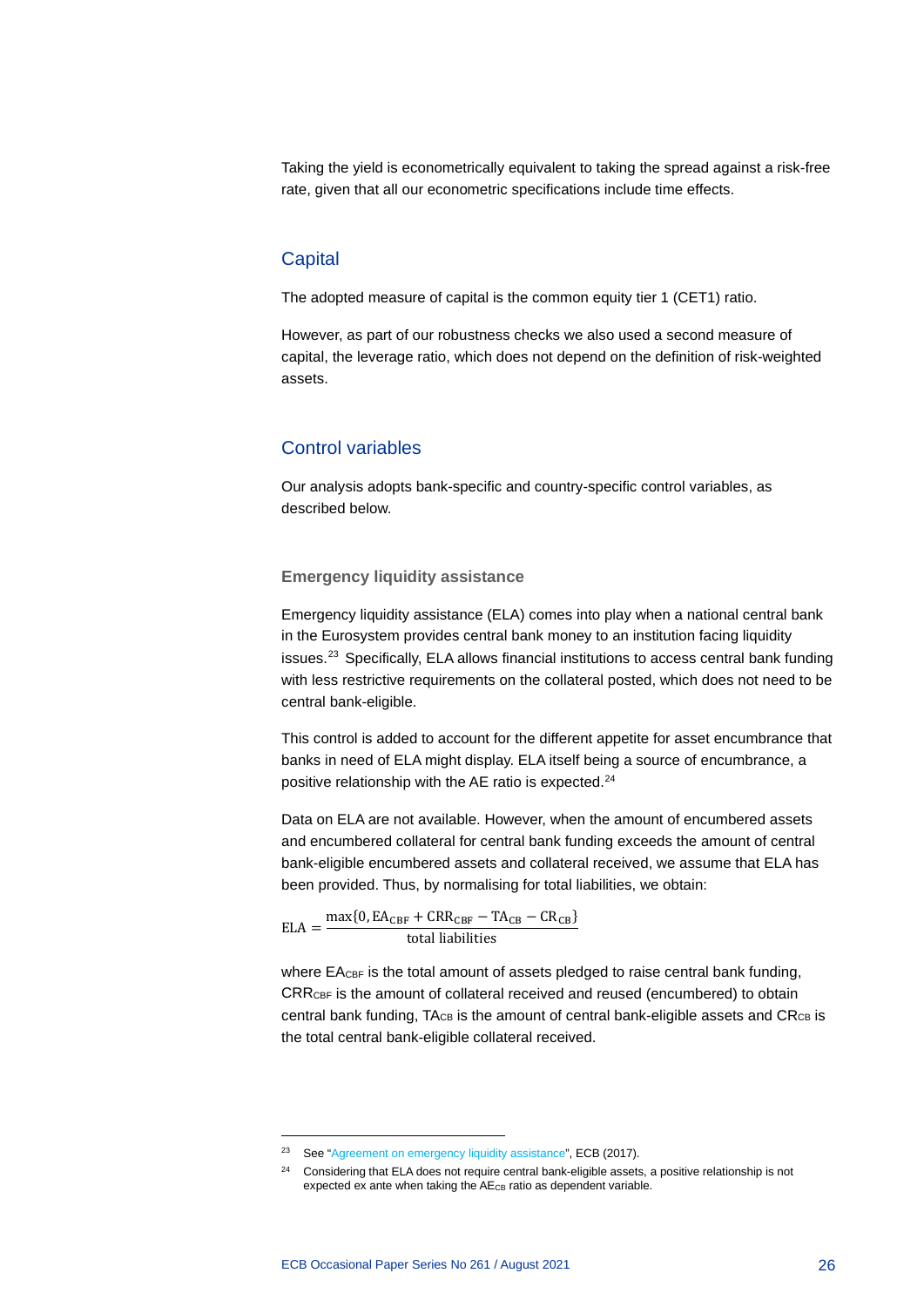#### **Size**

A size control is built by taking the logarithm of total assets. This choice, widely adopted in the literature (e.g. Gropp and Heider, 2010; Laeven et al., 2016), is particularly appropriate if we consider that the amount of total assets is right-tail distributed across our sample.

#### **Income mix controls**

To capture the main sources of income which contribute to net operating income, we build two additional controls, namely the share of net interest income in net operating income and the share of net fee and commission income in net operating income. The variables associated with these indicators are designated NII and NFCI respectively.

**Time-invariant regressors: business model and country**

As shown in Section 3, AE ratios are heterogeneous across countries and business models.

Country dummies are used to detect residual country effects not captured by government yields.

<span id="page-27-0"></span>Similarly, business model dummies are adopted as a more granular alternative to the income mix controls introduced above.

### 4.3 Methodology

To obtain results that do not hinge upon a single set of econometric assumptions, we evaluate the regressors in a variety of regression set-ups, which can be broadly grouped into three categories.

First, static regressions with bank-specific fixed effects are performed. The equation of the model is:

 $Y_{it} = X_{it} \beta + \lambda_t + \alpha_i + \varepsilon_{it}$ 

where  $Y_{it}$  is a measure of asset encumbrance,  $X_{it}$  is the vector of regressors,  $\beta$  the vector of coefficients of interest,  $\lambda_t$  the time effect,  $\alpha_i$  the bank-specific fixed effect, and  $\varepsilon_{it}$  the residual.

Second, given the persistence of asset encumbrance measures, the data generating process is assumed to be first-order autoregressive. The following model is evaluated:

$$
Y_{it} = \varphi Y_{it-1} + X_{it}\beta + \lambda_t + \alpha_i + \varepsilon_{it}
$$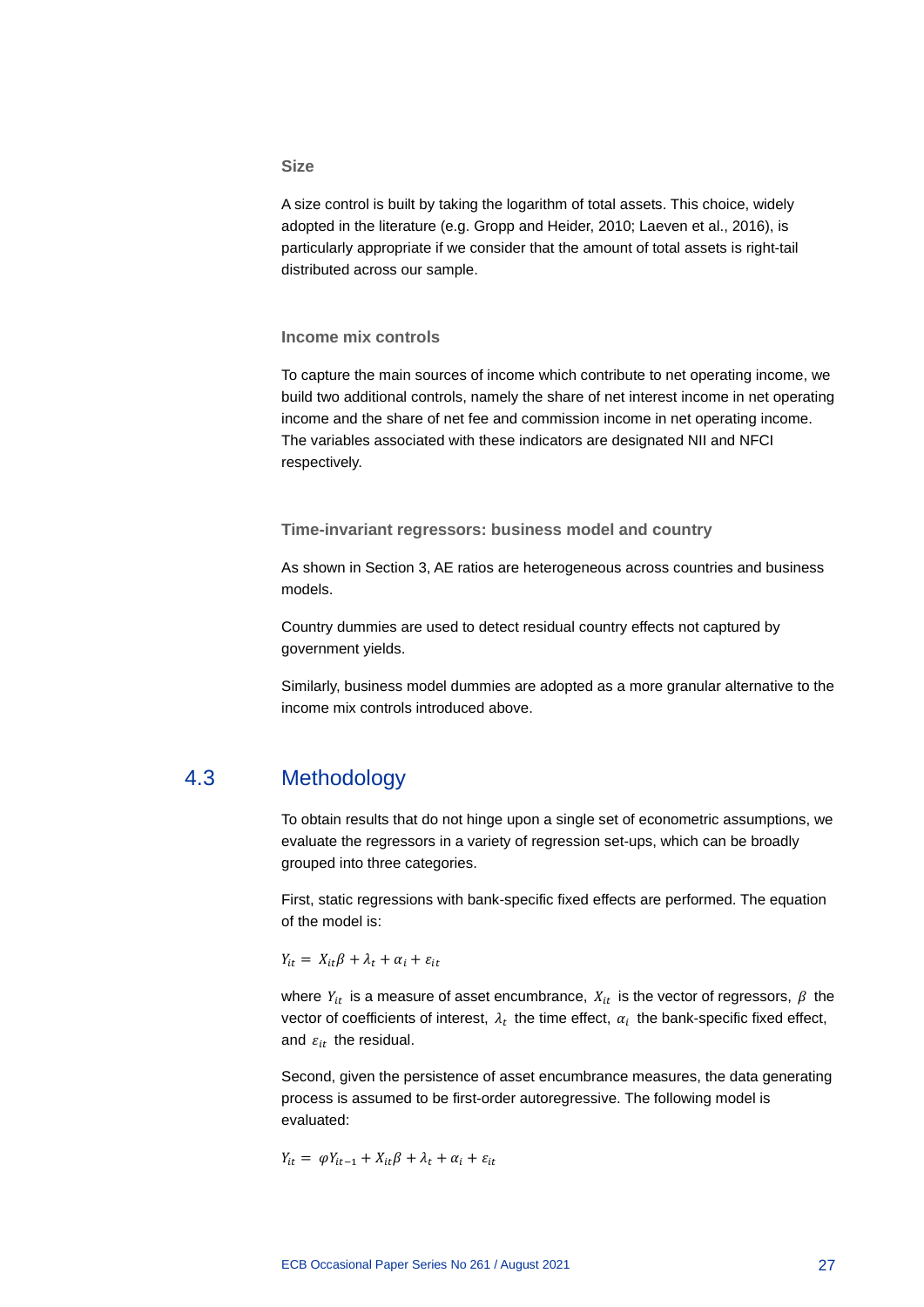$Y_{it-1}$  being the lagged dependent variable and  $\varphi$  the autoregressive coefficient. As pointed out by Angrist and Pischke (2009), this model, which includes both fixed effects and lagged dependent variables, relies on a weaker conditional independence assumption compared with the previous model, which includes only fixed effects. Here, however, we are relaxing our identifying assumption at the cost of stricter conditions for a consistent estimation. Given the challenges that arise from this trade-off, it makes sense to present the results in both the specifications to establish robustness against the underlying econometric assumptions.

This fixed effects dynamic model is evaluated with the quasi-maximum likelihood (QML) estimator developed by Hsiao et al. (2002), preferred in terms of efficiency to generalised method of moments (GMM) techniques. Nevertheless, a system-GMM estimation (see Blundell and Bond, 1998) is still performed as part of our robustness checks.

Third, we enrich the dynamics by recovering the effects of relevant time-invariant regressors. Given the heterogeneity of asset encumbrance measures among countries and business models, we aim to investigate the existence of possible statistically significant effects of these variables. To this end, we exploit the two-stage procedure developed by Kripfganz and Schwarz (2019): time-invariant variables are regressed on the residuals of a first stage estimation that includes only time-varying regressors. As a first stage result we take the QML estimation performed in the previous step.

<span id="page-28-0"></span>Cross sectional heteroskedasticity of the residuals is assumed, therefore robust standard errors are adopted in all the specifications.

### 4.4 Results

The regressions presented in this section are grouped into three tables, according to the three different methodological set-ups described above.

Table 1 shows the results of the fixed effects static regressions, with the dependent variable being the AE ratio in the first four columns and the AE<sub>CB</sub> ratio in the last four columns.

The significant and positive relationship between the NPL ratio and asset encumbrance is consistent with our prior that credit risk and asset deterioration hamper a bank's ability to attract unsecured funding. This result – in line with Di Filippo et al. (2020) – is based on the risk-monitoring behaviour of unsecured investors, who run when discouraged by the potential losses produced by nonperforming assets. The encumbrance strategy of highly rated banks should be less sensitive to changes in NPLs, and the sensitivity of asset encumbrance to NPLs possibly dampened. To verify this reasoning, in regressions 4 and 8 the NPL ratio is interacted with the non-investment grade dummy, which takes a value of 1 for non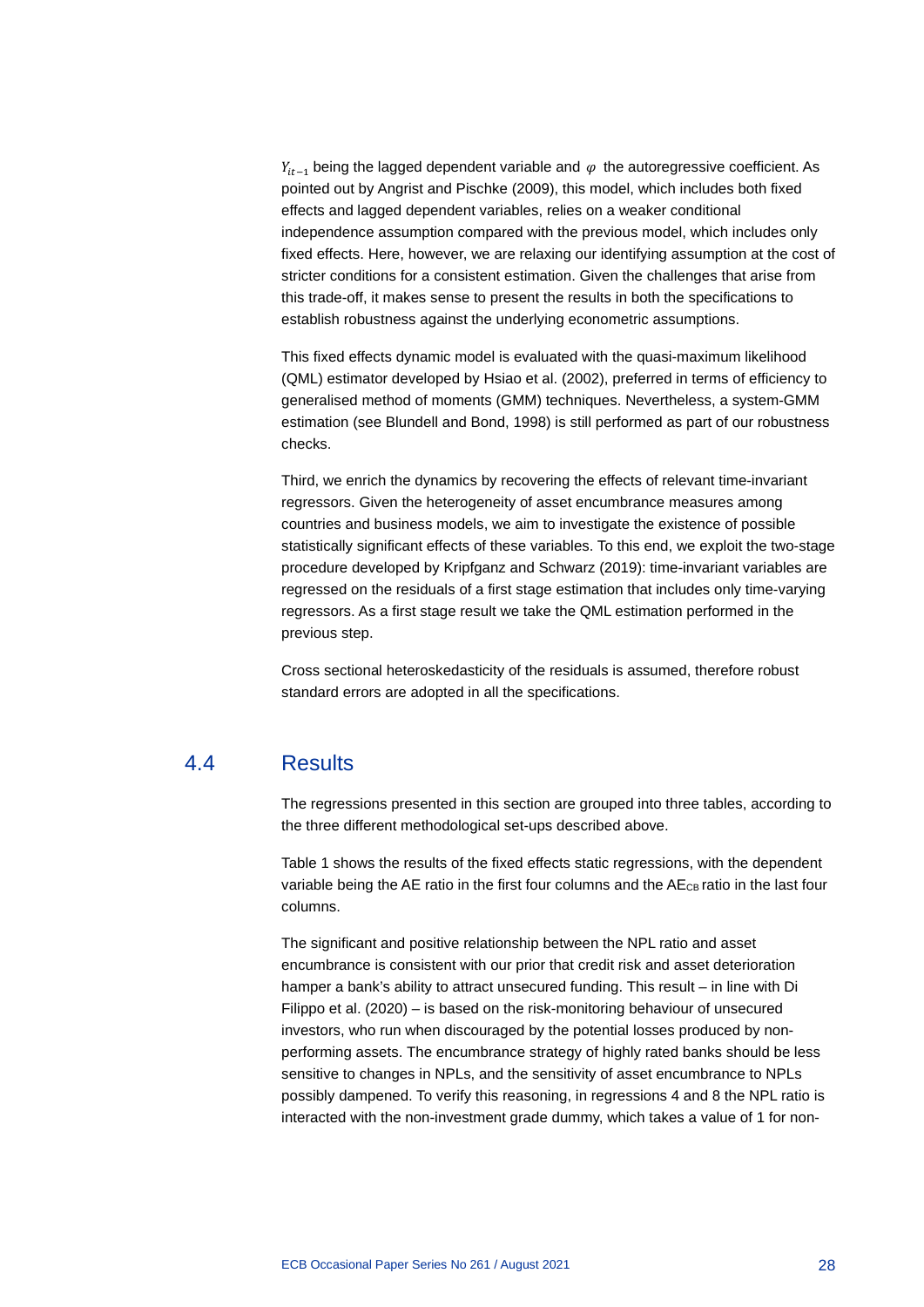investment grade institutions and 0 for investment grade institutions. $25$  The significance of the NPL ratio shown in the non-interacted model is now absorbed by the interacted term and we can conclude that the observed relationship between asset encumbrance and NPLs is mostly driven by non-investment grade institutions.

The central bank-eligible ratio shows a highly significant positive coefficient across all the specifications, in line with our hypothesis: the availability of central bankeligible assets to be pledged as collateral has an impact on both the willingness and the capacity of a financial institution to access the secured market. The magnitude of this relationship is higher when the  $AE_{CB}$  ratio is chosen as dependent variable, which is an intuitive result.

#### **Table 1**

|                          | 1<br><b>AE</b> ratio | $\overline{2}$<br><b>AE</b> ratio | 3<br><b>AE</b> ratio    | 4<br><b>AE</b> ratio    | 5<br><b>AE<sub>CB</sub></b> ratio | 6<br><b>AEc<sub>B</sub></b> ratio | $\overline{7}$<br><b>AEc<sub>B</sub></b> ratio | 8<br><b>AEcB</b> ratio   |
|--------------------------|----------------------|-----------------------------------|-------------------------|-------------------------|-----------------------------------|-----------------------------------|------------------------------------------------|--------------------------|
| <b>NPL ratio</b>         | $0.493**$<br>(2.57)  | $0.510***$<br>(2.66)              | $0.509***$<br>(2.63)    | $-0.176$<br>$(-0.97)$   | $0.371*$<br>(1.77)                | $0.350*$<br>(1.85)                | $0.353*$<br>(1.86)                             | $-0.104$<br>$(-1.03)$    |
| <b>NIG x NPL ratio</b>   |                      |                                   |                         | $0.835***$<br>(3.49)    |                                   |                                   |                                                | $0.557***$<br>(2.91)     |
| <b>CBE</b> ratio         | $0.186***$<br>(3.76) | $0.187***$<br>(3.86)              | $0.186***$<br>(3.82)    | $0.196***$<br>(3.85)    | $0.325***$<br>(5.46)              | $0.323***$<br>(5.49)              | $0.325***$<br>(5.53)                           | $0.331***$<br>(5.49)     |
| <b>CET1</b> ratio        | 0.0239<br>(0.36)     | 0.0243<br>(0.37)                  | $-0.0474$<br>$(-0.18)$  | $-0.0873$<br>$(-0.36)$  | 0.0375<br>(0.66)                  | 0.0316<br>(0.59)                  | 0.158<br>(0.99)                                | 0.131<br>(0.93)          |
| CET1 ratio $2$           |                      |                                   | 0.0870<br>(0.33)        | 0.114<br>(0.47)         |                                   |                                   | $-0.153$<br>$(-1.00)$                          | $-0.135$<br>$(-0.96)$    |
| Gov. yield               | $2.778***$<br>(5.88) | $1.570***$<br>(3.17)              | $1.568***$<br>(3.13)    | $1.226***$<br>(2.18)    | $1.391***$<br>(3.39)              | $1.846***$<br>(4.04)              | $1.850***$<br>(4.07)                           | $1.622***$<br>(4.10)     |
| <b>Size</b>              | $0.0423*$<br>(1.81)  | $0.0409*$<br>(1.77)               | $0.0408*$<br>(1.77)     | $0.0489**$<br>(2.24)    | $0.0237*$<br>(1.71)               | $0.0228*$<br>(1.68)               | $0.0230*$<br>(1.68)                            | $0.0285**$<br>(2.10)     |
| <b>NII</b>               |                      | 0.00582<br>(1.33)                 | 0.00592<br>(1.39)       | 0.00552<br>(1.44)       |                                   | $0.00704*$<br>(1.75)              | 0.00687*<br>(1.75)                             | $0.00660*$<br>(1.83)     |
| <b>NFCI</b>              |                      | $-0.00819$<br>$(-1.29)$           | $-0.00833$<br>$(-1.35)$ | $-0.00747$<br>$(-1.35)$ |                                   | $-0.0103*$<br>$(-1.77)$           | $-0.0101*$<br>$(-1.77)$                        | $-0.00951*$<br>$(-1.82)$ |
| <b>ELA</b>               |                      | $0.415***$<br>(4.60)              | $0.414***$<br>(4.58)    | $0.426***$<br>(4.97)    |                                   | $-0.159**$<br>$(-2.39)$           | $-0.158**$<br>$(-2.42)$                        | $-0.150**$<br>$(-2.55)$  |
| <b>Time effects</b>      | Yes                  | Yes                               | Yes                     | Yes                     | Yes                               | Yes                               | Yes                                            | Yes                      |
| <b>Bank fixed effect</b> | Yes                  | Yes                               | Yes                     | Yes                     | Yes                               | Yes                               | Yes                                            | Yes                      |
| <b>Observations</b>      | 2,224                | 2,224                             | 2,224                   | 2,224                   | 2,224                             | 2,224                             | 2,224                                          | 2,224                    |
| Num. banks               | 117                  | 117                               | 117                     | 117                     | 117                               | 117                               | 117                                            | 117                      |
| R <sup>2</sup>           | 0.312                | 0.333                             | 0.339                   | 0.342                   | 0.483                             | 0.492                             | 0.484                                          | 0.460                    |

#### Results of the first econometric set-up: static model with bank fixed effects

Note: t-statistics in parentheses; \* p<0.1 \*\*p<0.05 \*\*\*p<0.01.

Regarding capitalisation, neither the linear relationship nor the quadratic relationship show any significance in the fixed effects static models reported in Table 1.

The sovereign-bank nexus emerges as a driving factor of both asset encumbrance measures as the coefficient for the 10-year government yield is highly significant, with a positive sign in all the specifications.

<span id="page-29-0"></span> $25$  The non-investment grade dummy, referred to as NIG, is built by taking into account the worst default rating of those released by Fitch, Moody's, S&P and DBRS. When none of these credit rating agencies provides a default rating, the sovereign rating reduced by three notches is taken.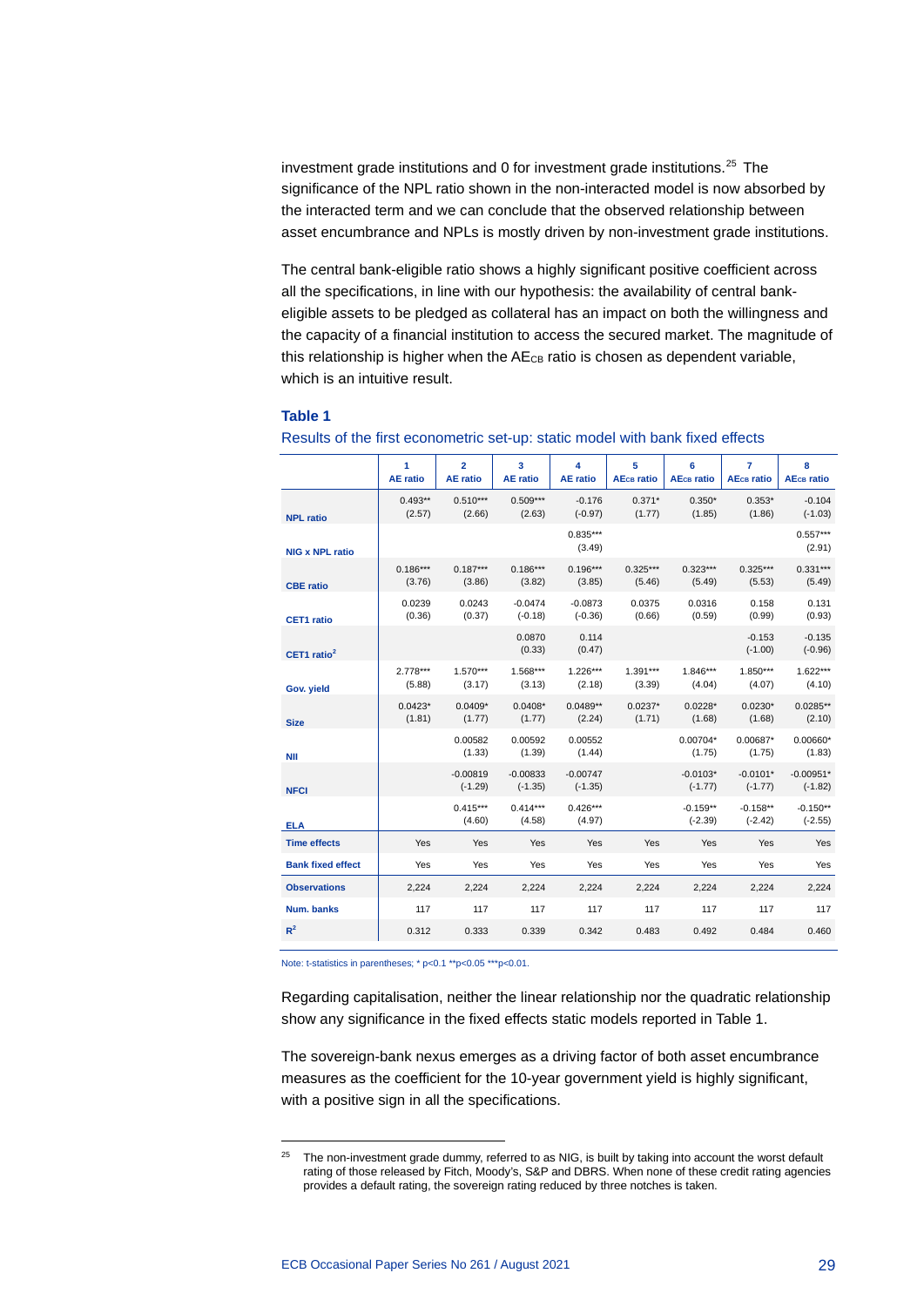Finally, the coefficient for the size control variable shows the possible existence of a size effect: all else being equal, larger institutions are more likely to operate at high AE ratios.

All of the results described above remain stable when introducing an additional control for ELA. Given that ELA is a source of encumbrance of non-eligible assets and occurs when a bank lacks central bank-eligible assets, a positive coefficient is obtained with the AE ratio as dependent variable and a negative coefficient with the AE<sub>CB</sub> ratio. Income mix controls do not affect the results.

Table 2 shows the regressions of the second econometric set-up, based on the assumption that the data generating process for asset encumbrance is autoregressive in nature. The first four columns have the AE ratio as dependent variable, while the last three columns have the AE<sub>CB</sub> ratio. The NPL ratio and the central bank-eligible ratio are specified in first differences for easier interpretation of the respective coefficients. The results obtained in these dynamic regressions corroborate our assessment of the effects of non-performing assets, the availability of good collateral, the sovereign-bank nexus and size.

In contrast with the static framework, a highly significant convex relationship between the CET1 ratio and the AE ratio emerges (see regression 4). Less capitalised institutions might not succeed in attracting unsecured funding and be forced to resort to asset encumbrance. In this case, the lower their capital ratio, the more they tend to rely on asset encumbrance. Well-capitalised institutions, on the other hand, might be able to increase their asset encumbrance to reduce their funding costs without compromising their liquidity conditions, given that their sound capital position would reduce runs by unsecured debt holders. In this case, asset encumbrance is positively related to the level of capital. Nevertheless, the CET1 ratio remains nonexplanatory in regression 7 when focusing on the encumbrance of central bankeligible assets, with the  $AE_{CB}$  ratio being the dependent variable.

Once again, the introduction of additional controls, such as the ELA and income mix controls, does not affect the results.

Lastly, the possibility of evaluating time-invariant regressors allows us to: (i) estimate the coefficients on country dummies with the aim of detecting any residual country effect not already captured by government yields and (ii) evaluate the effects of business models by exploiting the business model classification<sup>[26](#page-30-0)</sup>. Table 3 shows the coefficients on country dummies (regression 1) and on business model dummies (regression 2); in both cases, the first stage regression is the one in column 2 of Table 2.

<span id="page-30-0"></span><sup>26</sup> The business model classification was introduced in Section 2.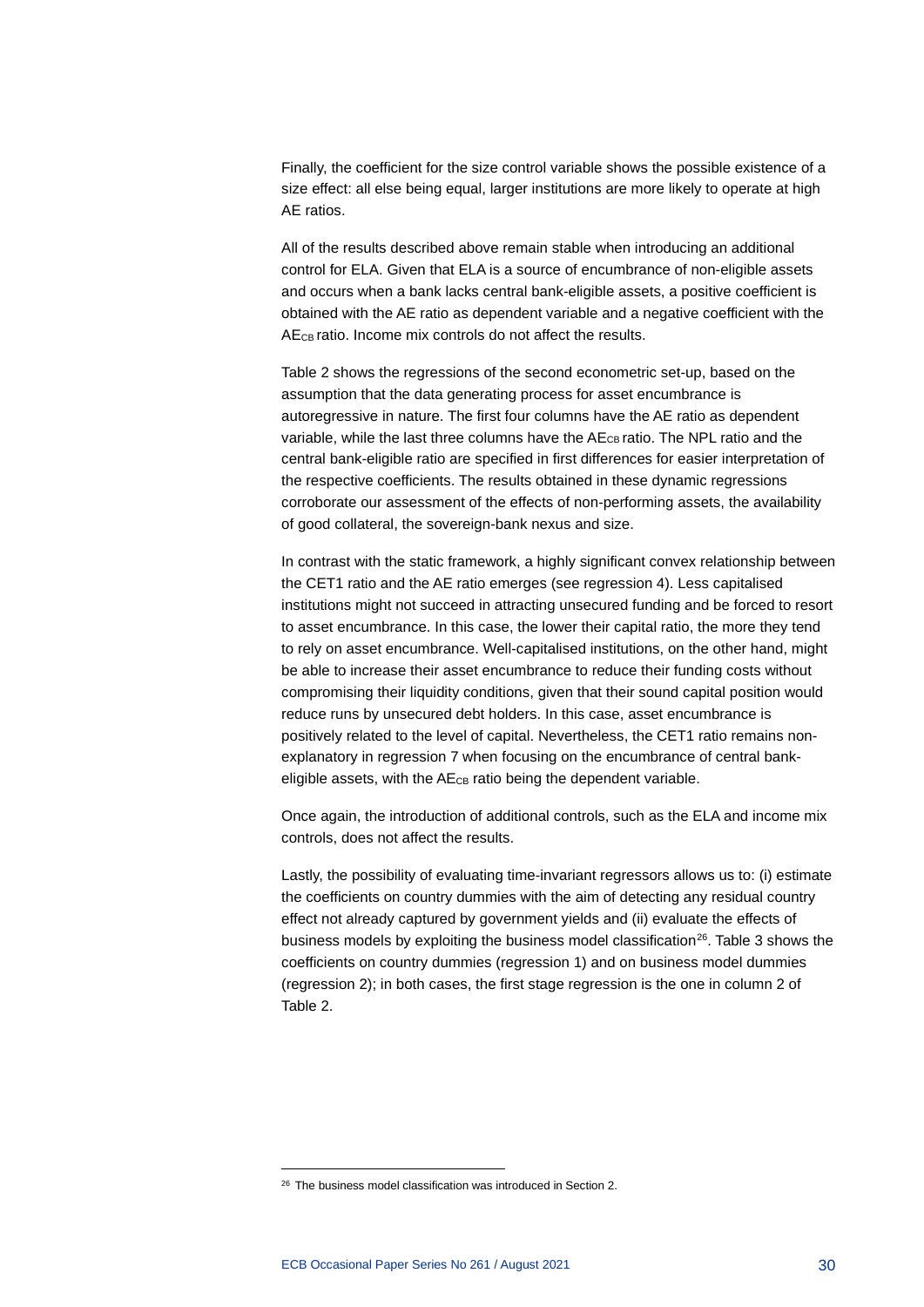#### **Table 2**

|                           | 1<br><b>AE</b> ratio  | $\overline{2}$<br><b>AE</b> ratio | 3<br><b>AE</b> ratio     | 4<br><b>AE</b> ratio      | 5<br><b>AE<sub>CB</sub></b> ratio | 6<br><b>AE<sub>CB</sub></b> ratio | $\overline{7}$<br><b>AE<sub>CB</sub></b> ratio |
|---------------------------|-----------------------|-----------------------------------|--------------------------|---------------------------|-----------------------------------|-----------------------------------|------------------------------------------------|
| L(AE ratio)               | $0.916***$<br>(30.93) | $0.909***$<br>(29.16)             | $0.890***$<br>(31.66)    | $0.894***$<br>(34.68)     |                                   |                                   |                                                |
| L(AE <sub>CB</sub> ratio) |                       |                                   |                          |                           | $0.895***$<br>(34.25)             | $0.880***$<br>(40.31)             | $0.886***$<br>(39.01)                          |
| <b>D(NPL ratio)</b>       | $0.132**$<br>(2.21)   | $0.128**$<br>(2.12)               | $0.107*$<br>(1.88)       | $0.110*$<br>(1.93)        | $0.136**$<br>(2.45)               | $0.121**$<br>(2.18)               | $0.121**$<br>(2.22)                            |
| <b>D(CBE ratio)</b>       | $0.0898***$<br>(4.04) | $0.0888***$<br>(4.02)             | $0.0887***$<br>(4.16)    | $0.0856***$<br>(4.03)     | $0.241***$<br>(4.71)              | $0.237***$<br>(4.76)              | $0.237***$<br>(4.73)                           |
| <b>CET1</b> ratio         |                       |                                   |                          | $-0.154***$<br>$(-2.64)$  |                                   |                                   | $-0.0398$<br>$(-1.17)$                         |
| CET1 ratio <sup>2</sup>   |                       |                                   |                          | $0.158***$<br>(2.88)      |                                   |                                   | 0.0366<br>(1.30)                               |
| Gov. yield                | $0.485***$<br>(2.98)  | $0.432***$<br>(2.99)              | $0.370**$<br>(2.42)      | $0.405***$<br>(2.91)      | $0.210**$<br>(2.26)               | $0.181*$<br>(1.91)                | $0.197**$<br>(2.02)                            |
| <b>Size</b>               |                       |                                   | $0.0127**$<br>(2.09)     | $0.00929*$<br>(1.80)      |                                   | $0.00836**$<br>(2.40)             | 0.00585<br>(1.30)                              |
| <b>NII</b>                |                       |                                   | $0.00281**$<br>(1.99)    | $0.00292**$<br>(2.09)     |                                   | $0.00247**$<br>(2.00)             | $0.00240**$<br>(1.98)                          |
| <b>NFCI</b>               |                       |                                   | $-0.00380*$<br>$(-1.88)$ | $-0.00395**$<br>$(-1.97)$ |                                   | $-0.00367**$<br>$(-2.07)$         | $-0.00351**$<br>$(-2.04)$                      |
| <b>ELA</b>                |                       | 0.0281<br>(1.06)                  | $0.0444*$<br>(1.73)      | 0.0368<br>(1.43)          | $-0.0173$<br>$(-0.96)$            | $-0.0154$<br>$(-0.89)$            | $-0.0174$<br>$(-0.96)$                         |
| <b>Time effects</b>       | Yes                   | Yes                               | Yes                      | Yes                       | Yes                               | Yes                               | Yes                                            |
| <b>Bank fixed effect</b>  | Yes                   | Yes                               | Yes                      | Yes                       | Yes                               | Yes                               | Yes                                            |
| <b>Observations</b>       | 1,974                 | 1,974                             | 1,974                    | 1,972                     | 1,956                             | 1,955                             | 1,953                                          |
| Num. banks                | 116                   | 116                               | 116                      | 116                       | 115                               | 115                               | 115                                            |

Results of the second econometric set-up: first-order dynamic model with bank fixed effects evaluated using a QML estimator

Note: t-statistics in parentheses; \* p<0.1 \*\*p<0.05 \*\*\*p<0.01.

The coefficients for country dummies show statistically significant country-specific effects in line with the descriptive statistics shown in Section 3: all else being equal, the AE ratio is, on average, 2% higher in Germany, 1% higher in France and 1.6% higher in Italy. We interpret this evidence of country specificities as follows. Germany features a large covered bond market; France has a well-developed repo market; and the coefficient in Italy can be viewed as resulting from the large amount of central bank funding, which was not reduced after the end of the sovereign debt crisis.

The analysis also reveals statistically significant business model effects, confirming the descriptive findings set out in Chart 4 of Section 3: all things being equal, corporate/wholesale lenders are the business model with the greatest appetite for asset encumbrance.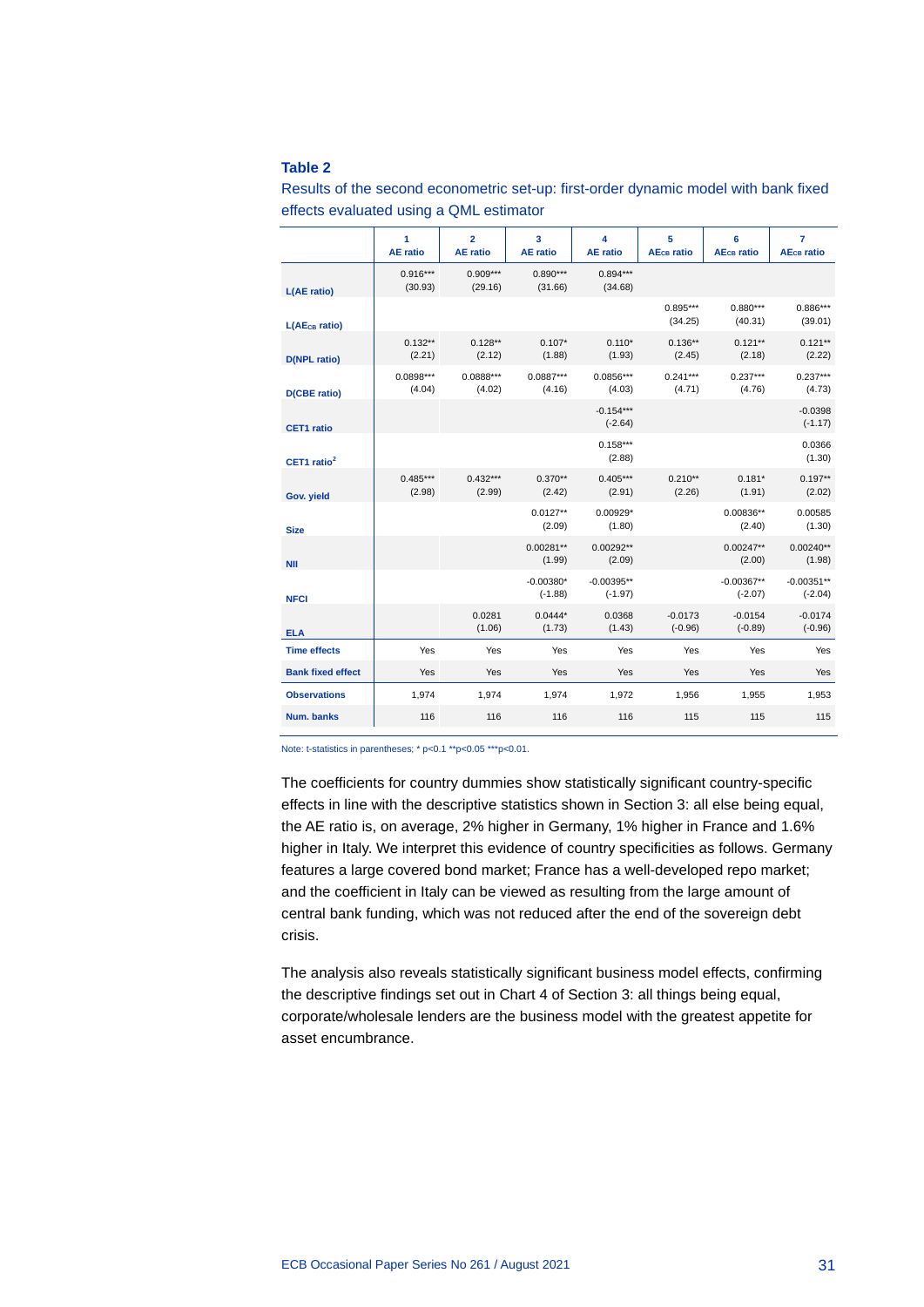#### **Table 3**

Results of the third econometric set-up: second stage regressions with time-invariant variables

**The first stage results are taken from column 2 of Table 2. For the sake of brevity only the positive significant coefficients are reported**

|                                    | 1<br><b>AE</b> ratio  | $\overline{2}$<br><b>AE</b> ratio |
|------------------------------------|-----------------------|-----------------------------------|
| <b>DE</b>                          | $0.0201***$<br>(2.62) |                                   |
| <b>FR</b>                          | $0.0120**$<br>(2.06)  |                                   |
| $\mathsf{I}$                       | $0.0160**$<br>(2.49)  |                                   |
| <b>Corporate/wholesale lenders</b> |                       | $0.0192***$<br>(2.98)             |
| <b>G-SIBs</b>                      |                       | $0.00928***$<br>(2.74)            |

<span id="page-32-0"></span>Note: t-statistics in parentheses; \* p<0.1 \*\*p<0.05 \*\*\*p<0.01. Table A.1 in the Appendix show the full set of time-invariant regressors.

### 4.5 Robustness checks

To check the robustness of our results we performed additional regressions; the results are set out in Tables A.2 and A.3 of the Appendix.

### Adjustment for central bank funding

As central bank funding requires collateral, it could be argued that our results for credit risk (as proxied by the NPL ratio) and collateral quality (as proxied by the central bank-eligible ratio) could be driven by central bank operations. For banks with high NPLs it might be advantageous to turn to central bank funding instead of tapping into the interbank market. Similarly, the availability of central bank-eligible assets may be a driving factor only of encumbrance arising from central bank funding, and not of asset encumbrance in general.

A robustness check against these possible mechanical relationships triggered by central bank funding is provided by re-evaluating the results with an adjusted measure of asset encumbrance, cleaned of central bank funding:

 $AE_{\text{adj}}$  ratio =  $\frac{\text{encumbered} + \text{encumbered collateral} - EA_{\text{CBF}} - CRR_{\text{CBF}}}{\text{encumbered current}}$ total assets + total collateral − CBF

where  $EA_{CBF}$  is the amount of encumbered assets for central bank funding,  $CRR_{CBF}$ is the amount of collateral received and reused (encumbered) for central bank funding, and CBF is the outstanding amount of central bank funding.

The results are robust, as shown in regression 1 and regression 2 of Table A.2: the positive coefficients of the NPL ratio and the central bank-eligible ratio remain significant. Once again, the effects of asset deterioration are driven by noninvestment grade banks (regression 2). Note also that the coefficient for the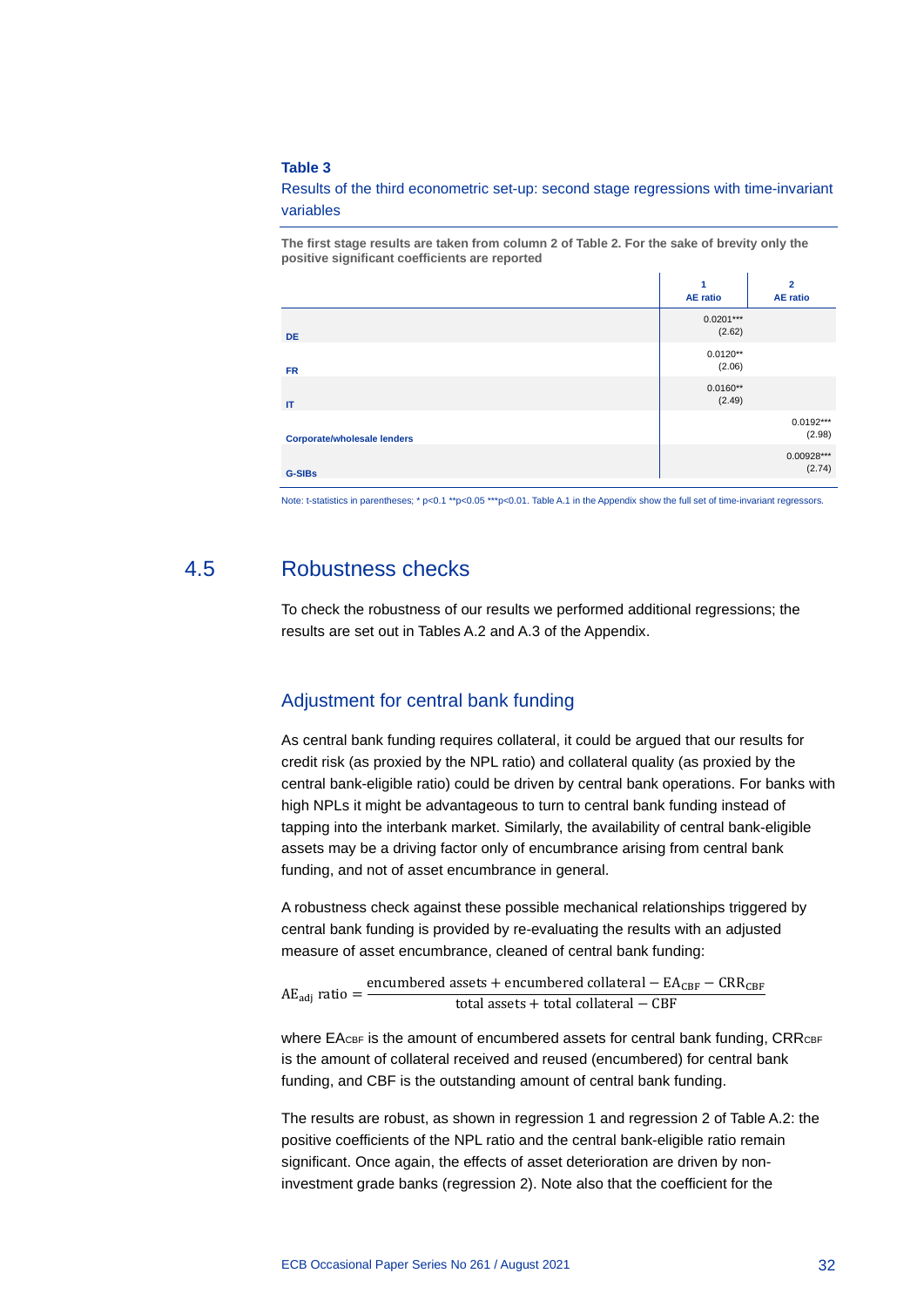domestic government yield changes sign since government debt securities are a widely used type of collateral, especially for central bank funding (see Chart 10). When the yield increases, the government debt securities encumbered at the central bank depreciate and additional collateral is needed: the EA<sub>CBF</sub>, and consequently the AE ratio, increase. At the same time, the pool of government debt securities available for additional non-central bank secured funding diminishes, hence the decrease in the AE<sub>adj</sub> ratio.

### Measure of the encumbrance of central bank-eligible assets

In addition to the AE<sub>CB</sub> ratio, a second measure of the encumbrance of central bankeligible assets was tested: the amount of encumbered central bank-eligible assets is measured as a fraction of the amount of central bank-eligible assets instead of total assets. We refer to this ratio as central bank collateral consumption:

 $\text{CBC} = \frac{\text{encumbered CB eligible assets} + \text{encumbered CB eligible collateral}}{}$ total CB eligible assets + total CB eligible collateral

The previous results are robust to this alternative measure of asset encumbrance (see regression 3 and regression 4 in Table A.2). Note that the central bank collateral consumption has a slightly different economic interpretation from the  $A E_{CB}$  ratio as it captures the appetite for encumbering central bank-eligible assets, given their overall availability.

### The effect of the GACS securitisation scheme

The Italian government facilitated the securitisation of NPLs by introducing a guarantee scheme in 2016, named *Garanzia sulla Cartolarizzazione delle Sofferenze* (GACS). Since it was launched, the GACS scheme has enabled the securitisation of €70 billion in bad loans.

The substantial decline in NPLs for Italian banks with respect to the SSM average might produce an abnormal effect on the relationship between the NPL ratio and asset encumbrance. Since the data for securitised NPLs guaranteed by the GACS scheme are not available in our dataset, we controlled for a country-specific dummy which takes value 1 since the first quarter of 2016 only for Italian banks and 0 before that date, and in all other countries.

As shown in regressions 5, 6, 7, and 8 in Table A.2, the control for the GACS securitisation scheme does not affect the results.

### Leverage ratio as a measure of capital, convex relationship evaluated also in first differences

As already anticipated in Section 4.2, the existence of a convex relationship between asset encumbrance and capitalisation is also investigated by taking an alternative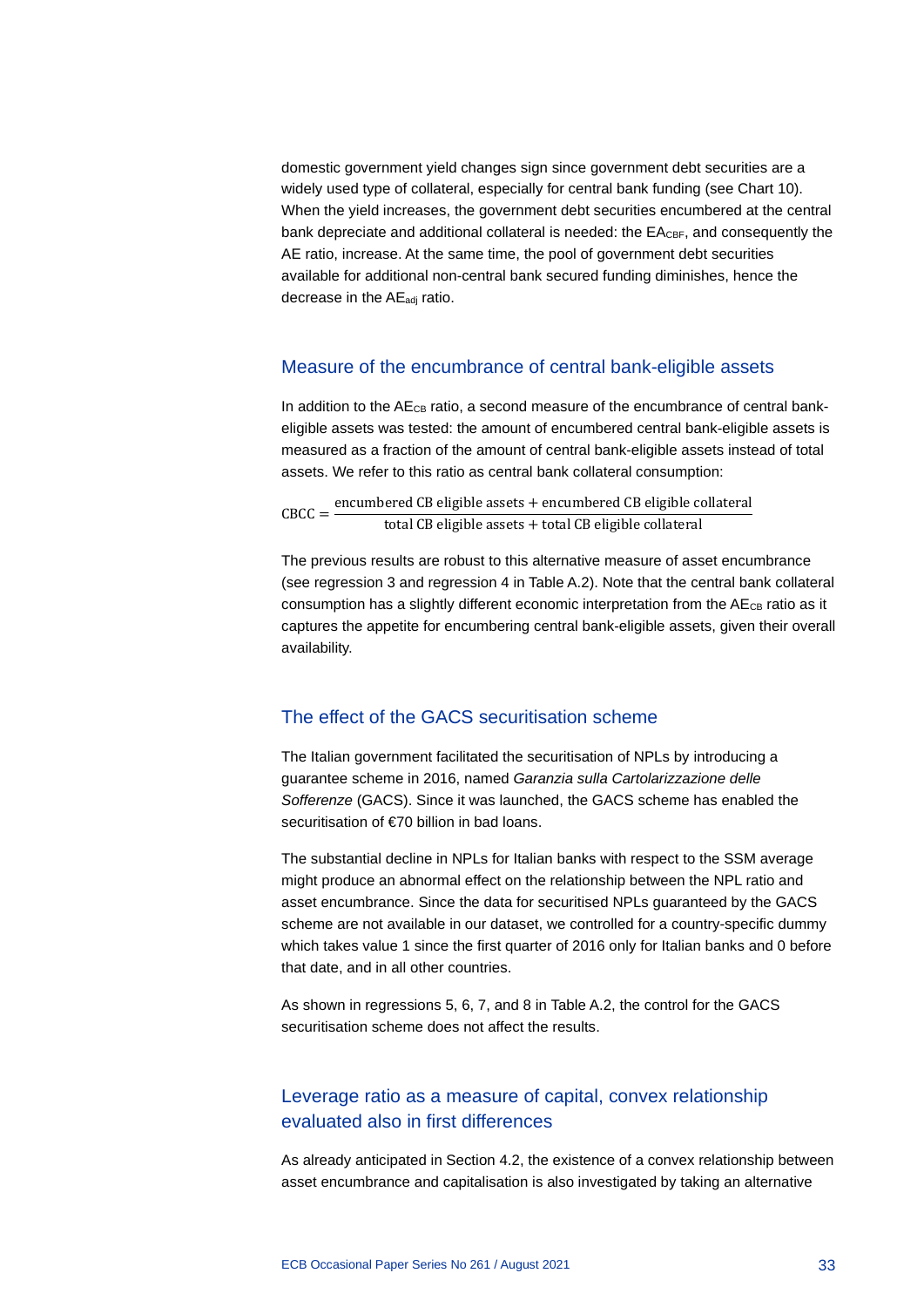measure of capital: the leverage ratio. Unlike the CET1 ratio, the leverage ratio does not account for the riskiness of bank assets. As shown in regression 3 of Table A.3, the quadratic relationship is robust when adopting the leverage ratio as a proxy for capital.

The relationship is also robust when evaluated in first differences instead of levels, both for specifications with the CET1 ratio and with the leverage ratio (respectively, regression 4 and regression 5 of Table A.3).

### Size treated as time-invariant

The quarterly changes in banks' total assets are often negligible, implying that the within-variance of our size measure is relatively small. We therefore checked whether the size effect, which emerged in both the static and the dynamic set-ups, emerges if bank size is treated as time-invariant. To this end, we compute the withinaverage of the logarithm of total assets. Following the same procedure as adopted for the evaluation of country dummies and business model dummies, the timeinvariant size coefficient is evaluated using the two-stage estimation of Kripfganz and Schwarz (2019). The size effect is confirmed for both the AE ratio and the  $AE_{CB}$  ratio (see Table A.3, regression 6 and regression 7 respectively).

### GMM estimation of dynamic regressions

<span id="page-34-0"></span>We check that our results on dynamic regressions do not depend on using the QML estimator. The results are robust to adopting a system-GMM estimator as shown in regression 1 and regression 2 in Table A.3.

### 4.6 Section conclusion

Asset encumbrance arises as the result of several mechanisms that either affect banks' access to unsecured funding or change their potential to exploit secured funding as a cost reduction tool. The analysis set out above offers insights to the drivers of asset encumbrance. Although we control for bank fixed effects and work with extensive robustness checks, we do not claim to establish causality. However, the coefficients are in line with hypotheses based on economic intuition, and in some cases theoretical models.

First, our analysis suggests two opposing asset-quality-based mechanisms that trigger increases in asset encumbrance: on the one hand, asset encumbrance increases for those banks that hold large amounts of high quality assets to be posted as collateral; on the other, higher amounts of low quality assets force financial institutions to switch from unsecured to secured funding. This switching is mainly driven by non-investment grade institutions, which are more sensitive to the credit risk induced by non-performing assets. The positive relationship between the NPL ratio and asset encumbrance measures suggests that asset encumbrance not only is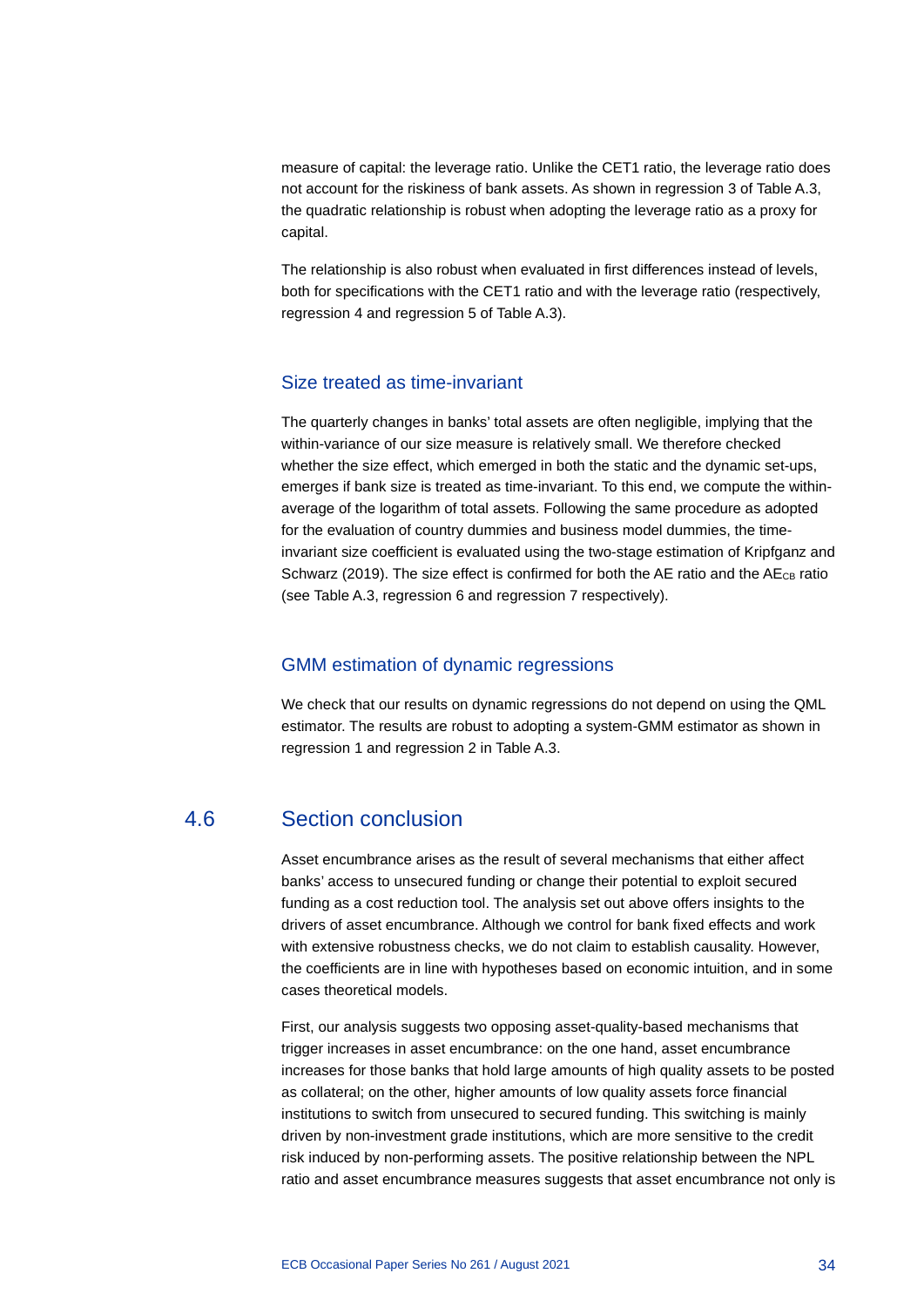a source of liquidity risk but should also be treated as a symptom of credit risk. These results hold for both the AE ratio and the AE<sub>CB</sub> ratio.

In the dynamic specifications, a robust convex relationship between the AE ratio and capital emerges; the CET1 ratio, however, is non-significant in explaining the  $AE_{CB}$ ratio.

We establish a statistically significant positive relationship between domestic government yields and asset encumbrance; this suggests that the bank-sovereign nexus affects the funding conditions of financial institutions.

Finally, the evaluation of time-invariant regressors allows us to provide econometric evidence of the heterogeneity of asset encumbrance across countries and business models. All things being equal, Italian, French and German banks show higher AE ratios; as regards business models, the highest levels of encumbrance are found for corporate/wholesale lenders.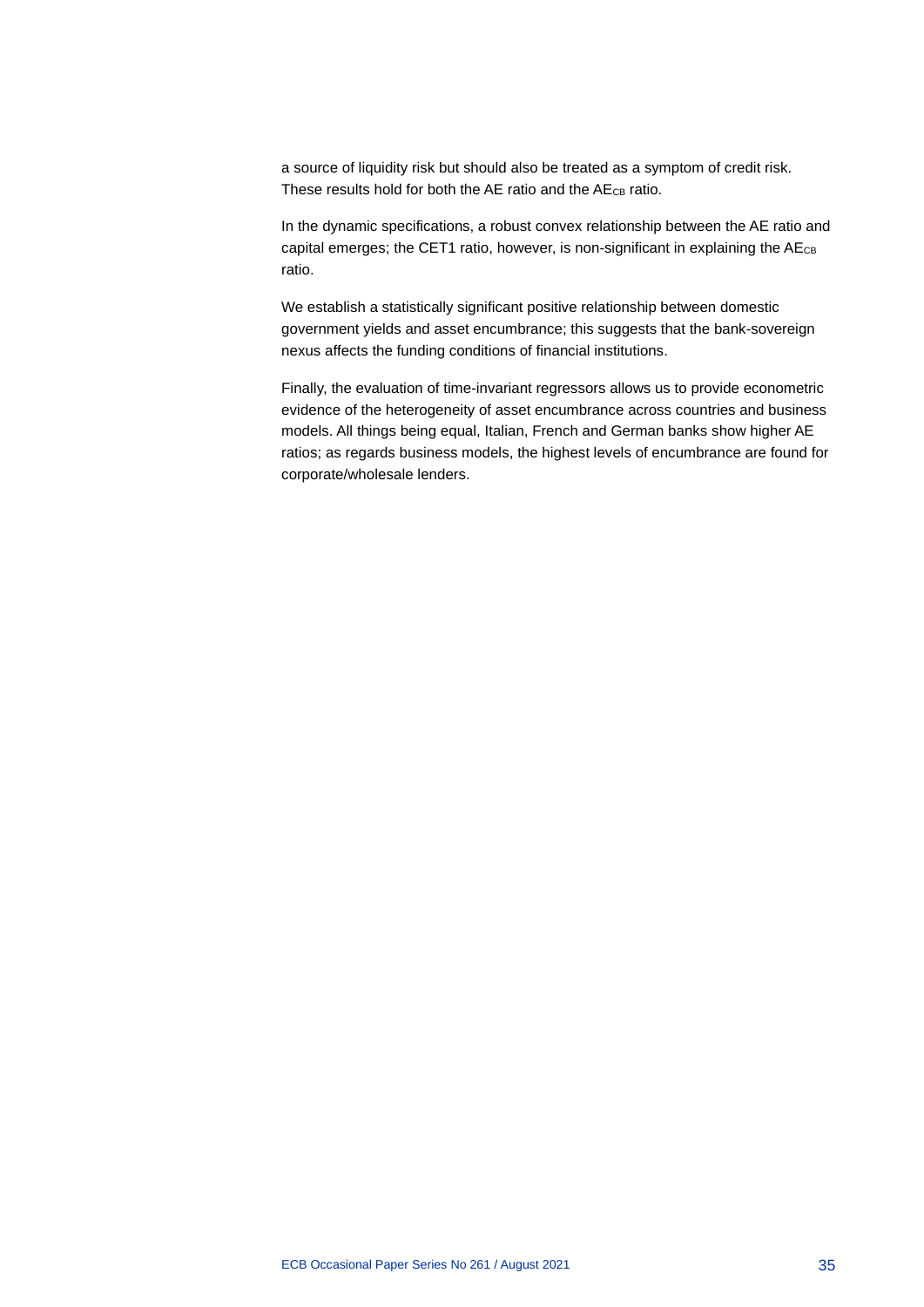# 5 Asset encumbrance during a bank crisis

When a bank enters into a crisis, its AE ratio is likely to increase, for several reasons. First, as the bank is perceived as riskier, investors will react either by seeking higher yields for unsecured funding or by demanding collateral. Consequently, a bank that is entering a crisis and is therefore unable to tap into unsecured markets (or only at a very high cost) will resort to secured funding. Additional factors such as collateral depreciation, higher valuation haircuts and the need to substitute non-performing encumbered assets might increase the need for collateral, thereby producing additional pressure towards asset encumbrance.

Increases in asset encumbrance might anticipate the start of the crisis, and thus have a predictive power. Specifically, unsecured debt holders (e.g. depositors) might run, in the expectation of future insolvency, while secured debt holders might increase overcollateralisation, for instance by demanding higher haircuts in anticipation of a credit rating downgrade of the financial institution.

This section studies asset encumbrance dynamics during a bank crisis from an event study perspective and lays the groundwork for the evaluation of asset encumbrance as a crisis predictor factor in Section 6. First, we define bank crises and provide an overview of the approach used to identify them. Second, we show asset encumbrance developments during two time windows that cover the start and the end of the crisis period.

# 5.1 Crisis identification

To explore the development of a bank's AE ratio during a crisis, the first step is to identify all the crisis cases in our sample. This, in turn, requires the identification of the actual crisis event and of the crisis period leading up to it (see Figure 1).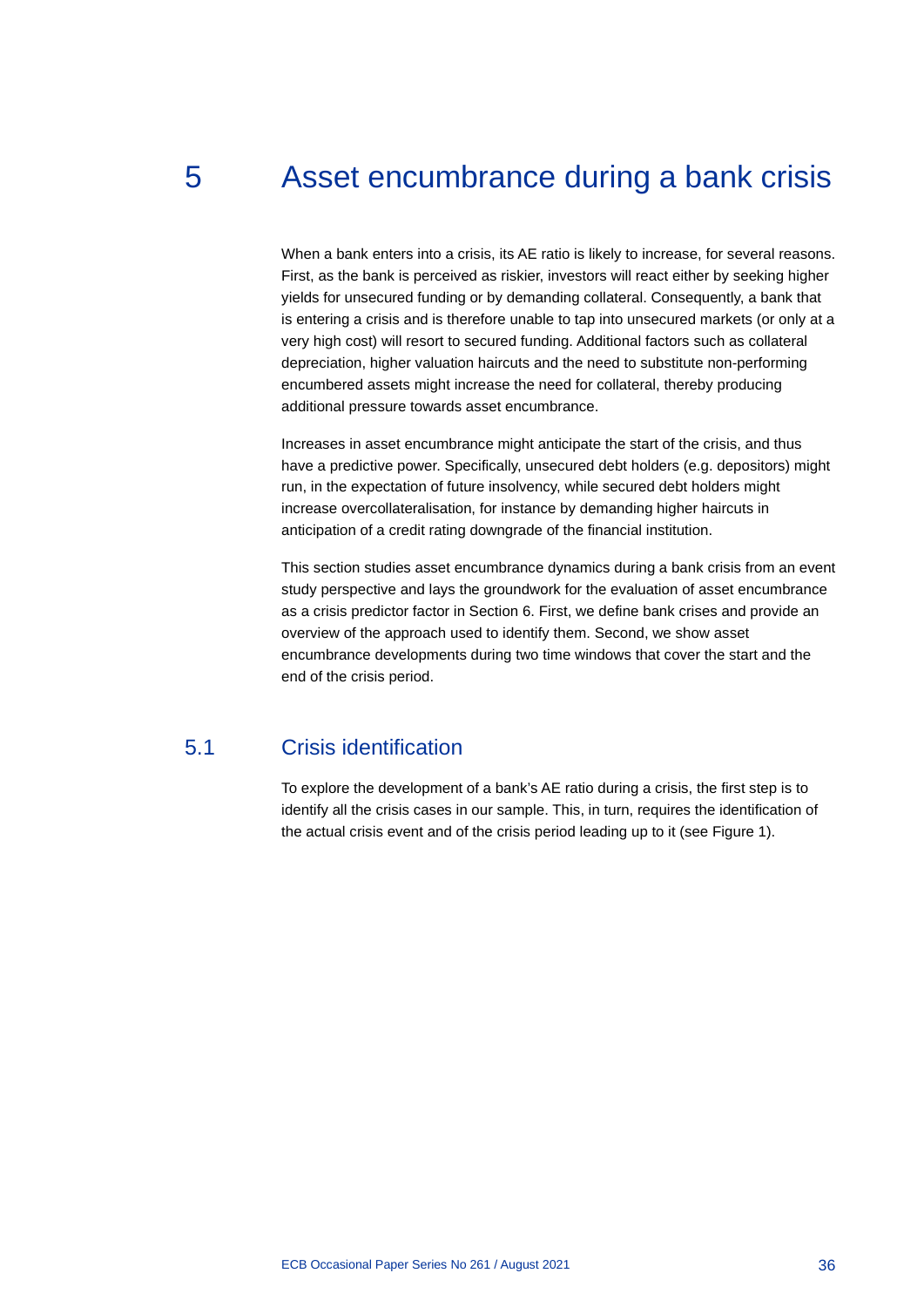#### **Figure 1**



Visual representation of the crisis start, crisis period and crisis event

Note: A crisis is delimited by a crisis start and a final crisis event, which is marked by a formal intervention. We refer to the time elapsing between the crisis start and the final crisis event as "crisis period". The steps for the identification of a crisis are outlined in Figure 2

To define a crisis, it is necessary to make working assumptions, for two main reasons. First, crisis events have very different features and so are not easily captured by a unidimensional definition. Second, a final crisis event may be preceded by a long or short crisis period that could start either abruptly or slowly. A sudden start to a crisis, marked for instance by unexpected news or events, is more easily identifiable; by contrast, when a crisis begins slowly, the starting point might be hard to define.

## 5.1.1 Identifying the final crisis event

Since crisis events are heterogeneous and it is often not clear whether a bank has experienced an actual crisis or not, only crisis events that are identified by a single criterion are included in the crisis sample. Specifically, the working criterion adopted is that there should be a formal intervention that resolves the crisis, so we refer to "final crisis event" and "end of crisis" interchangeably. As outlined in the first step of Figure 2, to capture different features of banks' financial distress, our crisis definition accounts for a broad set of final crisis events: (i) a failing-or-likely-to-fail decision,  $27$ (ii) a precautionary recapitalisation, (iii) a loosening of capital controls, (iv) (an announcement of) a sale under institutional pressure, or (v) a large private or public capital injection.

# <span id="page-37-0"></span>5.1.2 Identifying the start of the crisis period

To identify the start of the crisis, the second step of Figure 2 is followed.

<sup>&</sup>lt;sup>27</sup> See Article 32 of th[e Bank Recovery and Resolution Directive.](https://eur-lex.europa.eu/legal-content/EN/TXT/?uri=CELEX:32014L0059)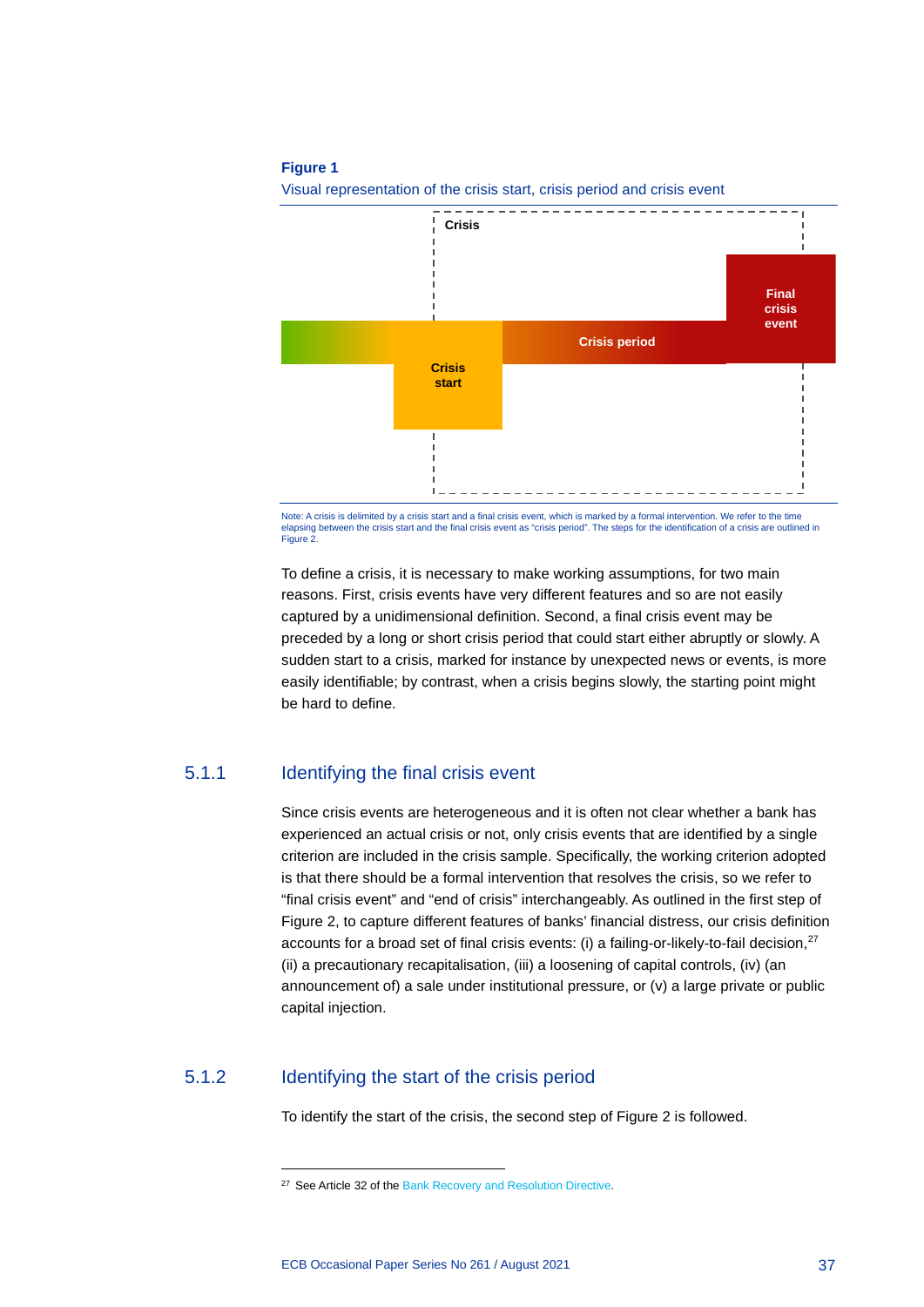#### **Figure 2**

#### Steps for crisis identification

| <b>Step</b> | <b>Identify banks with a final crisis event</b>                                                                                                                                                                                                                |
|-------------|----------------------------------------------------------------------------------------------------------------------------------------------------------------------------------------------------------------------------------------------------------------|
|             | denoted either by                                                                                                                                                                                                                                              |
|             | (i)<br>a failing-or-likely-to-fail decision<br>(ii)<br>a precautionary recapitalisation<br>(iii)<br>a loosening of capital controls<br>(iv)<br>a sale under institutional pressure (or its announcement)<br>a large private or public capital injection<br>(v) |

| <b>Step</b><br>$\overline{2}$ |                      | Identify the starting point of the crisis period                                                                                                                                                                                                                          |
|-------------------------------|----------------------|---------------------------------------------------------------------------------------------------------------------------------------------------------------------------------------------------------------------------------------------------------------------------|
|                               |                      | denoted either by                                                                                                                                                                                                                                                         |
|                               | (i)<br>(ii)<br>(iii) | an <b>unequivocal episode</b> that marks the start of the crisis period<br>a significant deposit outflow that is followed by further outflows until<br>the final crisis event<br>a significant upward trend in CDS spreads that continues until the<br>final crisis event |

Note: The diagram outlines the main steps followed to build the sample of crisis banks and identify the underlying crisis periods.

First, we take the list of banks for which a final crisis event has been identified. Second, we investigate whether: (i) there is any one unequivocal episode that marks the start of the crisis period, (ii) there is a deposit run, or (iii) there is a significant upward trend in the bank's CDS spreads.

### 5.1.3 Results

The methodology described above is applied to a sample of 67 SIs with quarterly data ranging from the fourth quarter of 2014 to the third quarter of 2017. Asset managers and custodians and development/promotional lenders are excluded in view of the specific nature of their business model. Subsidiaries are also excluded as their survival probability largely depends on the survival probability of the parent institution. The distribution of banks by country is shown in Table A.4 in the Appendix. Of the 67 SIs, 12 crisis banks are identified, together with their corresponding crisis starting points, periods and events. Seven of the crisis banks experienced a clear event that triggered the crisis period, six experienced a deposit run, and six had a significant increase in CDS spreads.

# 5.2 Aggregate dynamics of asset encumbrance during a crisis

Aggregate dynamics of asset encumbrance around the start and end of the crisis are shown below.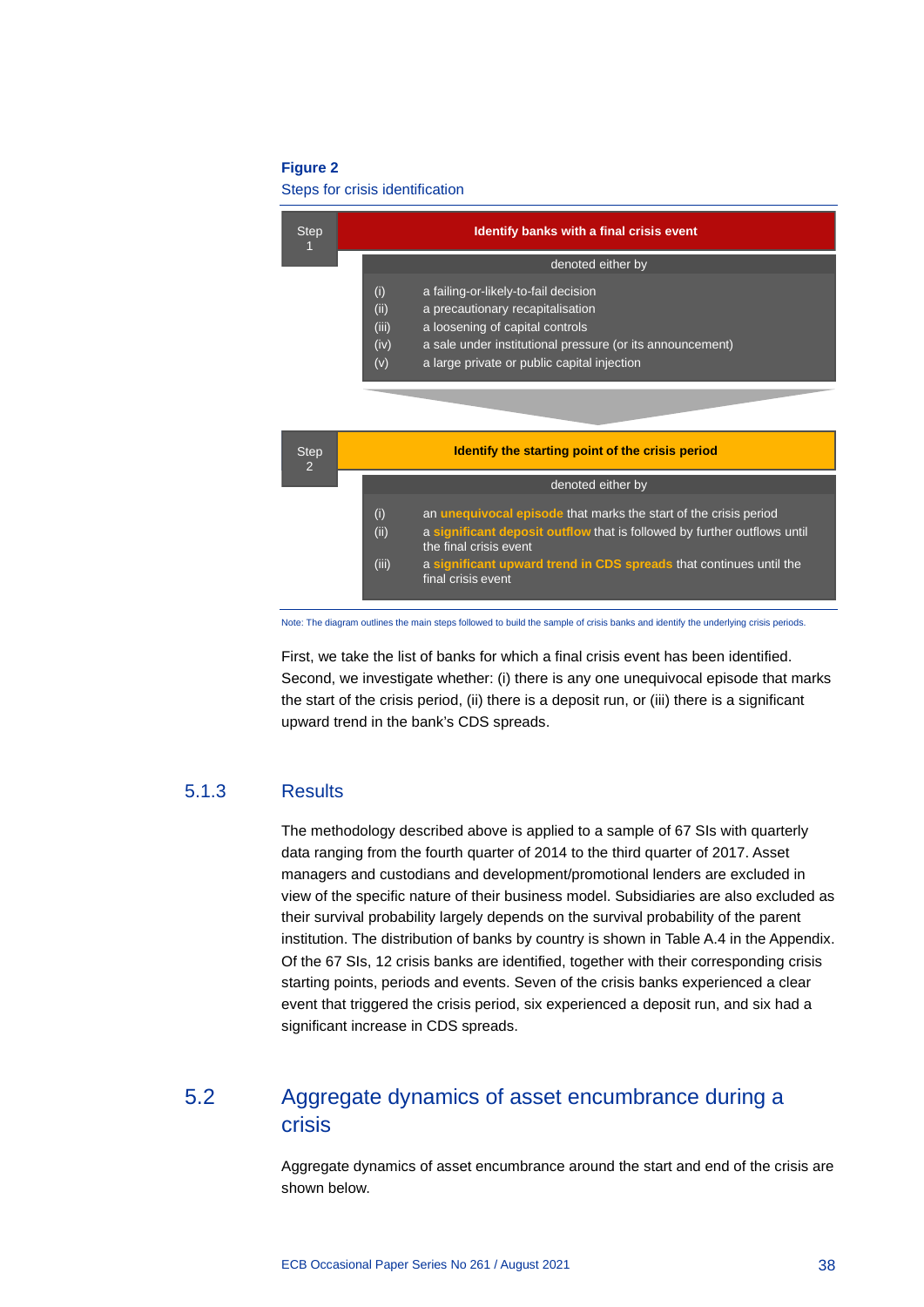# 5.2.1 Quarterly changes in the asset encumbrance ratio around the start of the crisis

For the 12 crisis banks identified, the AE ratio increases prior to the start of the crisis period, by 9 percentage points on aggregate, as shown by the dashed grey line in Chart 12. This rising trend starts two quarters before the beginning of the crisis, with the largest change being observed in the quarter when the crisis starts.

The magnitude of the upward movement of the aggregate AE ratio around the start of the crisis differs across crisis types. Chart 12 shows a breakdown into *systemic crises*, *state-owned-bank crises* and *idiosyncratic crises*. The first category refers to banks facing a wider systemic banking crisis; the second to crisis banks that are (directly or indirectly) mostly state-owned; and the third to banks experiencing a crisis in isolation. The chart shows that systemic crises result in the most dramatic increase in asset encumbrance. The AE ratio of banks with an idiosyncratic crisis reacts more strongly than the ratio for state-owned banks, but less strongly than the ratio for banks experiencing a systemic crisis.

#### **Chart 12**





Note: The chart shows quarterly changes in the AE ratio, e.g. a value of 1.0 in quarter -2Q denotes an increase of 1.0 percentage points from quarter -3Q to quarter -2Q. The results are based on a sample of 12 identified SSM crisis banks.

# 5.2.2 Asset encumbrance ratio, deposits and central bank collateral consumption

On aggregate, around the start of the crisis period asset encumbrance levels increase while deposits flee (Chart 13a). This inverse movement denotes a replacement of unsecured funding with secured funding, triggered by a run on deposits. In addition, the central bank collateral consumption<sup>[28](#page-39-0)</sup> (Chart 13b)

<span id="page-39-0"></span><sup>&</sup>lt;sup>28</sup> The central bank collateral consumption is defined as the ratio of central bank-eligible encumbered assets and collateral over the total amount of central bank-eligible assets and collateral.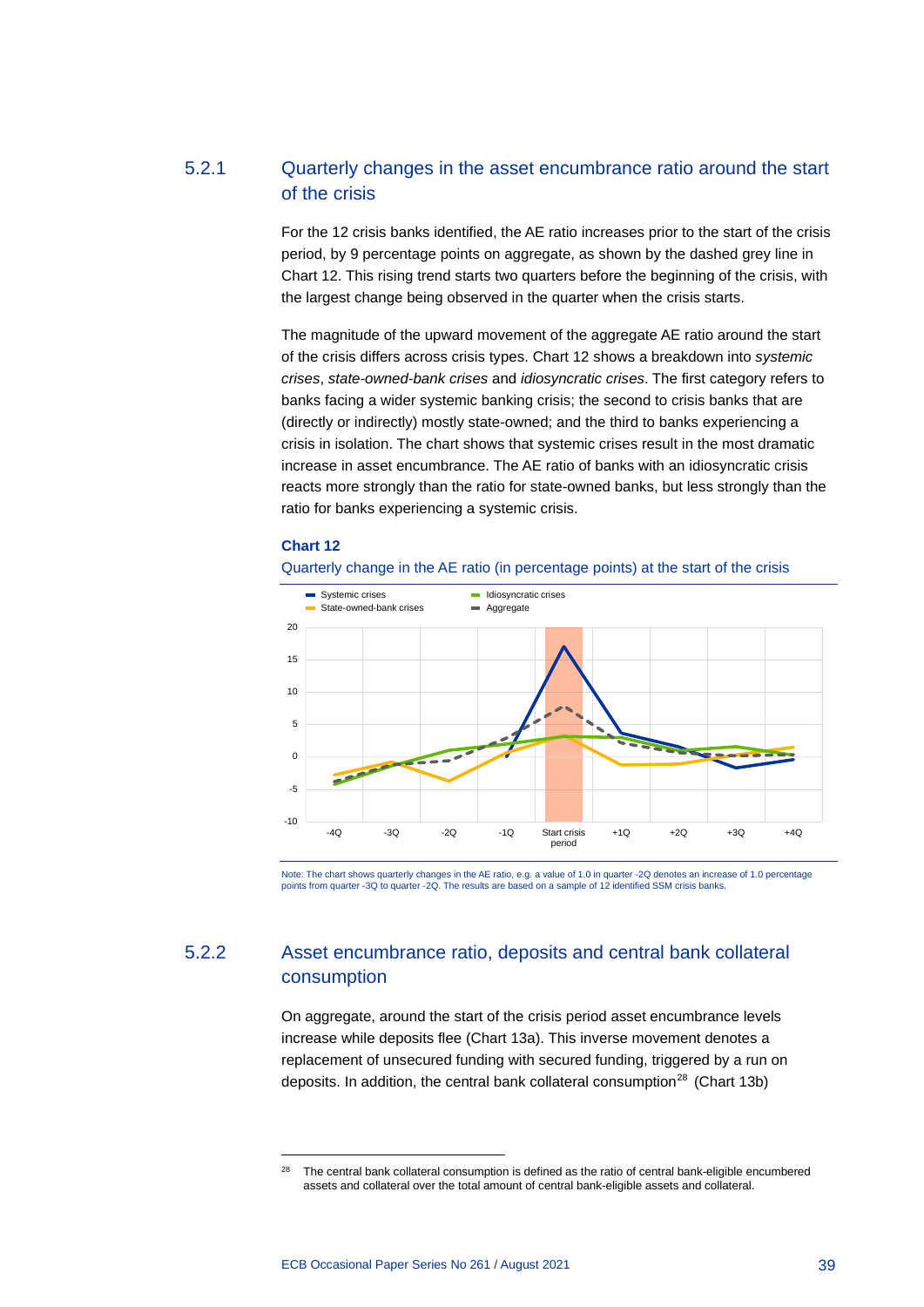increases in line with the AE ratio, indicating that deposit flows are mainly offset by central bank funding.

Around the end of the crisis, the movement in deposit flows is much stronger than the movement in asset encumbrance (Chart 13a). In the last four quarters leading up to the crisis event, 25% of deposits evaporate, while the AE ratio starts to decrease. This indicates that, in spite of the strong deposit outflow, no additional covered funding is granted to banks that are close to the crisis event. The central bank collateral consumption (Chart 13b) fluctuates before the crisis event and decreases after it, along with the AE ratio, as the crisis solution to some degree alleviates the pressure on the bank's funding conditions. Note, however, that for surviving banks not all deposits return (within four quarters) after the crisis event.

### **Chart 13**

### The development of the AE ratio, deposit flows and the central bank collateral consumption







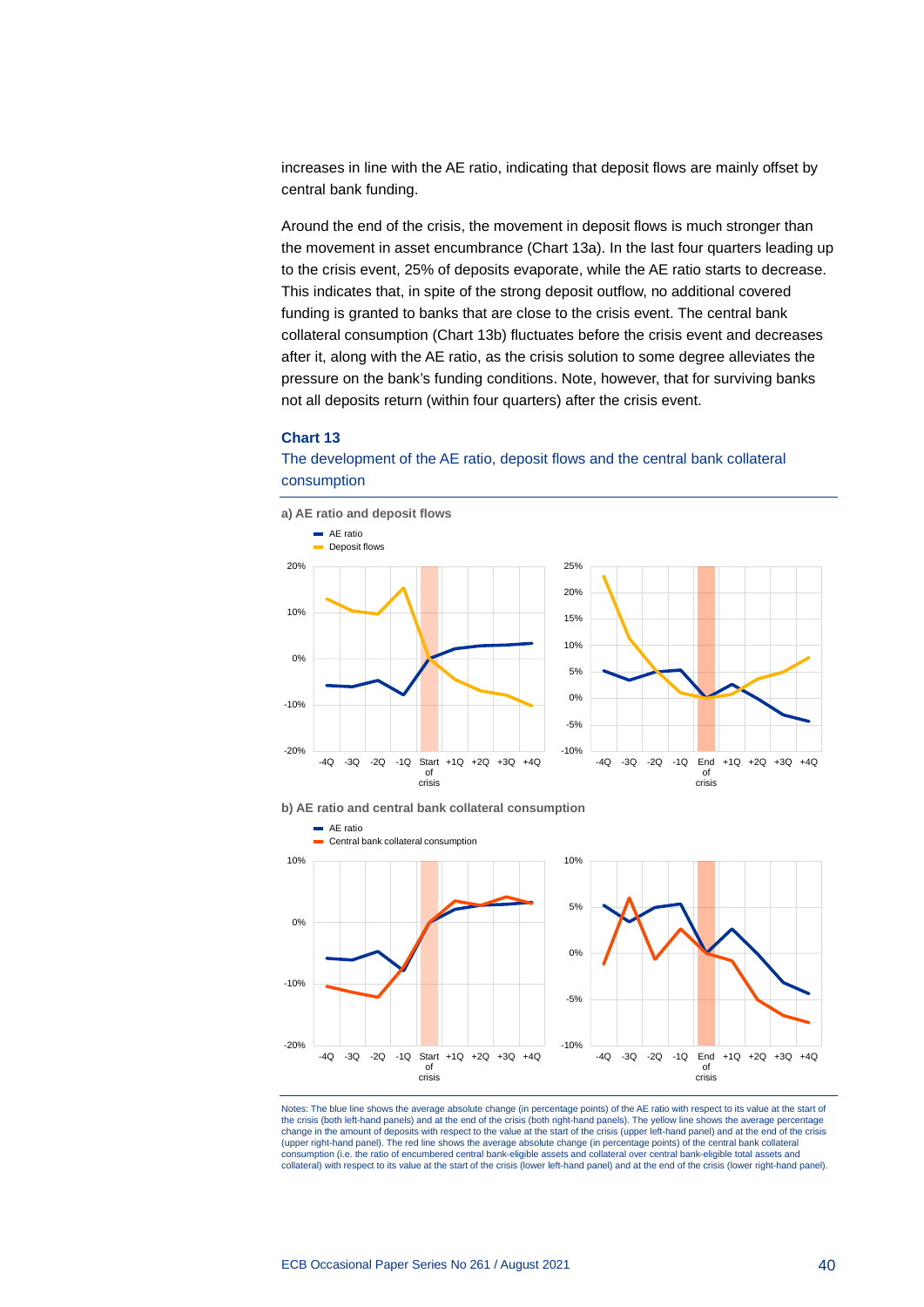### 5.2.3 Overcollateralisation

As illustrated in Chart 14, overcollateralisation rises at the start of the crisis and remains high thereafter. The overcollateralisation ratio reaches just over 100% four quarters before the crisis, which suggests that the funding received almost equals the collateral pledged. In the quarters around the start of the crisis, however, collateral haircuts rise, meaning that more collateral has to be pledged for the same amount of funding or, equivalently, less funding is received for the same amount of collateral.

At the end of the crisis overcollateralisation stabilises at just below 150% and remains high after the crisis event.



**Chart 14**

Note: The chart shows the average overcollateralisation ratio (i.e. the ratio of encumbered assets and collateral over the amount of

# matching liabilities) at the start of the crisis (left-hand panel) and at the end of the crisis (right-hand panel).

The development of the overcollateralisation ratio

# 5.3 Section conclusion

Based on univariate analysis, we can conclude that the AE ratio generally rises around the start of a crisis. The dynamics, however, differ by type of crisis, with the 9 percentage point aggregate increase mainly being driven by systemic crises.

The increase in secured funding is intended to offset heavy deposit outflows and coincides with higher central bank collateral consumption. Eventually, around the end of the crisis, central bank funding is reimbursed and the AE ratio declines accordingly.

Finally, overcollateralisation rises sharply at the start of the crisis and remains high until at least four quarters after it ends (for surviving banks). This implies that crisis banks have to pledge much more collateral than they receive in funding (even after the end of the crisis).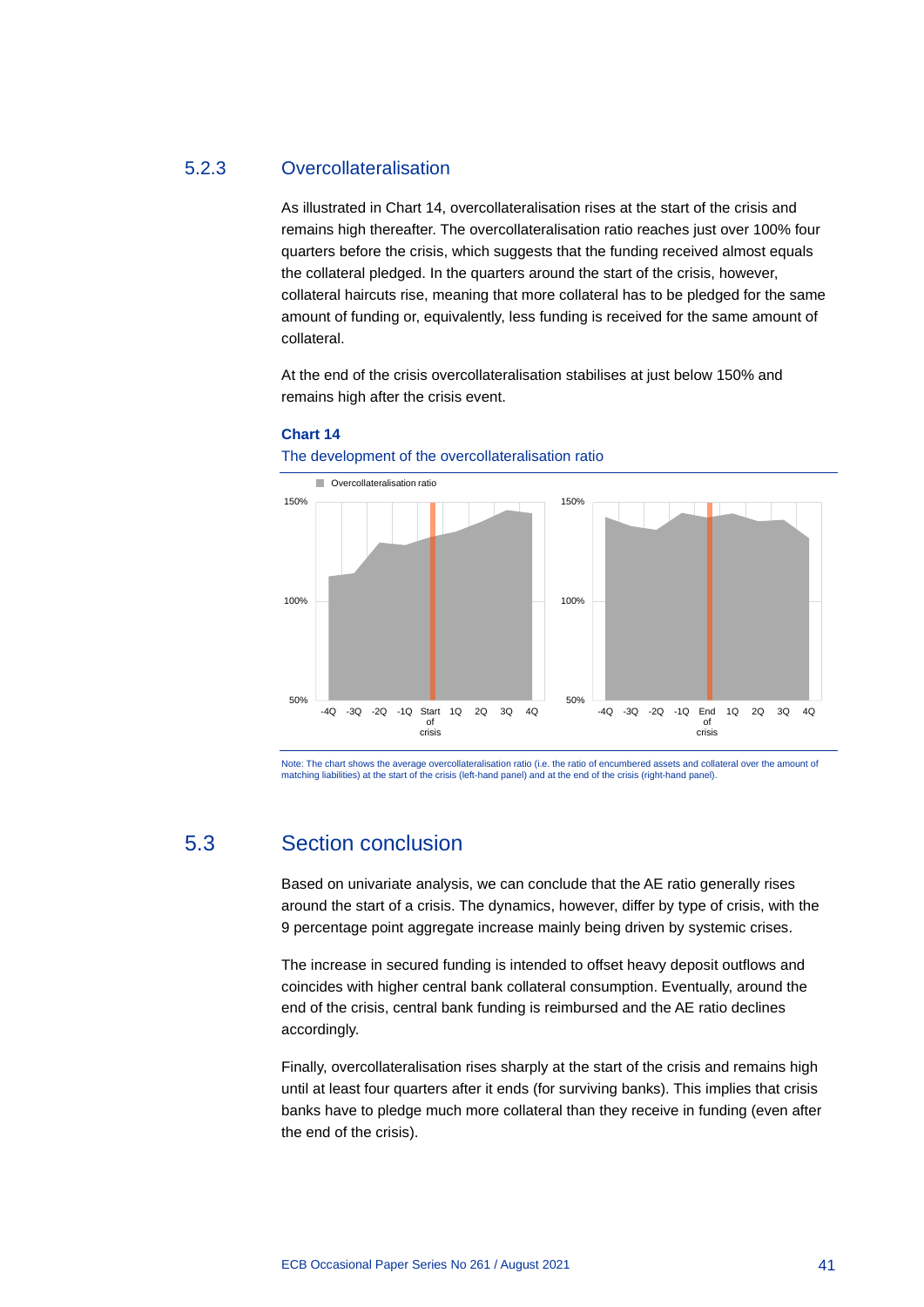# 6 Asset encumbrance as an early warning indicator

As the previous section shows that asset encumbrance dynamics already change prior to a crisis, asset encumbrance may serve as an early warning indicator. This section empirically tests the information content of various asset encumbrance indicators in the context of an early warning model.

# 6.1 A two-step approach to test the usefulness of asset encumbrance in an early warning model

The evaluation of the information content of asset encumbrance-related indicators in the context of an early warning system follows the widely established literature.<sup>[29](#page-42-0)</sup> We conduct our analysis in two layers.

- **Multivariate layer:** we examine whether asset encumbrance measures, employed in conjunction with other financial indicators, help to classify crisis periods more effectively with respect to non-crisis periods. To determine whether asset encumbrance can be a predictive factor in crisis incidents, we adopt a logistic regression for the crisis cases illustrated in Section 5. The process involves two main phases. First, through a random forest approach, we test the importance of a variety of banks' financial variables, including asset encumbrance indicators. Second, we estimate the logit model with the selected variables and evaluate the fit. In this way, the hypothesis that asset encumbrance variables may predict a distress event is tested, while taking into account various other factors such as liquidity, profitability and asset quality.
- **Univariate layer:** this layer determines the threshold beyond which each informative variable selected in the previous layer (e.g. the quarterly changes in the AE ratio) maximises crisis detection. This is achieved by a grid search on all potential values in the empirical distribution of the variable in question, according to a criterion that summarises false alarms and hit rates.

### <span id="page-42-0"></span>6.1.1 Sample and tested variables

The dataset coincides with the one adopted for the event study analysis in Section 5. It includes quarterly data ranging from the fourth quarter of 2014 to the third quarter of 2017 for 67 SIs, 12 of which experienced a crisis that was detected following the methodology illustrated in the previous section. To this end, we adopt the same broad definition of crisis events as used in the previous section, which is not limited

<sup>&</sup>lt;sup>29</sup> See Kaminsky et al. (1998), Kaminsky and Reinhard (1999), Borio and Drehmann (2009), Betz et al. (2014), Alessi and Detken (2014) and Lang et al. (2019).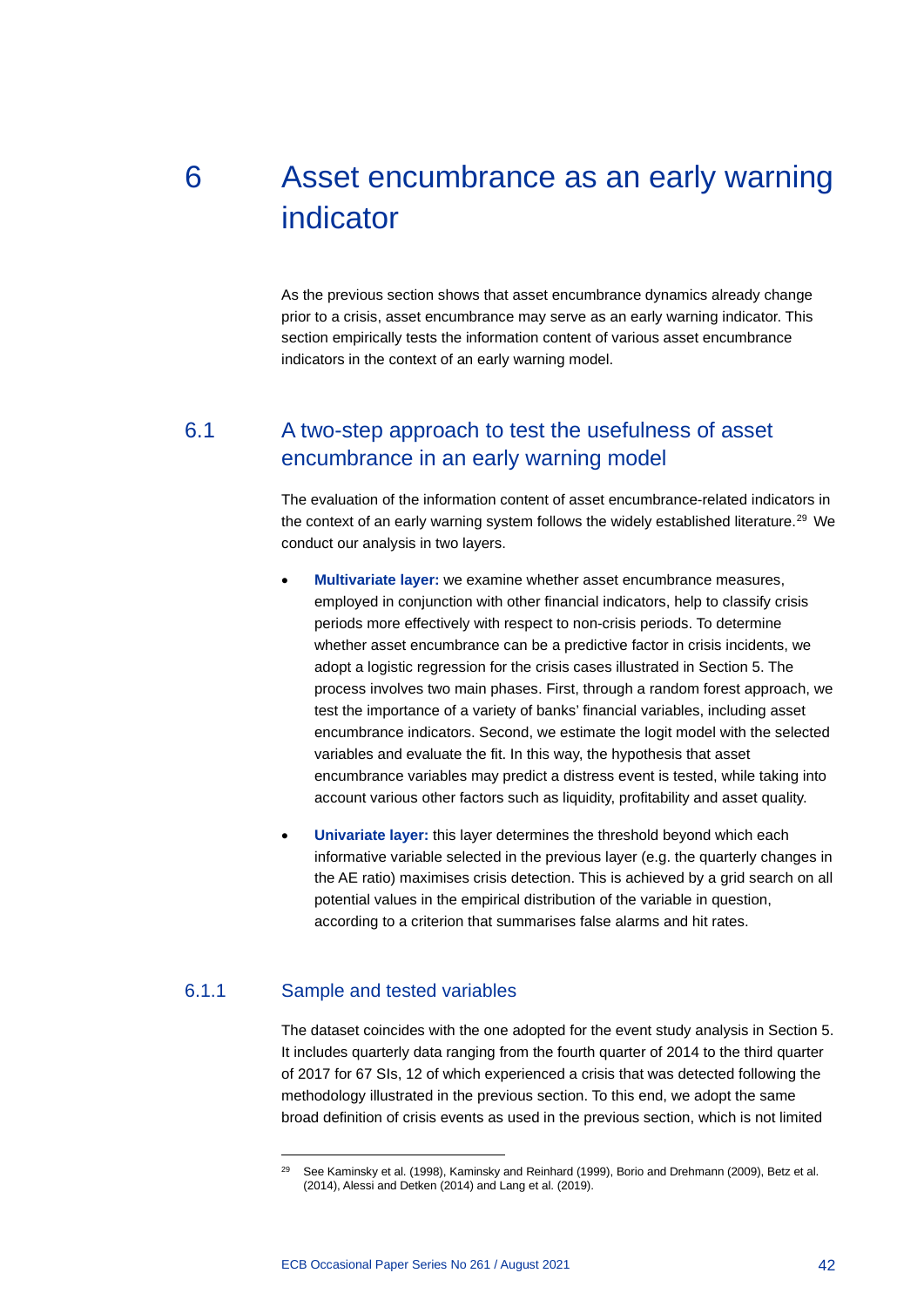to bankruptcies, liquidations and defaults. $30$  In the context of our early warning system, a broad definition of crisis has two advantages. First, a more comprehensive definition of crisis events ensures a conservative approach, which is typical of supervisory activity. Second, it increases the number of crisis observations included in the model, thereby improving classification performance, given that bank failures in Europe have been extremely rare.<sup>[31](#page-43-1)</sup>

In this analysis, 38 variables are tested with regard to their usefulness as early warning indicators. These variables cover four categories: profitability, asset quality, liquidity, and encumbrance and counterbalancing capacity. Table 4 sets out all the indicators tested. The predictors employed are used on a six-month lag $32$  so as to avoid issues related to contemporaneous variables and achieve an adequate forecast horizon for supervisory purposes. The tested variables are included both in levels and in first differences in order to examine these two aspects separately.<sup>[33](#page-43-3)</sup>

<span id="page-43-0"></span> $30$  As stated in Section 5.1.1, the final crisis events taken into account are the following: (i) a failing-orlikely-to-fail decision, (ii) a precautionary recapitalisation, (iii) a loosening of capital controls, (iv) (an announcement of) a sale under institutional pressure, or (v) a large private or public capital injection.

<span id="page-43-1"></span><sup>&</sup>lt;sup>31</sup> There are several cases in the literature on early warning systems where a broad definition of crisis was preferred for analogous reasons, see for instance Betz et al. (2014), Bräuning et al. (2019) and Ferriani et al. (2019).

<span id="page-43-2"></span><sup>&</sup>lt;sup>32</sup> The suffix "\_2" in variable names denotes a two-quarter lag.

<span id="page-43-3"></span><sup>33</sup> The prefix "d\_" in variable names means that the variable is taken in first differences. Note that deposit variables are included only in first differences.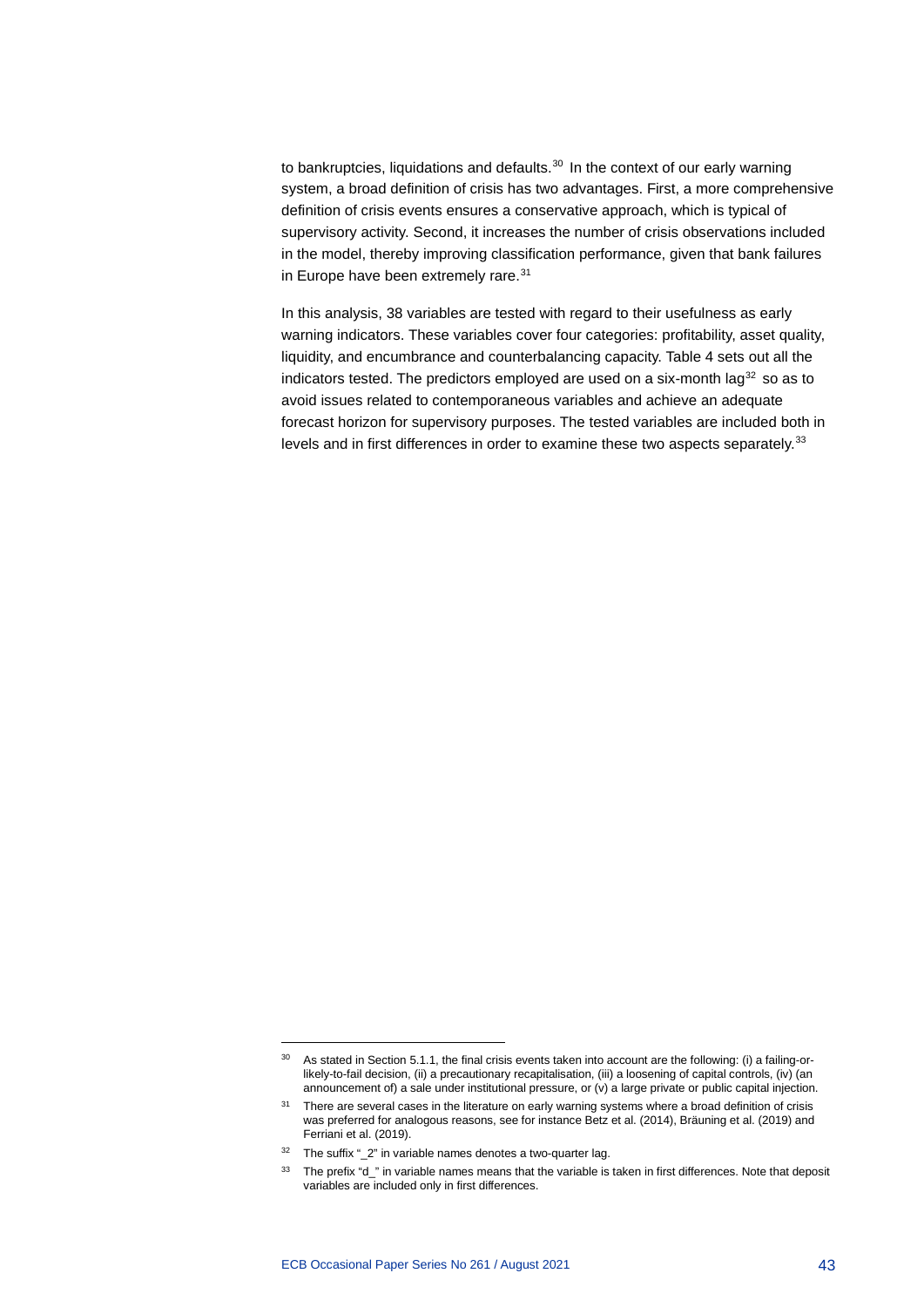### **Table 4**

Set of tested indicators

|                           | <b>Indicator</b>                                                                     | Variable name           |
|---------------------------|--------------------------------------------------------------------------------------|-------------------------|
| Profitability             | Cost of funds (interest expenses over financial liabilities)                         | cost of funds           |
|                           | Cost of risk (loan impairments over gross loans)                                     | cost of risk            |
|                           | Cost-to-income ratio (operational expenses over net income)                          | cti ratio               |
|                           | Return on equity                                                                     | roe                     |
|                           | Return on assets                                                                     | roa                     |
| <b>Asset quality</b>      | Coverage ratio (provisions over NPLs)                                                | cov ratio               |
|                           | Texas ratio                                                                          | texas ratio             |
|                           | NPL ratio                                                                            | npl_ratio               |
| <b>Liquidity</b>          | Loan-to-deposit ratio                                                                | Itd                     |
|                           | Household deposits                                                                   | dep_hh                  |
|                           | Non-financial corporations' deposits                                                 | dep_nfc                 |
|                           | Other financial corporations' deposits                                               | dep_ofc                 |
|                           | Credit institution deposits                                                          | dep_cr                  |
|                           | Government deposits                                                                  | dep_gv                  |
|                           | Central bank deposits                                                                | dep_cb                  |
| <b>Encumbrance and</b>    | AE ratio                                                                             | ae                      |
| counterbalancing capacity | Unencumbered central bank-eligible assets over total central<br>bank-eligible assets | ae_cb_elig_ava          |
|                           | Encumbered central bank-eligible assets over total central<br>bank-eligible assets   | ae_cb_elig              |
|                           | Overall counterbalancing capacity                                                    | cbc_ov                  |
|                           | Short-term counterbalancing capacity                                                 | cbc st                  |
|                           | Unencumbered central bank-eligible assets and collateral<br>over total assets        | ae_cb_elig_ava_col_debt |
|                           | Unencumbered assets over total assets                                                | ue_on                   |

Notes: The suffix "\_n" is added to the variable name to indicate a lag of n quarters. The prefix "d\_" is added to the variable name to indicate that the variable is taken in first differences. Deposit variables are included only in first differences, whereas all the other<br>variables are included both in levels and in first differences. In this way, startin variables.

# 6.2 The multivariate analysis

The multivariate analysis described below allows us to check whether asset encumbrance measures could help predict a distress event, while taking into account various other factors associated with banks' financial health.

## 6.2.1 Oversampling

Given the low frequency of observations (quarterly) and the limited occurrence of crisis events, the issue of the imbalanced nature of this dataset arises (1.5% of crisis cases). To resolve the issue of imbalanced data, the class distribution is altered before obtaining any classification estimates, employing the random oversampling examples (ROSE) algorithm of Menardi and Torelli (2014). The algorithm generates new artificial cases that are *similar* to rare crisis observations (oversampling), while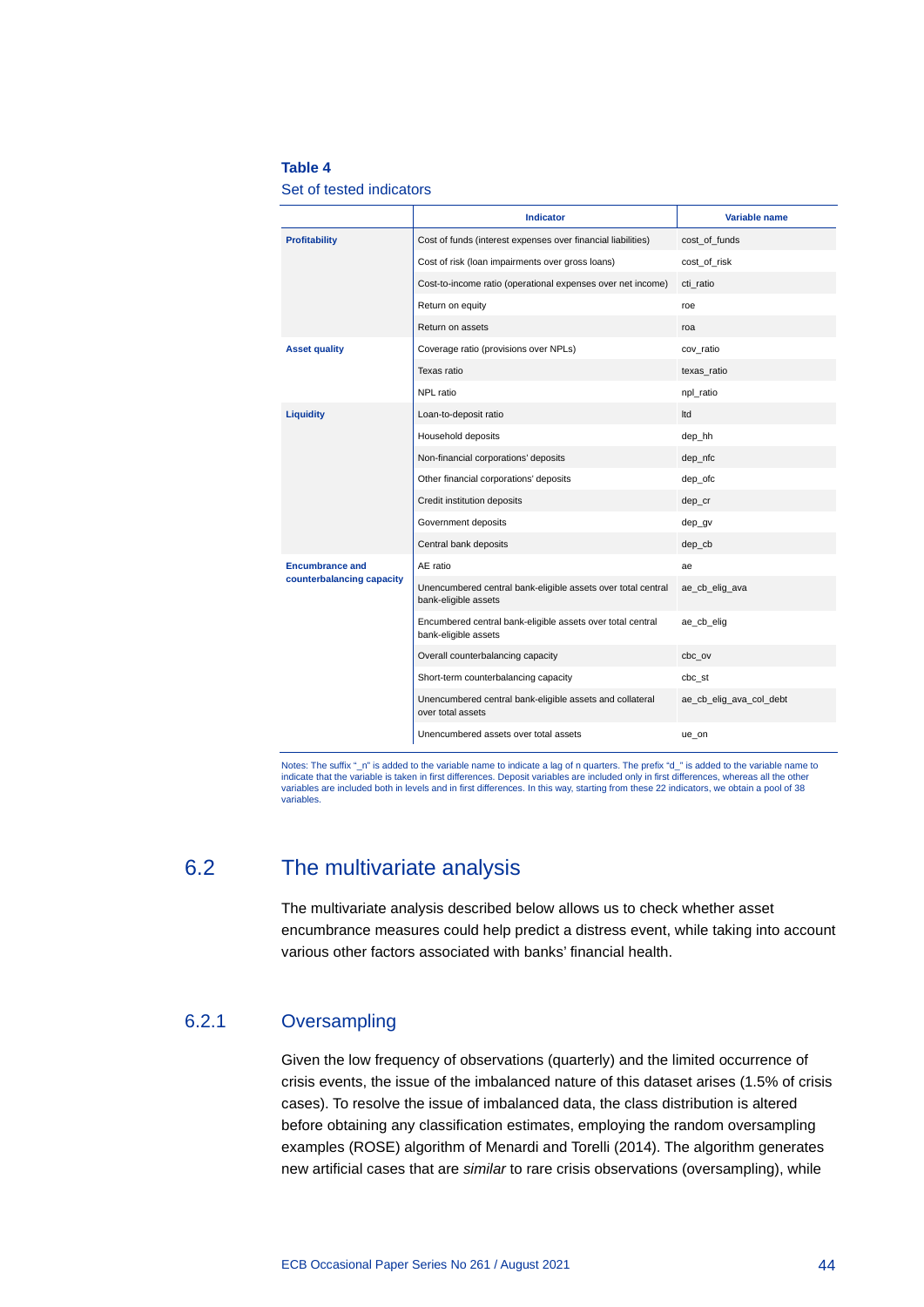at the same time decreasing frequent non-crisis observations (undersampling). Using this algorithm, a balanced sample of 70% non-crisis and 30% crisis cases is generated.

# 6.2.2 Random forest set-up

To reduce the dimensionality space, i.e. focus the analysis on the most informative variables, we employed random forest variable importance. The random forest method (Breiman, 2001) involves bootstrapping and aggregating a multitude of decision trees. Starting from a broad set of variables, each of the trees in the forest is grown on a randomly selected subset of indicators and bank quarters. On the basis of updated input variables, each of the trees in the forest classifies a given bank as either in a vulnerable state or not. An extensive cross-validation procedure is performed to select a series of entailed hyperparameters, including the maximum depth of the generated trees, the minimum leaf-node size to perform a split, the size of sub-sample for building the classification trees and the variables considered in each split.

# 6.2.3 Variable selection using importance measures and taking the correlation structure into account

Variable importance captures the effect that a variable has on the predictions of a model and is measured by calculating the increase of the model prediction error after permuting the observations of the variable. Variables are considered important if permuting their values increases the model error, and unimportant if it leaves the model error unchanged. By comparing the losses in the overall performance of the model associated with the randomisation of the observations of each variable, the relative importance of each covariate can be deduced and ranked. Chart 15 shows the most important variables ranked according to two measures of relative performance: mean squared error and node purity<sup>34</sup>.

<span id="page-45-0"></span><sup>&</sup>lt;sup>34</sup> Node purity refers to homogeneity, i.e. the presence of crisis cases, at a split.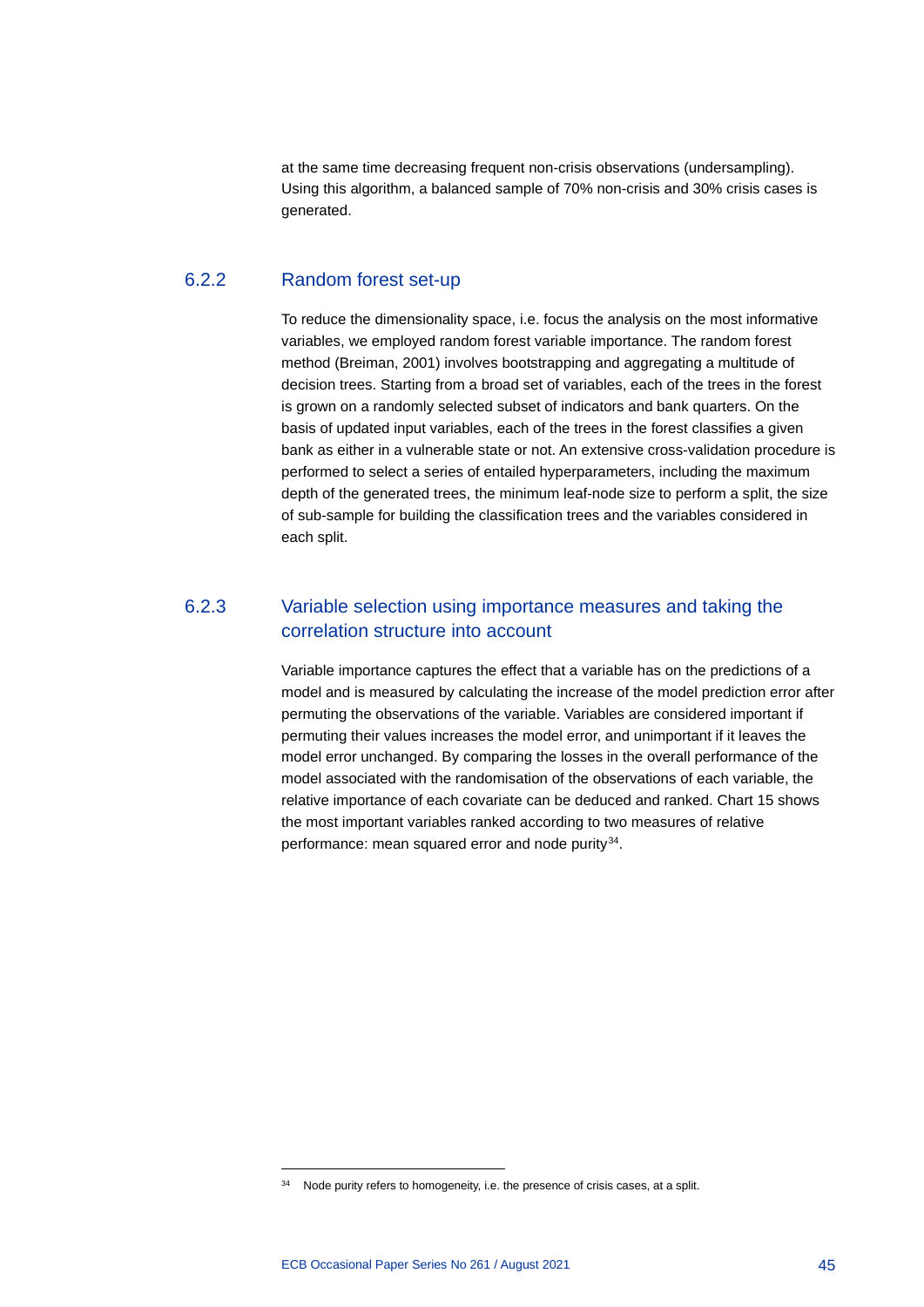#### **Chart 15**



Variables selected using the random forest variable importance method

**Six-month forecast horizon**

Notes: Variable importance is employed to classify crisis periods with respect to non-crisis periods, following a random forest approach. The variables have been ranked according to two different performance measures: mean square error (left-hand column) and node purity (right-hand column). The red box highlights the ten most important variables according to each measure, leading to a set of 13 different variables (most variables in the red box appear in both columns).

The first ten most important variables are selected from both rankings (see red box in Chart 15), leading to the identification of the 13 different variables reported in Table 5.

Taking the asset encumbrance indicators included in the model, the change in the AE ratio has significant predictive power for bank crises over a six-month horizon. This leads to the intuition that it is not the level of asset encumbrance, but rather abrupt increases in it, that signals whether a bank is liable to fail or not.

The set of selected variables is further narrowed by examining their collinearity structure.<sup>[35](#page-46-0)</sup> This makes it possible to avoid the overlapping of signals from variables that are similar in nature, while also obviating multicollinearity issues in the regression standard error estimates.

<span id="page-46-0"></span><sup>&</sup>lt;sup>35</sup> The multicollinearity analysis of the most important indicators and the forecast evaluation are conducted on 80% of the initial sample to avoid overfitting issues.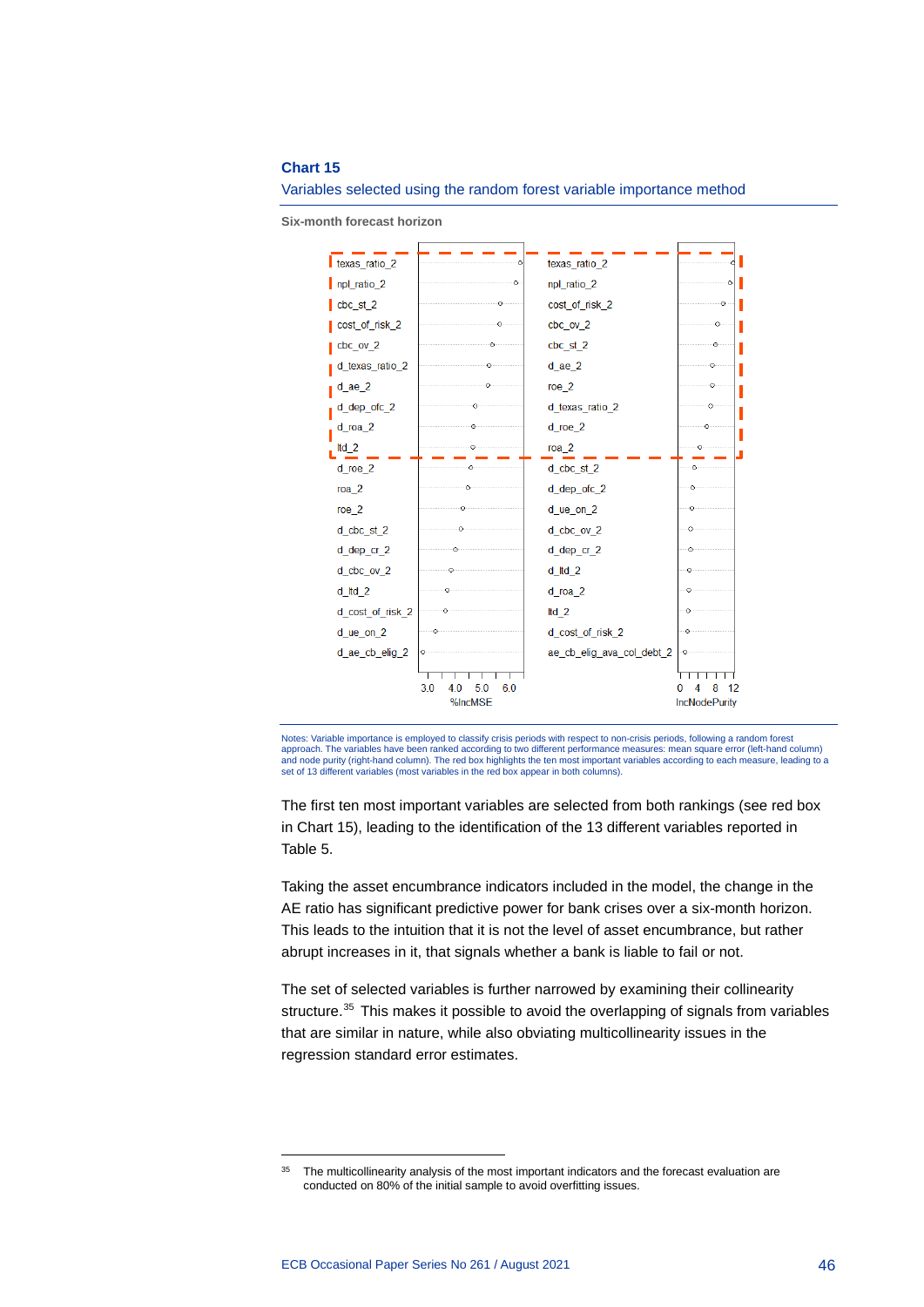### **Table 5**

Summary of the variables selected using the random forest variable importance method and collinearity analysis

| Indicators selected using the variable importance method         | Dropped after the collinearity analysis |
|------------------------------------------------------------------|-----------------------------------------|
| Texas ratio (texas_ratio)                                        | <b>No</b>                               |
| NPL ratio (npl_ratio)                                            | No                                      |
| Overall counterbalancing capacity (cbc_ov)                       | <b>No</b>                               |
| Short-term counterbalancing capacity (cbc_st)                    | Yes                                     |
| Cost of risk (cost_of_risk)                                      | Yes                                     |
| Change in the AE ratio (d_ae)                                    | No                                      |
| Change in the Texas ratio (d_texas_ratio)                        | <b>No</b>                               |
| Return on equity (roe)                                           | No                                      |
| Change in the return on equity (d_roe)                           | <b>No</b>                               |
| Return on assets (roa)                                           | Yes                                     |
| Change in the return on assets (d_roa)                           | <b>Yes</b>                              |
| Loan-to-deposit ratio (Itd)                                      | No                                      |
| Change in deposits from other financial corporations (d_dep_ofc) | <b>No</b>                               |

Notes: 13 different variables were selected using the variable importance method. Four variables are dropped because of collinearity with other variables

#### **Chart 16**

Independent variables correlation matrix

**Six-month forecast horizon**



Notes: Correlation coefficients of the 13 variables selected using the random forest importance method. The variables dropped from<br>the analysis because of multicollinearity are: roa\_2 (0.66 correlation with roe\_2); d\_roa\_2 (0.54 correlation with cbc\_ov\_2); cost\_of\_risk\_2 (-0.50 correlation with roe\_2).

Taking into account the collinearity matrix presented in Chart 16, four variables are dropped, as outlined in Table 5. They are: the ROA variables, given their correlation with the ROE variables; short-term counterbalancing capacity, given its 0.54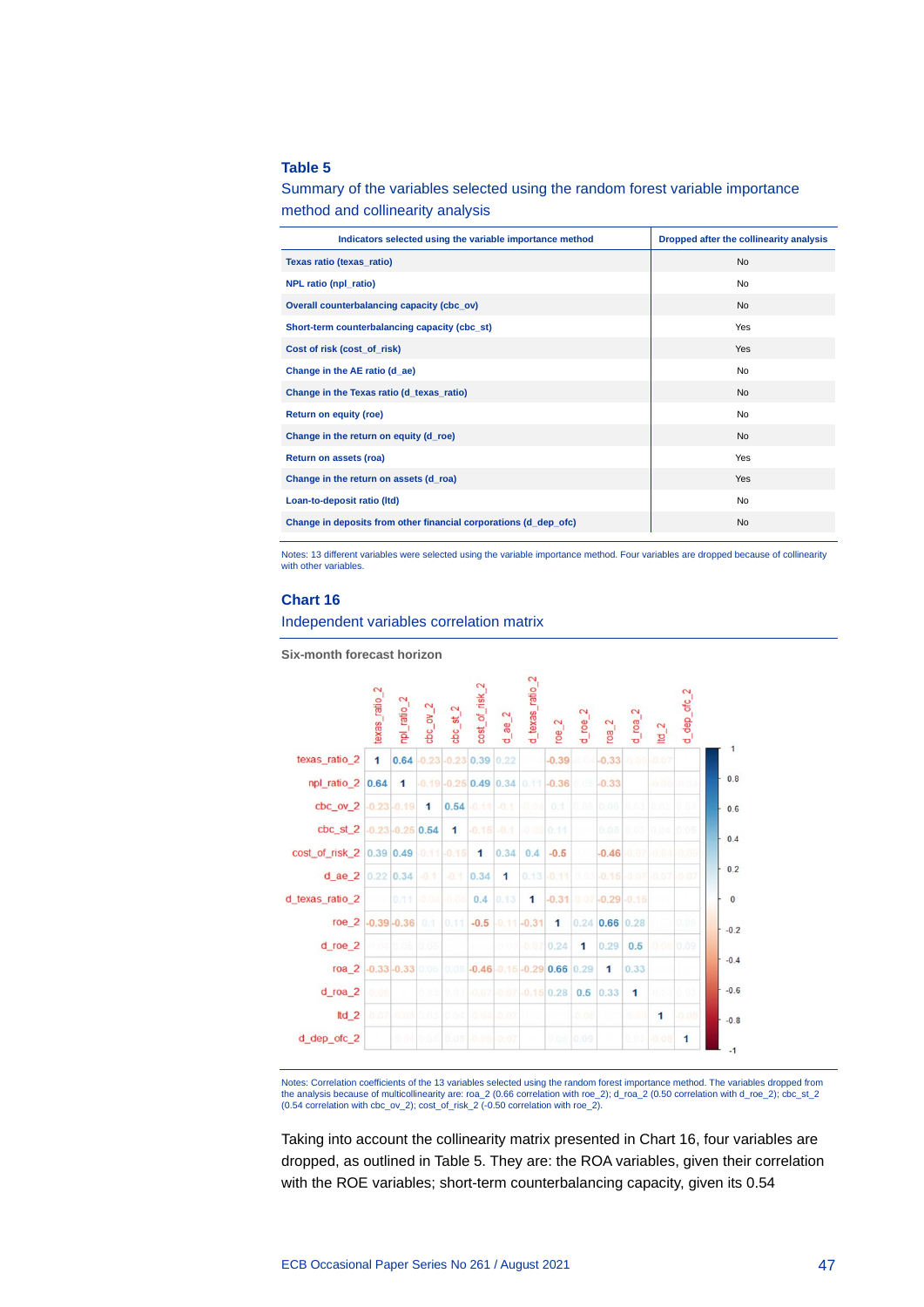correlation with overall counterbalancing capacity; and cost of risk, given its -0.50 correlation with the ROE. Notwithstanding their 0.64 correlation, both the Texas ratio and the NPL ratio are kept, because they are both statistically significant in the logit specification.

## 6.2.4 Logit model using the selected variables

The nine variables selected using the above-described procedure are now adopted to evaluate a logit model whose output is displayed in Table 6.<sup>[36](#page-48-0)</sup>

The results of the logit model show that poor asset quality (as measured by the NPL ratio and the Texas ratio), combined with low profitability and increasing asset encumbrance, signal a high probability of a bank crisis.

#### **Table 6**

Logit model based on indicators selected from the variable importance and multicollinearity selection process

| <b>Coefficients</b> | <b>Estimate</b> | <b>Standard error</b> | Z-value   | Pr(z z ) |         |
|---------------------|-----------------|-----------------------|-----------|----------|---------|
| (Intercept)         | $-4.596$        | 0.444                 | $-10.353$ | 0.000    | $***$   |
| texas ratio 2       | 0.026           | 0.004                 | 7.091     | 0.000    | $***$   |
| npl ratio 2         | 0.069           | 0.012                 | 5.901     | 0.000    | $***$   |
| cbc ov 2            | $-0.003$        | 0.002                 | $-1.549$  | 0.121    |         |
| $d$ ae $2$          | 0.030           | 0.016                 | 1.871     | 0.061    | $\star$ |
| d_texas_ratio_2     | 0.015           | 0.010                 | 1.582     | 0.114    |         |
| roe $2$             | $-0.020$        | 0.006                 | $-3.109$  | 0.002    | $***$   |
| d roe 2             | $-0.027$        | 0.006                 | $-4.167$  | 0.000    | $***$   |
| $Itd_2$             | $-0.001$        | 0.002                 | $-0.568$  | 0.570    |         |
| $d$ dep of $c_2$    | $-0.001$        | 0.017                 | $-0.083$  | 0.934    |         |
| <b>AIC</b>          | 432.58          |                       |           |          |         |

**Six-month forecast horizon**

Note: \* p<0.1 \*\*p<0.05 \*\*\*p<0.01 \*\*\*\*p<0.001.

As a next step, to select the most appropriate specification without losing predictors with explanatory power, a stepwise regression process is followed. This requires an iterative procedure that starts from an evaluation of the general model that includes all the selected variables. In each subsequent step, non-significant variables, according to the Akaike information criterion (AIC), are dropped and the model is reestimated. Table 7 provides the regression results after the two variables with the lowest explanatory power are omitted.

<span id="page-48-0"></span><sup>&</sup>lt;sup>36</sup> The coefficients and standard errors which appear in the estimation outputs reported in Table 6 and in Table 7 were obtained from the full sample data.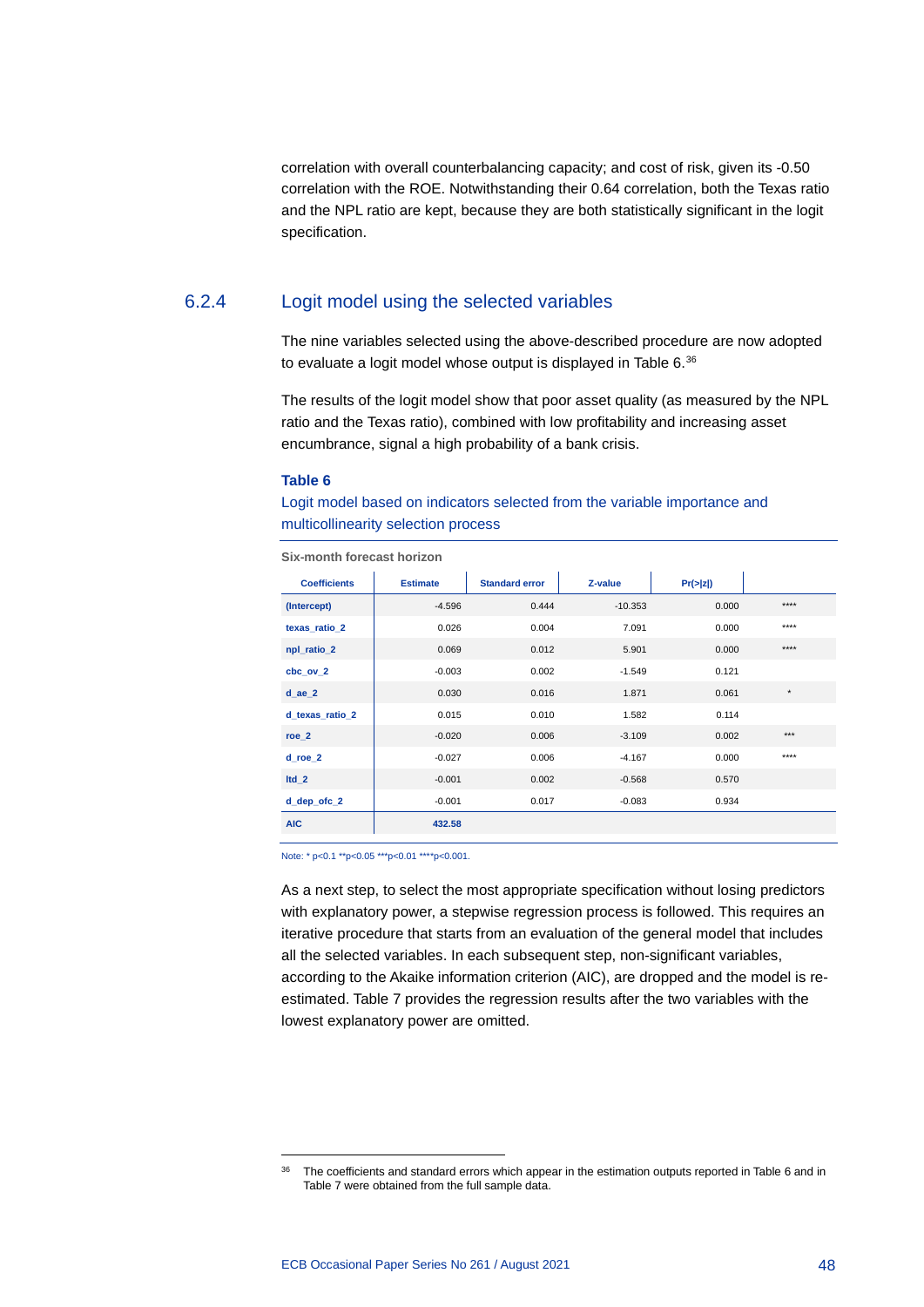### **Table 7**

Logit model based on indicators selected from the variable importance and multicollinearity selection process after stepwise regression

| <b>Coefficient</b> | <b>Estimate</b> | <b>Standard error</b> | Z-value   | Pr(z z ) |          |
|--------------------|-----------------|-----------------------|-----------|----------|----------|
| (Intercept)        | $-4.706$        | 0.405                 | $-11.629$ | 0.000    | $***$    |
| texas ratio 2      | 0.026           | 0.004                 | 7.087     | 0.000    | $***$    |
| npl_ratio_2        | 0.069           | 0.012                 | 5.909     | 0.000    | $***$    |
| cbc ov 2           | $-0.003$        | 0.002                 | $-1.493$  | 0.135    |          |
| $d$ ae $2$         | 0.030           | 0.016                 | 1.883     | 0.060    | $^\star$ |
| d texas ratio 2    | 0.015           | 0.010                 | 1.558     | 0.119    |          |
| roe 2              | $-0.020$        | 0.006                 | $-3.085$  | 0.002    | $***$    |
| d roe 2            | $-0.026$        | 0.006                 | $-4.152$  | 0.000    | $***$    |
| <b>AIC</b>         | 418.29          |                       |           |          |          |

**Six-month forecast horizon**

Note: \* p<0.1 \*\*p<0.05 \*\*\*p<0.01 \*\*\*\*p<0.001.

The results in Table 7 confirm that asset quality, profitability and asset encumbrance carry a significant crisis prediction power. It should be underscored that it is not the level of asset encumbrance, but rather abrupt increases in encumbrance, that signal whether a bank is likely to experience a crisis.

As we are focusing here on the specific contribution of asset encumbrance-related variables, we perform a log-likelihood test on the variable d\_ae\_2, which confirms the better model fit when the variable is included. The reduction in the AIC (and accordingly in log-likelihood) leads to a p-value of less than 5%, which signifies that the model fit effectively decreases when the encumbrance indicator is removed.

## 6.2.5 Performance and backtesting

The model shows high classification accuracy: the AUROC<sup>[37](#page-49-0)</sup> metric of the logit model, when examined in the 12 original crisis cases (not the oversampled dataset), is close to 96%, indicating adequate fit.

To evaluate the performance of the model, we infer an optimal cut-off threshold that is used to map the predicted probabilities of a bank crisis event onto binary predictions.

<span id="page-49-0"></span><sup>&</sup>lt;sup>37</sup> AUROC refers to "area under the receiver operating characteristics" curve.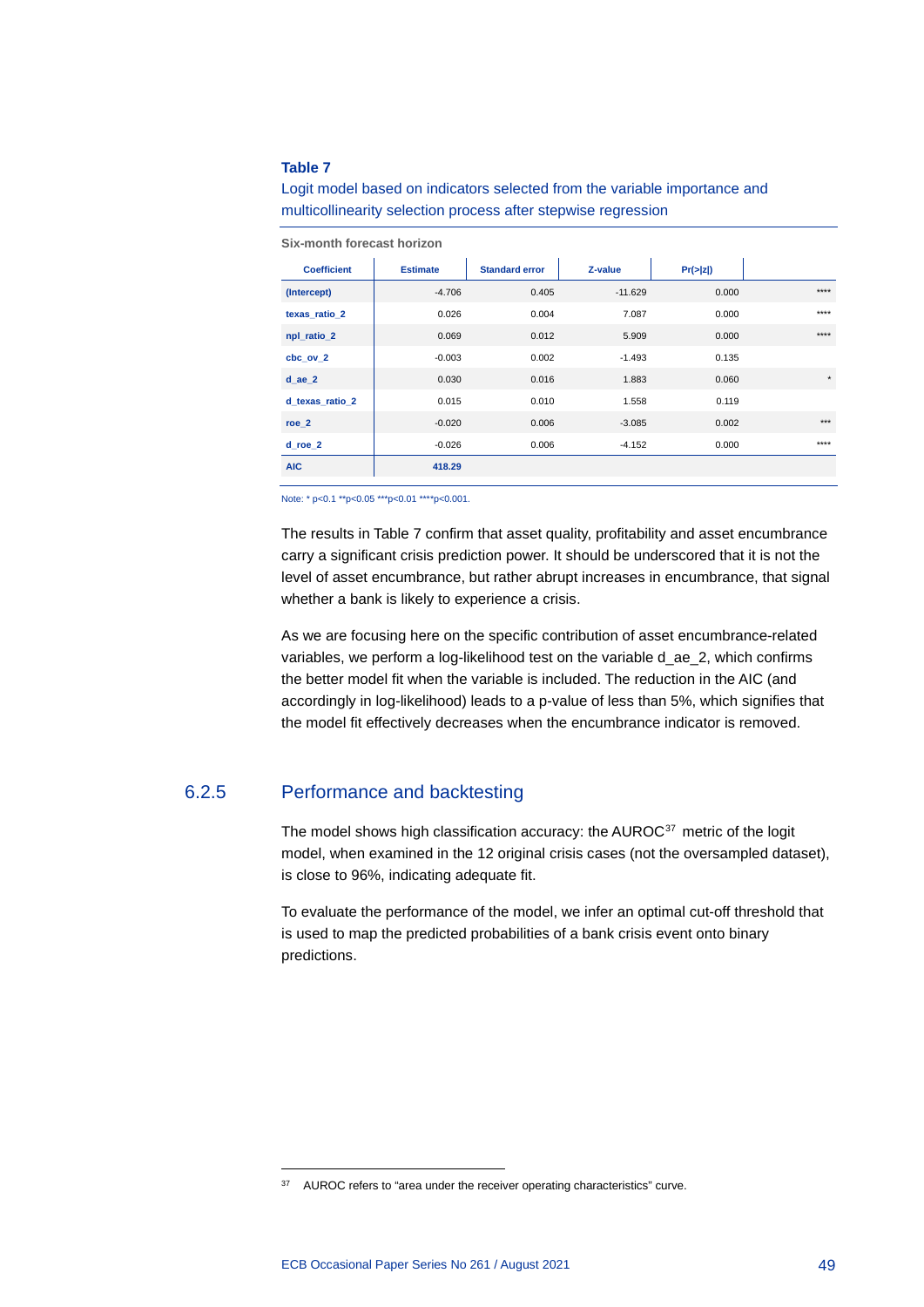### **Table 8**

#### Classification performance of the model

**Six-month forecast horizon**

|                         | <b>Predicted as non-</b><br>crisis cases | <b>Predicted as crises</b><br>cases | <b>Signal</b> | Rate |
|-------------------------|------------------------------------------|-------------------------------------|---------------|------|
| <b>Non-crisis cases</b> | 622                                      | 78                                  | False alarm   | 11%  |
| <b>Crisis cases</b>     |                                          | 10                                  | Hit rate      | 83%  |

Notes: Classification performance of the model evaluated using the original sample (67 SIs from Q4 2014 to Q3 2017). This includes 712 quarterly observations, 12 of which are the starting quarter of a crisis period.

Specifically, we seek a threshold that minimises the total weighted prediction loss, whereby the cost of not predicting a crisis (false-negative) is given a higher weighting than the cost of a false alarm. From the classification performance of the model summarised in Table 8 we deduce that, by accepting an 11% false alarm rate (78 cases out of 700), we succeed in correctly predicting 83% of historical crisis events (ten cases out of 12).

# 6.3 The univariate analysis

The signalling approach is a one-factor analysis to find an appropriate threshold or cut-off for an indicator beyond which a crisis event is highly likely to occur. A lax threshold value is likely to capture all of the crises but is also likely to generate many false alarms (high type I error). A very strict threshold value, on the other hand, will have the opposite effect (high type II error). The following univariate analysis focuses on the indicators selected using the random forest variable importance method as outlined above.

To obtain the optimal cut-off, a grid search across all potential values of the indicators is conducted and the optimal cut-off is the one minimising the error loss function proposed by Borio and Drehmann (2009):

 $L = \theta \cdot type \ I + (1 - \theta) \cdot type \ II$   $\theta \in (0,1)$ 

Theta is selected to be 0.8, so as to impose more weight to missing crises relative to falsely signalling them. The plot of the loss function (y-axis) based on different cutoffs (x-axis) for the change in the AE ratio is shown in Chart 17.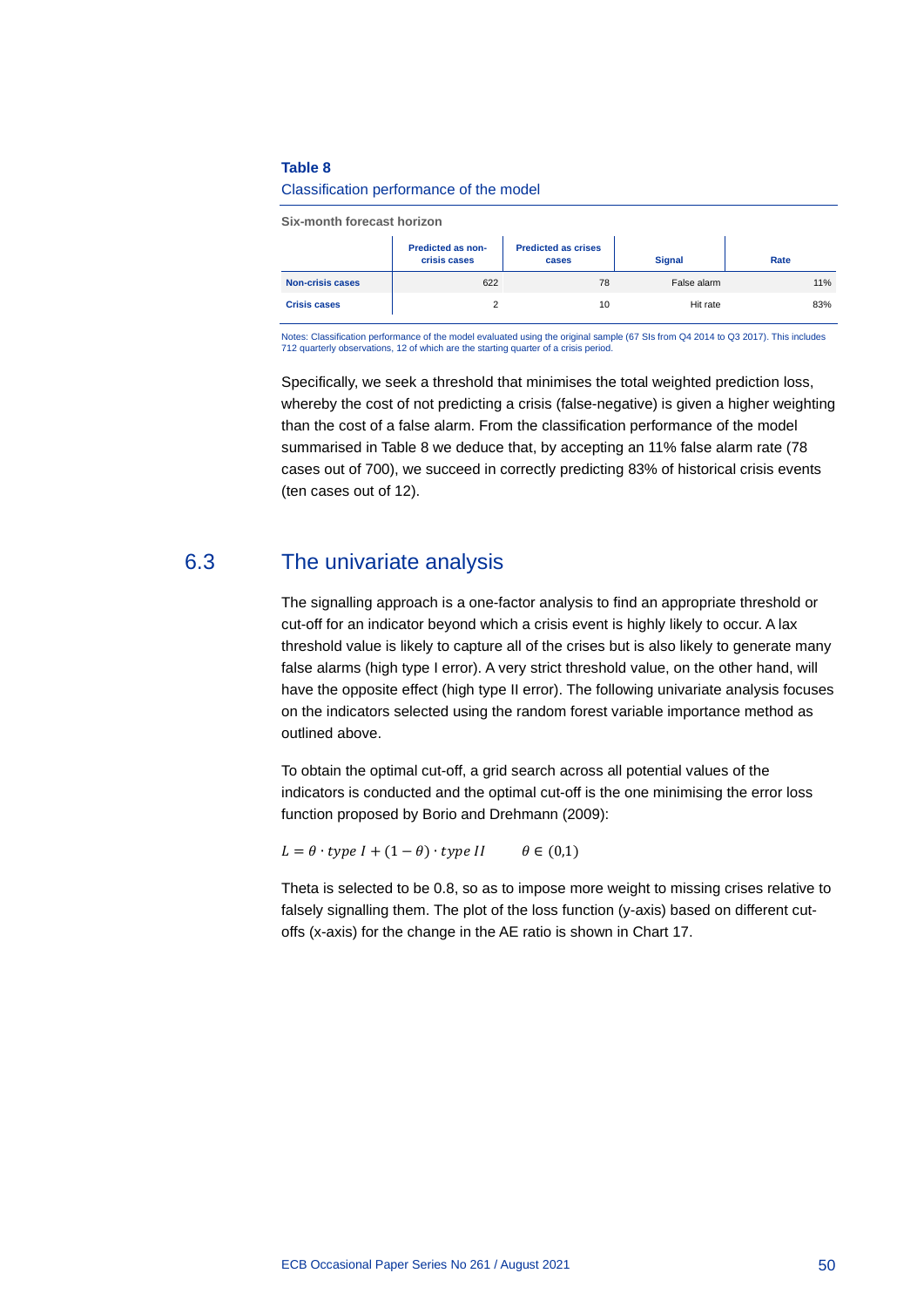### **Chart 17**

 $0.0$  – 20

0.1 0.2 0.3 0.4

Loss function (y-axis) for the change in the AE ratio based on different cut-offs (xaxis)

**Six-month forecast horizon**

(x-axis: cut-off for the quarterly change in asset encumbrance (d\_ae) measured in percentage points) 0.5 0.6 0.7 0.8 0.9 **Loss function** 

Note: A 6.64 percentage point quarterly increase in the AE ratio minimises the loss function that weights type I and type II errors in crisis predict

-20 -10 0 10 20 30 40

**A** ÷

**6.64**

In Table 9, the optimal thresholds recognised from the signalling approach are presented, specifying whether they are upper or lower thresholds, meaning that a crisis is signalled if it surpasses or falls below the threshold value respectively. The errors, based on the loss function, are in line with the logistic regression standard errors. This confirms that asset quality indicators, along with profitability measures and asset encumbrance measures, provide a strong signal of a bank crisis. As regards asset encumbrance, an abrupt increase in the AE ratio of 6.64 percentage points provides a strong signal for an upcoming bank crisis over a six-month horizon. This means that a bank makes a marked shift from unsecured to secured funding sources, which suggests an environment of low trust on the part of counterparties in the funding market.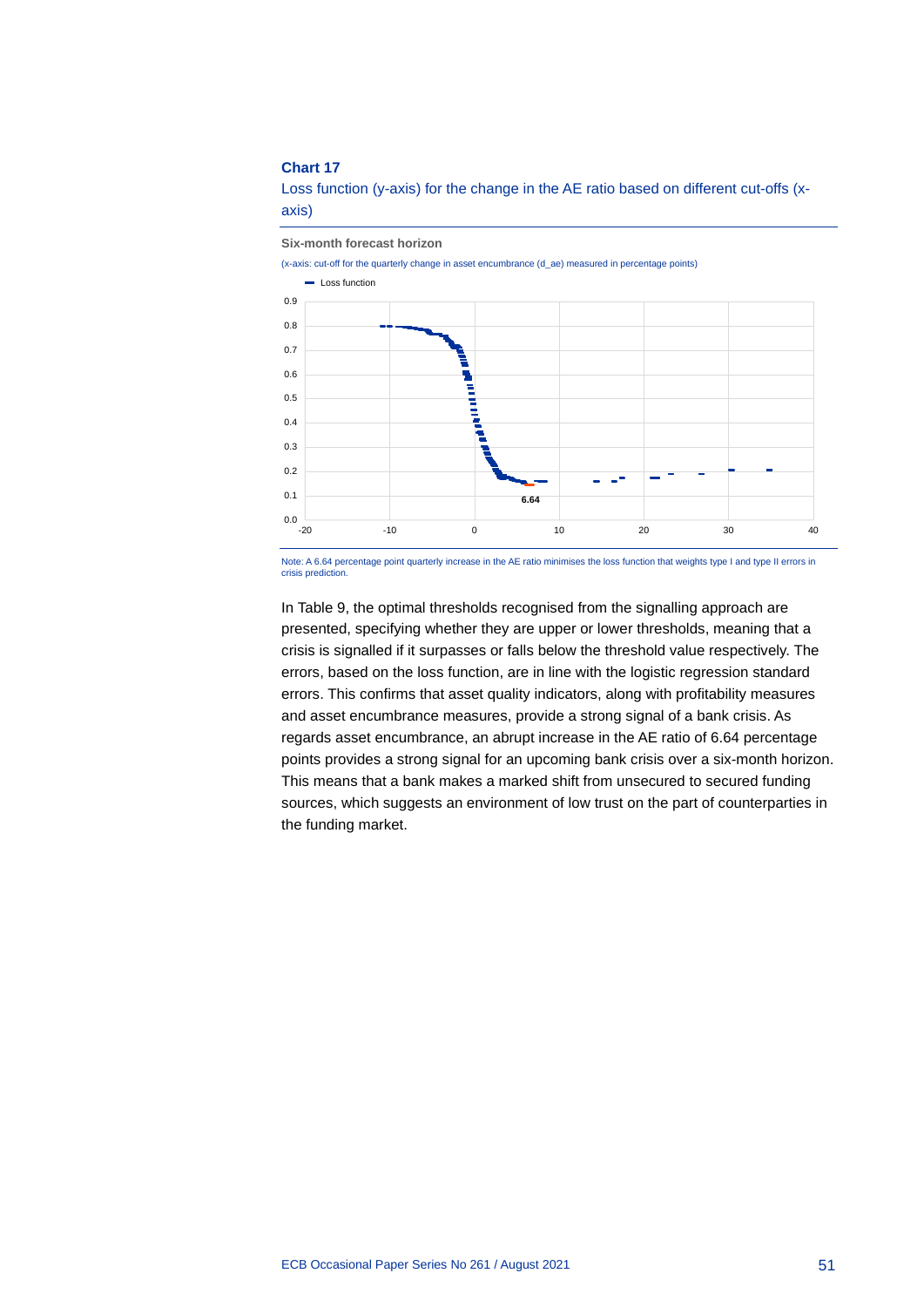### **Table 9**

#### Optimal thresholds recognised from the signalling approach

**Six-month forecast horizon**

| <b>Variables</b>                  | <b>Crisis threshold</b> | Up/Low | Error |
|-----------------------------------|-------------------------|--------|-------|
| Texas ratio (%)                   | 109.37                  | Up     | 0.108 |
| NPL ratio (%)                     | 23.4                    | Up     | 0.108 |
| Return on assets (%)              | $-0.97$                 | Low    | 0.141 |
| Cost of credit risk (%)           | 2.39                    | Up     | 0.119 |
| Return on equity (%)              | $-11.25$                | Low    | 0.146 |
| Loan-to-deposit ratio (%)         | 137.9                   | Up     | 0.242 |
| Change in Texas ratio (p.p.)      | 3.23                    | Up     | 0.138 |
| Change in return on assets (p.p.) | $-0.45$                 | Low    | 0.158 |
| Change in AE ratio (p.p.)         | 6.64                    | Up     | 0.144 |
| Change in return on equity (p.p.) | $-8.01$                 | Low    | 0.150 |

Notes: For ten of the 13 variables selected using the random forest variable importance method, thresholds that minimise the loss function have been computed. As this is a univariate analysis (i.e. each variable is evaluated separately), there is no multicollinearity<br>issue. This allows us to show the results for variables that were previously exclude counterbalancing capacity, overall counterbalancing capacity and the change in deposits from other financial corporations are omitted as their thresholds are non-informative.

## 6.4 Robustness checks

We employ a twofold strategy to examine the robustness of the results: (i) we alter the crisis definition; and (ii) we reduce the forecast horizon from six to three months.

## Varying crisis definition

First, to ascertain that the results are independent of the crisis specification, we alter the crisis definition in three different ways:

- R1: drop any crisis cases linked to a systemic crisis event from the sample;
- R2: drop any idiosyncratic crisis cases from the sample;
- R3: drop any crisis cases that occurred at state-owned banks from the sample.

The estimation results for the logit model are shown in the Appendix (see Tables A.5, A.6 and A.7). While the estimated coefficients are robust for all the alternative crisis definitions, some differences occur in the statistical significance of certain indicators. Specifically, the coefficient for the change in the AE ratio is significant in the R2 and R3 specifications, but loses significance in R1 as the standard error of the coefficient increases. Asset quality metrics and profitability metrics continue to provide a good indication of upcoming bank crisis events under all three crisis definitions.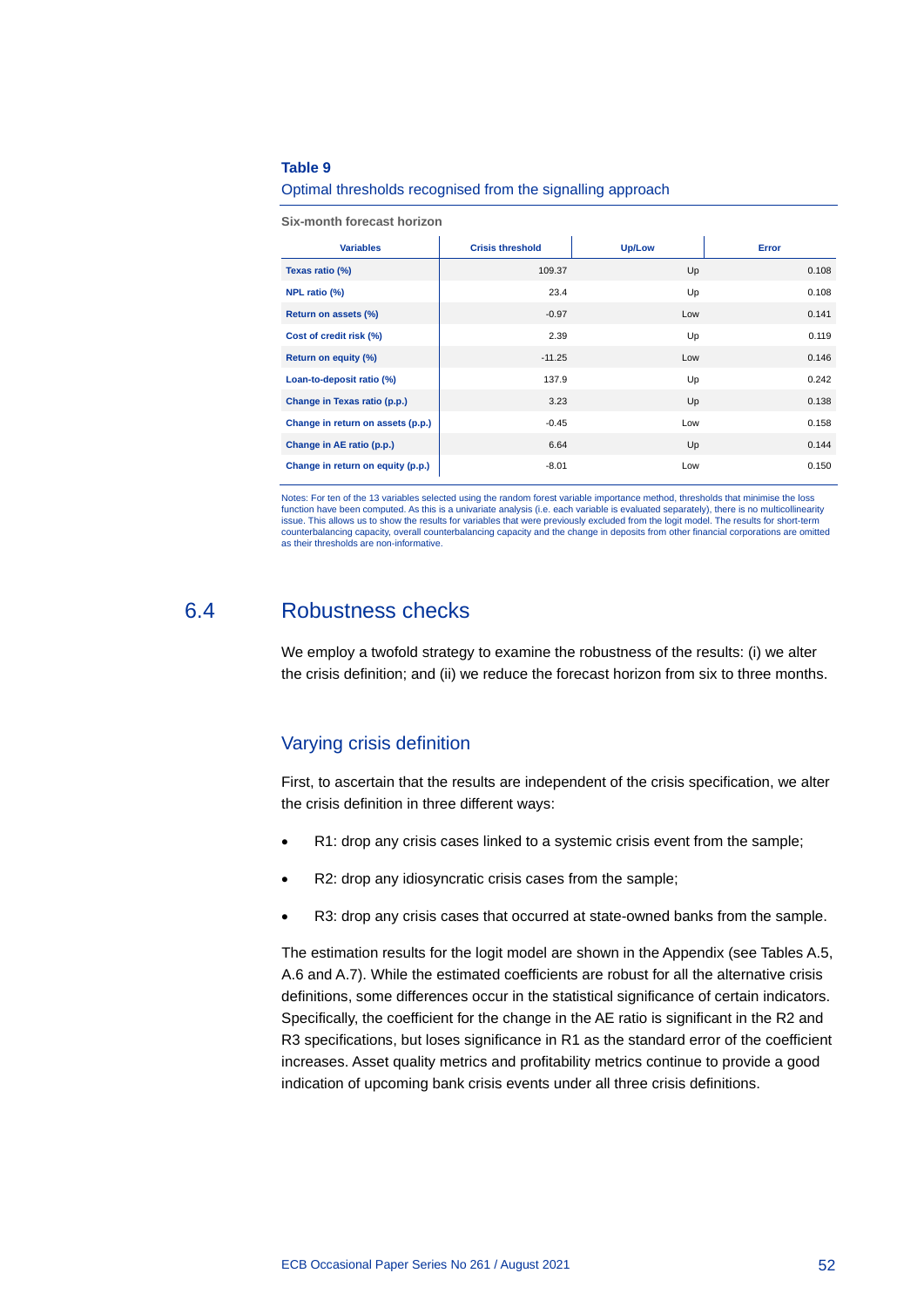## Varying early warning horizon

As a second step in examining the robustness of the analysis, the forecast horizon is changed from six to three months.<sup>[38](#page-53-0)</sup> The results are shown in the Appendix (see Charts A.5-A.7 and Tables A.8-A.12). Using the random forest variable importance method, we can deduce that there are no remarkable differences in highly important indicators compared with the six-month horizon. Of the encumbrance indicators included in the model, the change in the AE ratio and both measures of counterbalancing capacity have significant crisis-predictive power on a three-month horizon. An additional encumbrance indicator emerging on this shorter term horizon is the change in the ratio of unencumbered assets to total assets.

Once again, based on the collinearity analysis (see Chart A.6), the ROA is dropped in view of its correlation with the ROE. Other variables are also dropped: short-term counterbalancing capacity, in view of its correlation with overall counterbalancing capacity; cost of risk, in view of its correlation with the NPL ratio; and changes in the amount of unencumbered assets to total assets, in view of their correlation with changes in the AE ratio.

Coefficient signs, standard errors and model fit are in line with the six-month horizon results. The change in the AE ratio emerges as highly significant in statistical terms in all the alternative crisis definitions. The same applies for the univariate analysis, where the NPL ratio and the Texas ratio, along with profitability measures and increasing asset encumbrance, provide a strong signal of a potential bank crisis, including in the short term. The errors calculated in the univariate framework are lower for the three-month horizon, given the lower degree of uncertainty. We can deduce that a 5.87 percentage point rise in the AE ratio leads to an increased probability of a bank crisis in the next three months. A similar signal can be obtained from a reduction in the unencumbered-to-total assets ratio (-7.76 percentage points).

# 6.5 Section conclusion

The analysis described in this section establishes that asset encumbrance carries additional information in the context of a multivariate early warning model with other variables associated with banks' financial health, as suggested in the event study of Section 5. We provide three pieces of evidence for the contribution of the variable "change in AE ratio" (d\_ae) to the predictive power of the model:

- 1. the random forest measures of variable importance (mean squared error and node purity) indicate additional information content in the quarterly change in the AE ratio when used jointly with other variables;
- 2. in the logistic regression multivariate setting, the change in the AE ratio remains statistically significant both after a stepwise selection process and under a series of robustness checks;

<span id="page-53-0"></span> $38$  The suffix " 1" in variable names denotes the one-quarter lag.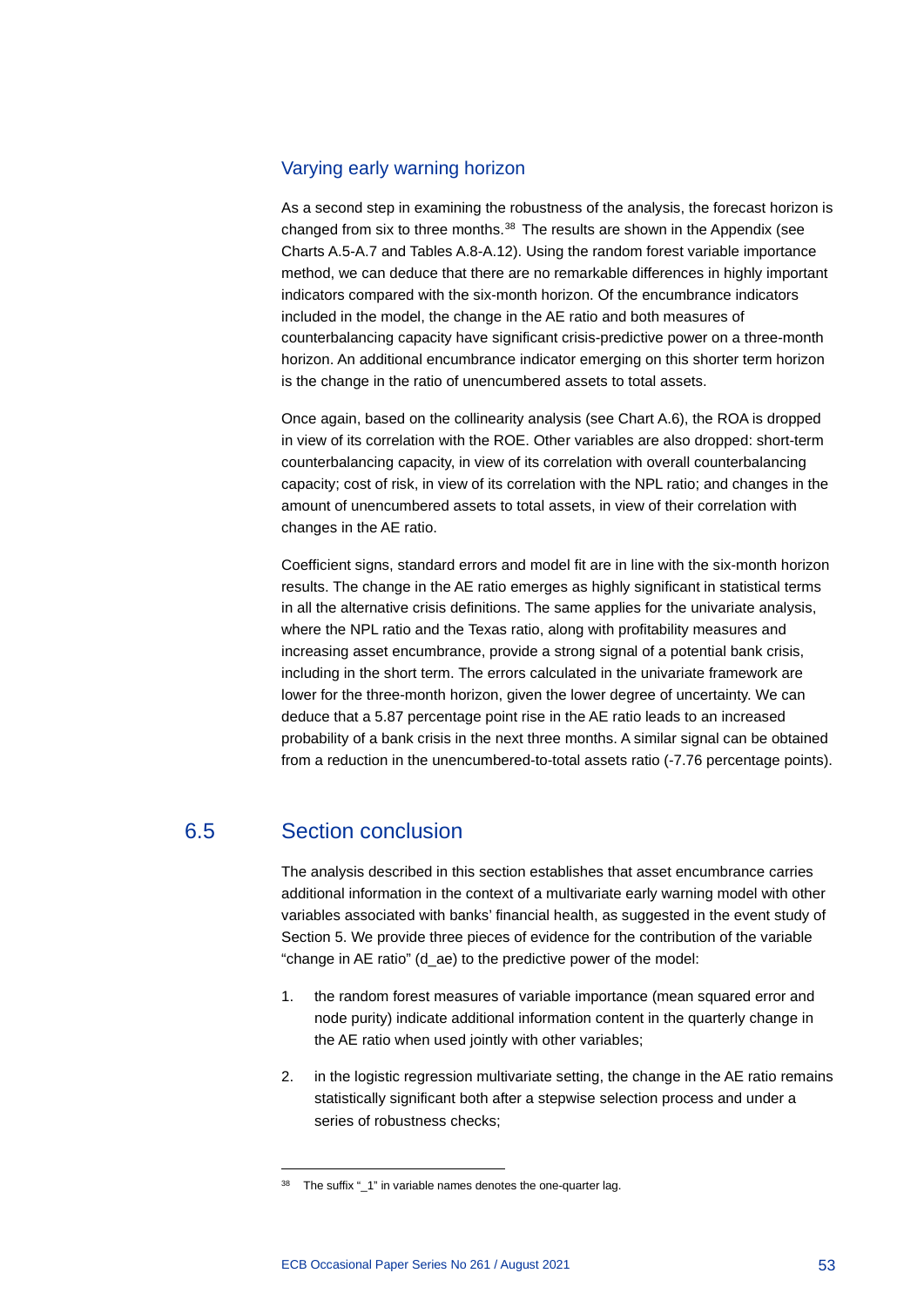3. a log-likelihood test for the removal of the asset encumbrance variable leads to a reduction in the AIC, implying a p-value of less than 5%, which signifies that the model fit effectively reduces when the encumbrance indicator is removed.

Furthermore, by means of a signalling approach, optimal cut-off points are identified for each of the variables, considering type I and type II errors. This analysis shows that an abrupt increase of 6.64 percentage points in a bank's AE ratio can be interpreted as a warning signal of an upcoming bank crisis.

A change in asset encumbrance adds to the signalling quality of an early warning system, at both the three and six-month warning horizon. The robustness of the results is further checked against changes in the definition of bank crisis.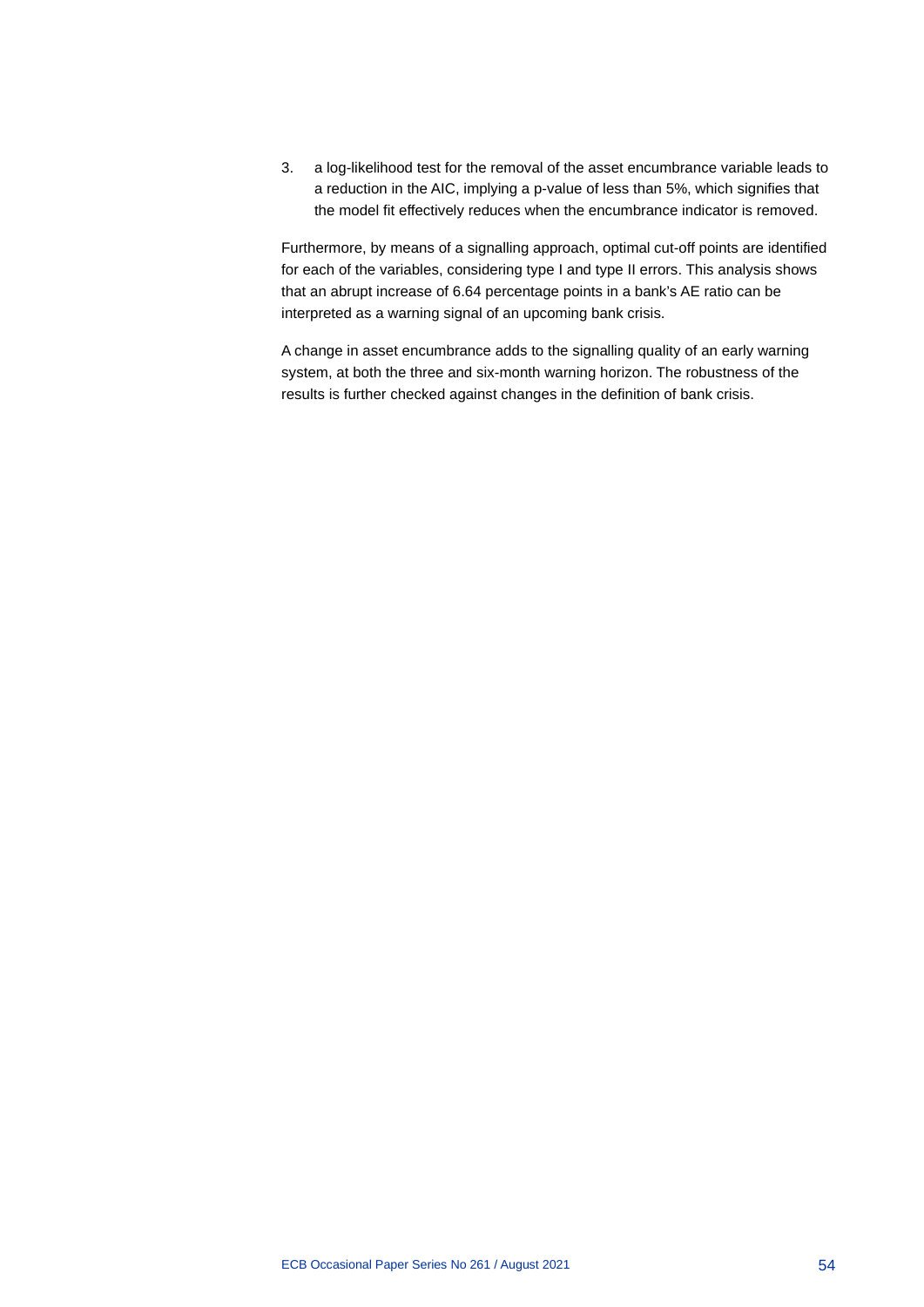# 7 Conclusion

High AE ratios can make banks more vulnerable to crises. One of the main consequences of asset encumbrance is structural subordination, meaning that pledging assets to secured creditors shifts risks to unsecured creditors. Structural subordination increases fragility and, as it might trigger runs on unsecured debt, makes the issuer less resilient to shocks. Additionally, a high AE ratio means that only a small pool of assets remains available to raise secured funding, thereby hampering banks' ability to raise liquidity, especially in periods of financial downturn.

Aggregate figures for the AE ratio in the euro area do not give immediate cause for concern as the aggregate ratio has remained relatively stable since the inauguration of the SSM, and recently reached its historical minimum. However, considerable heterogeneity exists across banks, business models and countries, as shown in our descriptive analysis.

We are able to provide a better understanding of developments in asset encumbrance by analysing its driving factors. We find indications that credit risk, as captured by poor asset quality, is associated with higher asset encumbrance. This effect is mostly driven by low-rated banks. The effect of another asset-quality-based mechanism runs counter to this: the availability of high quality collateral favours higher AE ratios. In addition, the bank-sovereign nexus is also relevant to asset encumbrance, as it affects the cost of unsecured funding and the market valuation of government debt securities, widely adopted as collateral. Moreover, according to our analysis the relationship between asset encumbrance and capitalisation appears to be non-monotonic. Lastly, we find a size effect and a number of business model and country specificities. The core findings are very robust, notably against changes in econometric specification, the introduction of additional control variables and variations in how asset encumbrance is measured.

By identifying banks that have experienced a crisis, we are able to detect common asset encumbrance-related patterns prior to, during and following a crisis. More concretely, asset encumbrance tends to increase in the lead-up to a crisis and decline after the crisis has been resolved. These patterns suggest that changes in the AE ratio carry predictive power in the early stages of a crisis situation, which leads us to consider asset encumbrance in the context of early warning systems.

Lastly, we show that asset encumbrance is useful as an early warning indicator and carries additional information when used jointly with other relevant variables to predict bank crises. Specifically, we employ a random forest approach followed by the construction of a logit model with a stepwise regression process to determine important variables in predicting a bank crisis. Both parts of this statistical procedure indicate that asset encumbrance contributes additional information and improves the model fit. Subsequently, using a signalling approach, optimal cut-off points are identified for each variable, taking into account type I and type II errors. This analysis shows that an abrupt increase in a bank's AE ratio of 6.64 percentage points provides a signal of an upcoming bank crisis over a six-month horizon.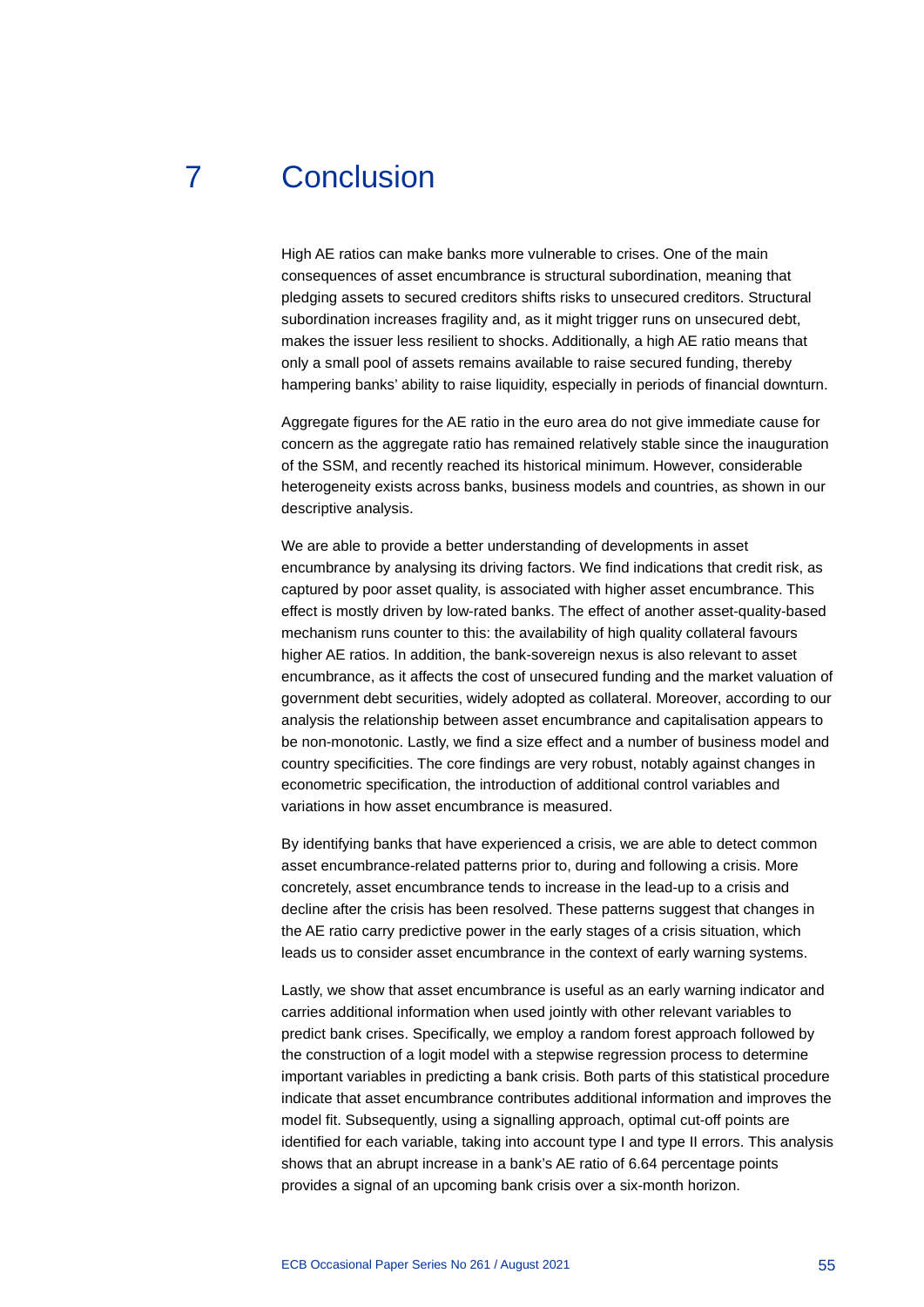The insights assembled in this paper highlight the need for supervisors to keep asset encumbrance indicators under close scrutiny in their day-to-day supervision work, and enable them to better interpret the ratios in the context of historical trends and against country and business model peers. We contribute to the economic understanding of what drives asset encumbrance. Lastly, we establish empirically the reaction of asset encumbrance to a crisis and the usefulness of the concept in the context of an early warning system. Taken as a whole, this paper contributes to a more conscious and sophisticated use of asset encumbrance indicators in banking supervision, while at the same time providing a stimulus for further research on the topic.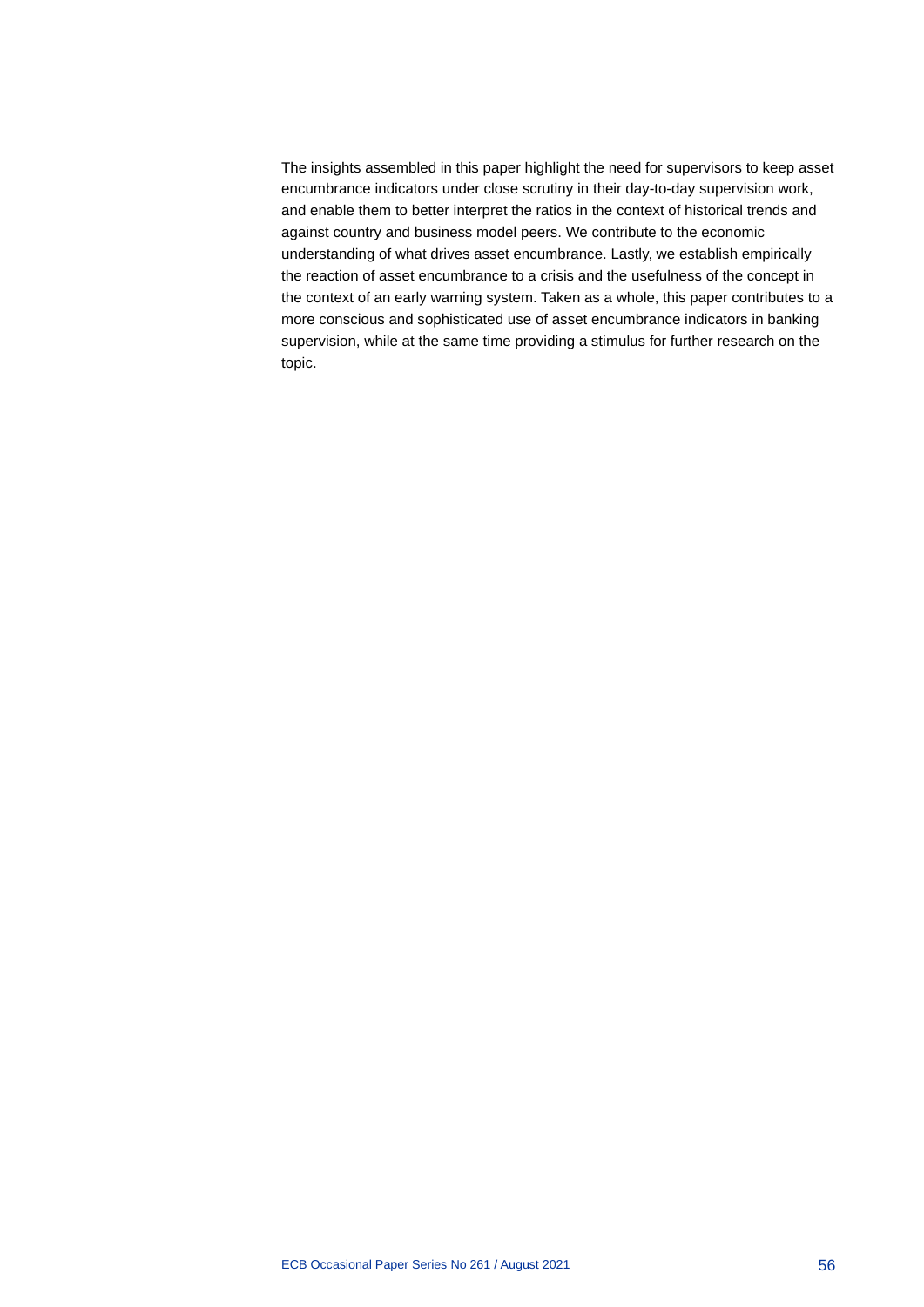# References

Ahnert, T., Anand, K., Gai, P. and Chapman, J. (2019), "Asset Encumbrance, Bank Funding and Fragility", *The Review of Financial Studies*, Vol. 32, No 6, Oxford, June, pp. 2422-2455.

Alessi L. and Detken C. (2014), "Identifying excessive credit growth and leverage", *Working Paper Series*, No 1723, European Central Bank, Frankfurt am Main, August.

Angrist, J.D. and Pischke, J. (2009), *Mostly Harmless Econometrics: An Empiricist's Companion*, Princeton University Press, Princeton.

Basel Committee on Banking Supervision (2013), *Basel III: The liquidity coverage ratio and liquidity risk monitoring tools,* Bank for International Settlements, Basel, January.

Basel Committee on Banking Supervision (2014), *Basel III: The net stable funding ratio*, Bank for International Settlements, Basel, October.

Banal-Estanol, A., Benito, E. and Khametshin, D. (2018), "Asset Encumbrance and CDS Premia of European Banks: Do Capital and Liquidity Tell the Whole Story?", in *Finance and Investment: The European Case*, Oxford University Press, Oxford, pp. 349–361.

Bank of England (2012), "Medium-term risks to financial stability", *Financial Stability Report*, No 31, London, June, pp. 30-46.

Benmelech, E. and Bergman, N.K. (2009), "Collateral pricing", *Journal of Financial Economics*, Vol. 91, No 3, Rochester, March, pp. 339-360.

Berger, A.N. and Udell, G.F. (1990), "Collateral, loan quality and bank risk", *Journal of Monetary Economics*, Vol. 25, No 1, Rochester, January, pp. 21-42.

Berger, A.N. and Udell, G.F. (1995), "Relationship Lending and Lines of Credit in Small Firm Finance", *Journal of Business*, Vol. 68, No 3, Chicago, July, pp. 351-381.

Betz, F., Oprică, S., Peltonen, T.A., and Sarlin, P. (2014), "Predicting distress in European banks", *Journal of Banking and Finance*, Vol. 45, pp. 225-241.

Blundell, R. and Bond, S. (1998): "Initial conditions and moment restrictions in dynamic panel data models", *Journal of Econometrics*, Vol. 87, November, pp. 115- 143.

Boot, A.W.A., Thakor, A.V. and Udell, G.F. (1991), "Secured Lending and Default Risk: Equilibrium Analysis, Policy Implications and Empirical Results", *The Economic Journal*, Vol. 101, Oxford, May, pp. 458–472.

Borio, C. and Drehmann, M. (2009), "Assessing the risk of banking crises – revisited", *BIS Quarterly Review*, Basel, March, pp. 29-46.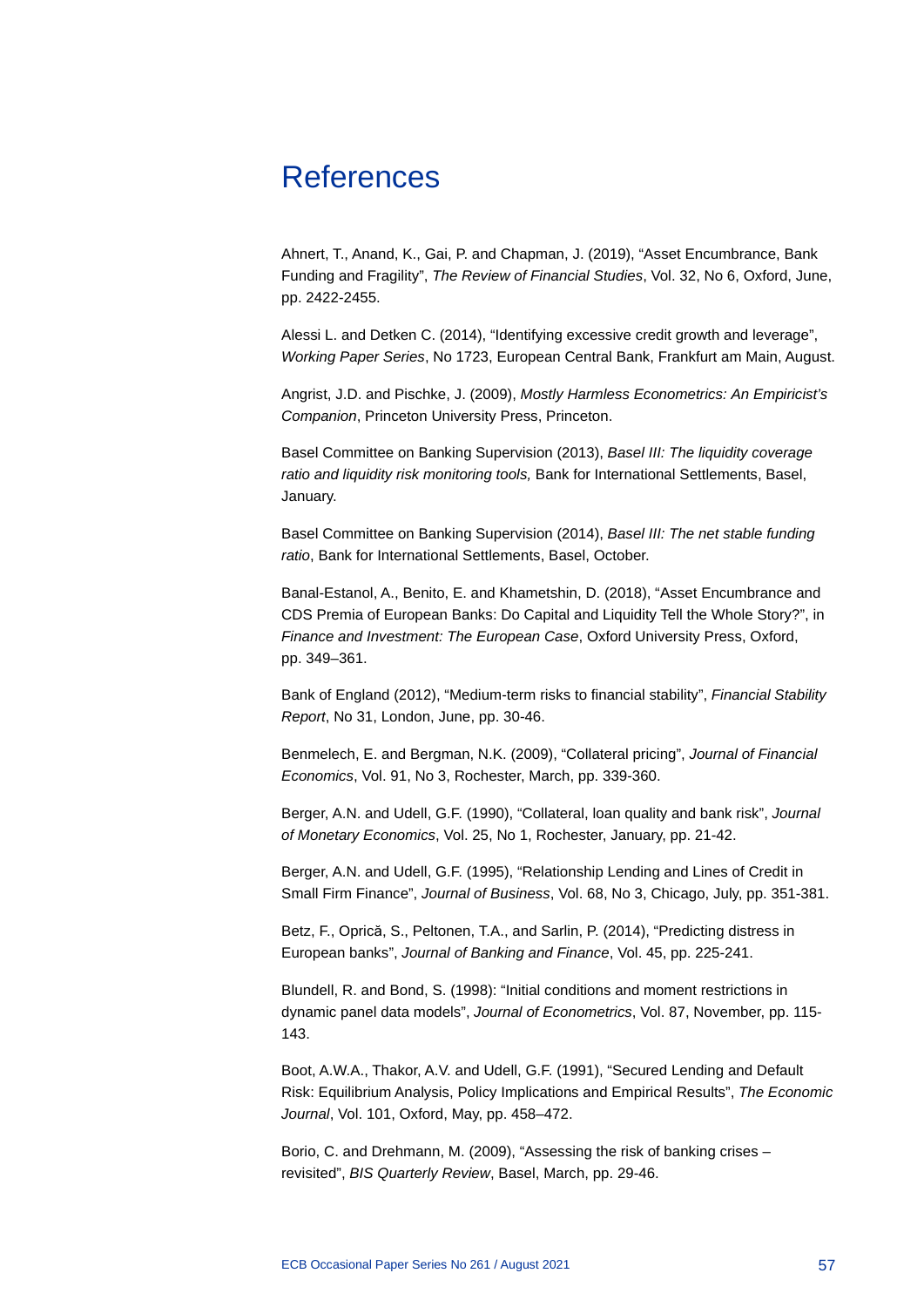Bräuning, M., Malikkidou, D., Scalone, S. and Scricco, G. (2019), "A new approach to Early Warning Systems for small European banks", *ECB Working Paper Series*, No 2348, European Central Bank, Frankfurt am Main, December.

Breiman, L. (2001), "Random forests", *Machine Learning,* Vol. 45, January, pp. 5-32.

Brumm, J., Grill, M., Kübler, F. and Schmedders, K. (2018), "Re-use of collateral: leverage, volatility, and welfare", *ECB Working Paper Series*, No 2218, European Central bank, Frankfurt am Main, December.

Committee on the Global Financial System (2011), "The impact of sovereign credit risk on bank funding conditions", *CGFS Papers*, No 43, Bank for International Settlements, Basel, July.

Committee on the Global Financial System (2013), "Asset encumbrance, financial reform and the demand for collateral assets," *CGFS Papers*, No 49, Bank for International Settlements, Basel, May.

Dam, L. and Koetter, M. (2012), "Bank Bailouts and Moral Hazard: Evidence from Germany", *The Review of Financial Studies*, Vol. 25, No 8, Oxford, August, pp. 2343- 2380.

Dell'Ariccia, G., Laeven, L., Popov, A., Ferreira, C., Jenkinson, N., Martin, A. and Minoiu, C. (2018), "Managing the sovereign-bank nexus", *ECB Working Paper Series,* No 2177, European Central Bank, Frankfurt am Main, September.

Di Filippo, M., Ranaldo, A., Wrampelmeyer, J. (2020), "Unsecured and secured funding", *Journal of Money, Credit and Banking*, Columbus, forthcoming.

European Central Bank (2015), *The financial risk management of the Eurosystem's monetary policy operations*, Frankfurt am Main, July.

European Banking Authority (2014), *EBA final draft implementing technical standards on asset encumbrance reporting under Article 100 of Capital Requirements Regulation (CRR)*, Paris, July.

European Banking Authority (2016), *EBA Report on Asset Encumbrance*, Paris, June.

European Banking Authority (2019), *EBA Report on Asset Encumbrance*, Paris, August.Ferriani, F., Cornacchia, W., Farroni, P., Ferrara, E., Guarino, F. and Pisanti, F. (2019), "An early warning system for less significant Italian banks", *Questioni di Economia e Finanza (Occasional Papers)*, No 480, Banca d'Italia, Rome, January.

Financial Stability Board (2016), *Non-Cash Collateral Re-Use: Measure and Metrics*, Basel, January.

Gai, P., Haldane, A.G., Kapadia, S. and Nelson, B. (2013), "Bank Funding and Financial Stability", in Heath, A., Lilley, M., and Manning, M. (eds.), *Liquidity and Funding Markets Conference*, Proceedings of a Conference, Reserve Bank of Australia, Sydney, pp. 237–252.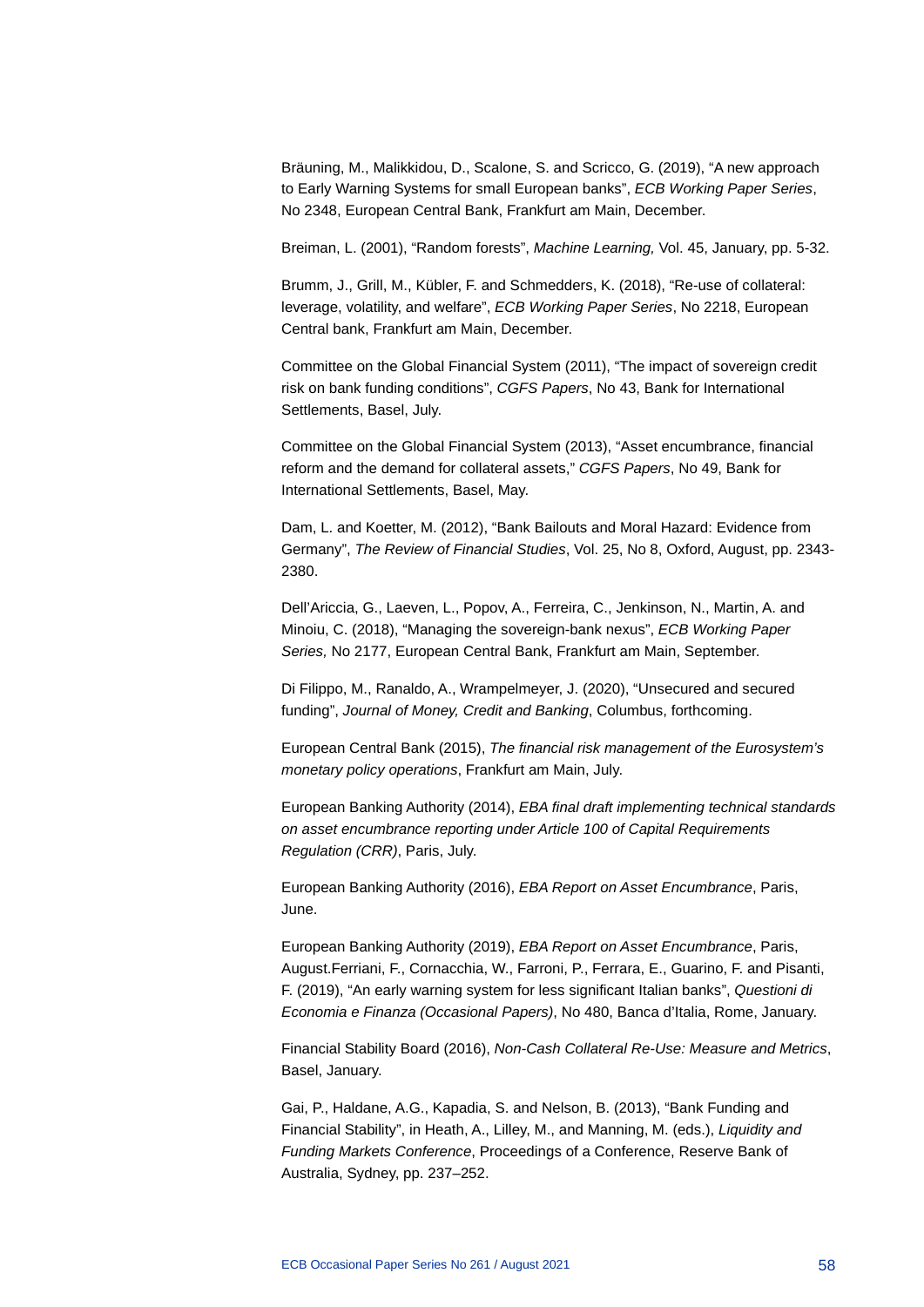Gorton, G. and Metrick, A. (2012), "Securitized banking and the run on repo", *Journal of Financial Economics*, Vol. 104, No 3, Rochester, June, pp. 425-451.

Gorton, G. and Ordoñez (2014), "Collateral crises", *American Economic Review*, Vol. 104, No 2, Pittsburgh, February, pp. 343-378.

Gropp, R., Heider, F. (2010), "The Determinants of Bank Capital Structure", *Review of Finance*, Vol. 14, No 4, Brussels, March, pp. 587-622.

Hardy, D.C. (2013), "Bank Resolution Costs, Depositor Preference, and Asset Encumbrance", *IMF Working Paper*, No 13/172, Washington, July.

Helberg, S. and Lindset, S. (2014), "How do asset encumbrance and debt regulations affect bank capital and bond risk?", *Journal of Banking & Finance*, Vol. 44, July, pp. 39-54.

Houben, A. and Slingenberg, J.W. (2013), "Collateral scarcity and asset encumbrance: implications for the European financial system", *Banque de France Financial Stability Review*, No 17, Paris, April, pp. 197-206.

Hsiao, C., Pesaran, H.M. and Tahmiscioglu, A.K. (2002), "Maximum likelihood estimation of fixed effects dynamic panel data models covering short time periods", *Journal of Econometrics*, Vol. 109, July, pp. 107-150.

Jiménez, G., Salas, V. and Saurina, J. (2006), "Determinants of collateral", *Journal of Financial Economics*, Vol. 81, No 2, Rochester, August, pp. 255-281.

Juks, R. (2012), "Asset encumbrance and its relevance for financial stability", *Sveriges Riksbank Economic Review*, No 3, Stockholm, pp. 67-89.

Kaminsky, G., Lizondo, S. and Reinhart, C. (1998), "Leading Indicators of Currency Crises", *IMF Staff Papers*, Vol. 45, Washington, March, pp. 1-48.

Kaminsky, G. and Reinhart, C. (1999), "The Twin Crises: The Causes of Banking and Balance-of-Payments Problems", *American Economic Review*, Vol. 89, Pittsburgh, June, pp. 473-500.

Kripfganz, S., and Schwarz, C. (2019), "Estimation of linear dynamic panel data models with time-invariant regressors", *Journal of Applied Econometrics*, Vol. 34, No 4, January, pp. 526-546.

Laeven, L., Ratnovski, L. and Tong, H. (2016), "Bank size, capital and systemic risk: Some international evidence", *Journal of Banking & Finance*, Vol. 69, Supplement 1, August, pp. s25-s34.

Lang, J.H., Peltonen, T.A. and Sarlin, P., (2018) "A framework for early-warning modeling with an application to banks", *ECB Working Paper Series*, No 2182, European Central Bank, Frankfurt am Main, October.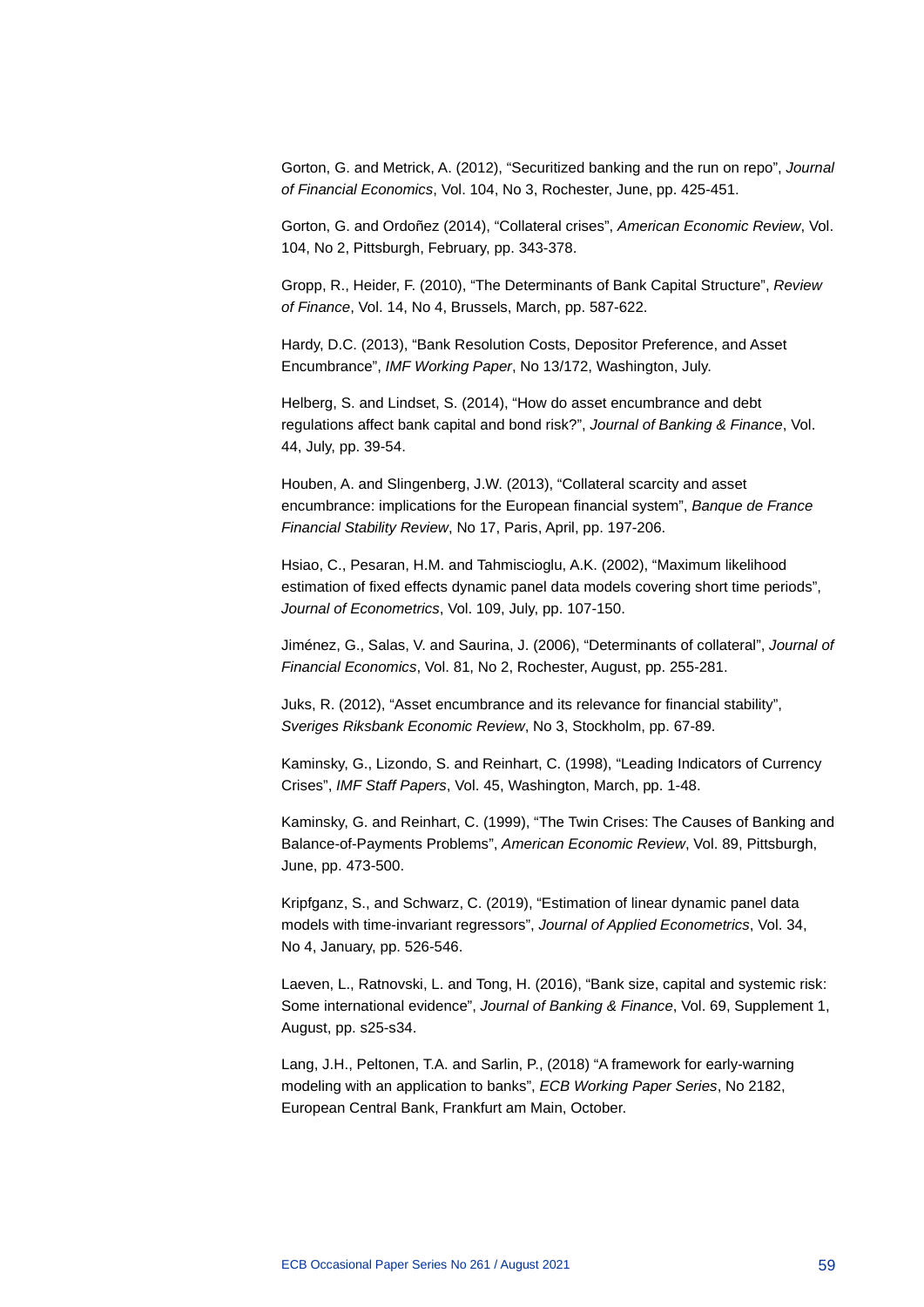Matta, R. and Perotti, E. (2015) "Insecure debt", *SRC Discussion Paper No 41*, Systemic Risk Centre, The London School of Economics and Political Science, London, July.

Menardi, G. and Torelli, N. (2014), "Training and assessing classification rules with imbalanced data", *Data Mining and Knowledge Discovery*, Vol. 28, Norwell, January, pp. 92-122.

Rochet, J. and Vives, X. (2004), "Coordination Failures and the Lender of Last Resort: Was Bagehot Right After All?", *Journal of the European Economic Association*, Vol. 2, No 6, Oxford, December, pp. 1116-1147.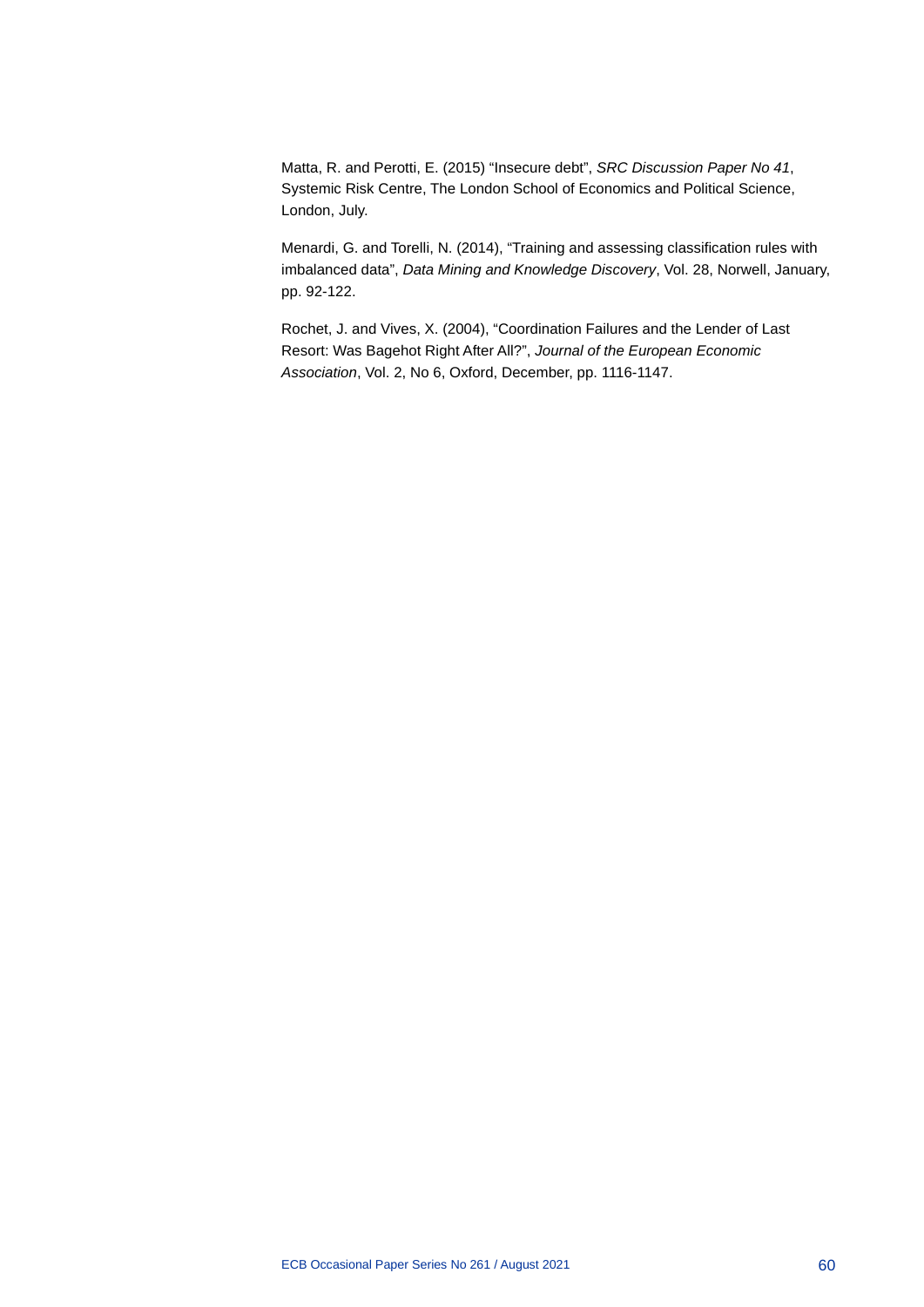# Appendix

### **Chart A.1**

### Distribution of the AE ratios of euro area SIs

**a) Not compliant with the minimum LCR requirement (for at least one observed period)**



**b) Excluding those not compliant with the minimum LCR requirement (for at least one observed period)**



Notes: These charts show the weighted average (in red), the median, the 25th and 75th percentiles (boxes), and the 5th and 95th<br>percentiles (whiskers). The weighted average is computed as the sum of the numerator over the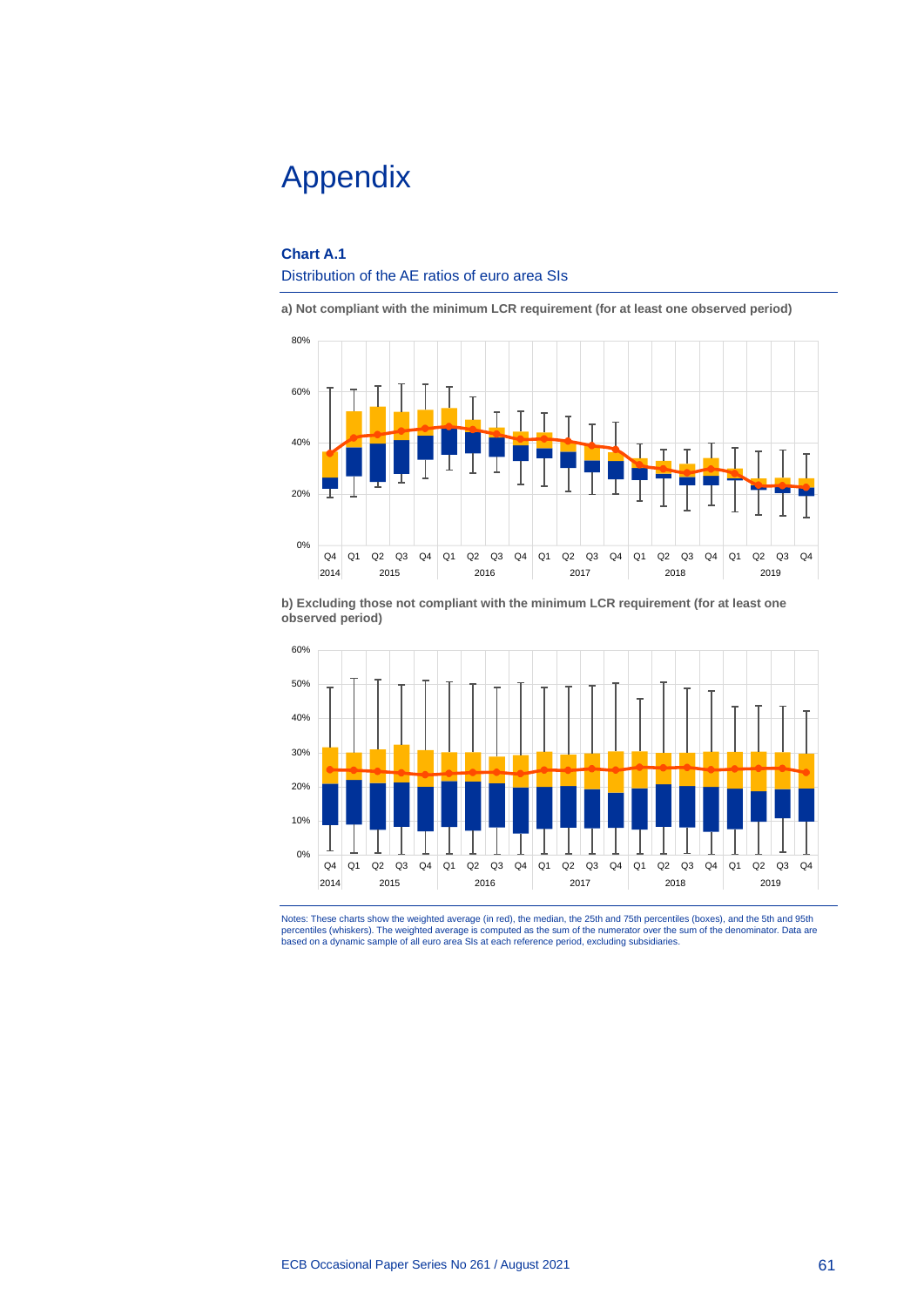### **Chart A.2**



Central bank funding and AE ratio in countries affected by the sovereign debt crisis – euro area SIs

Note: Central bank funding and AE ratio in CY, ES, GR, IE, IT, PT. Chart 1.a shows the yearly development of central bank funding<br>(percentage computed with respect to all sources of encumbrance). Chart 1.b shows the yearly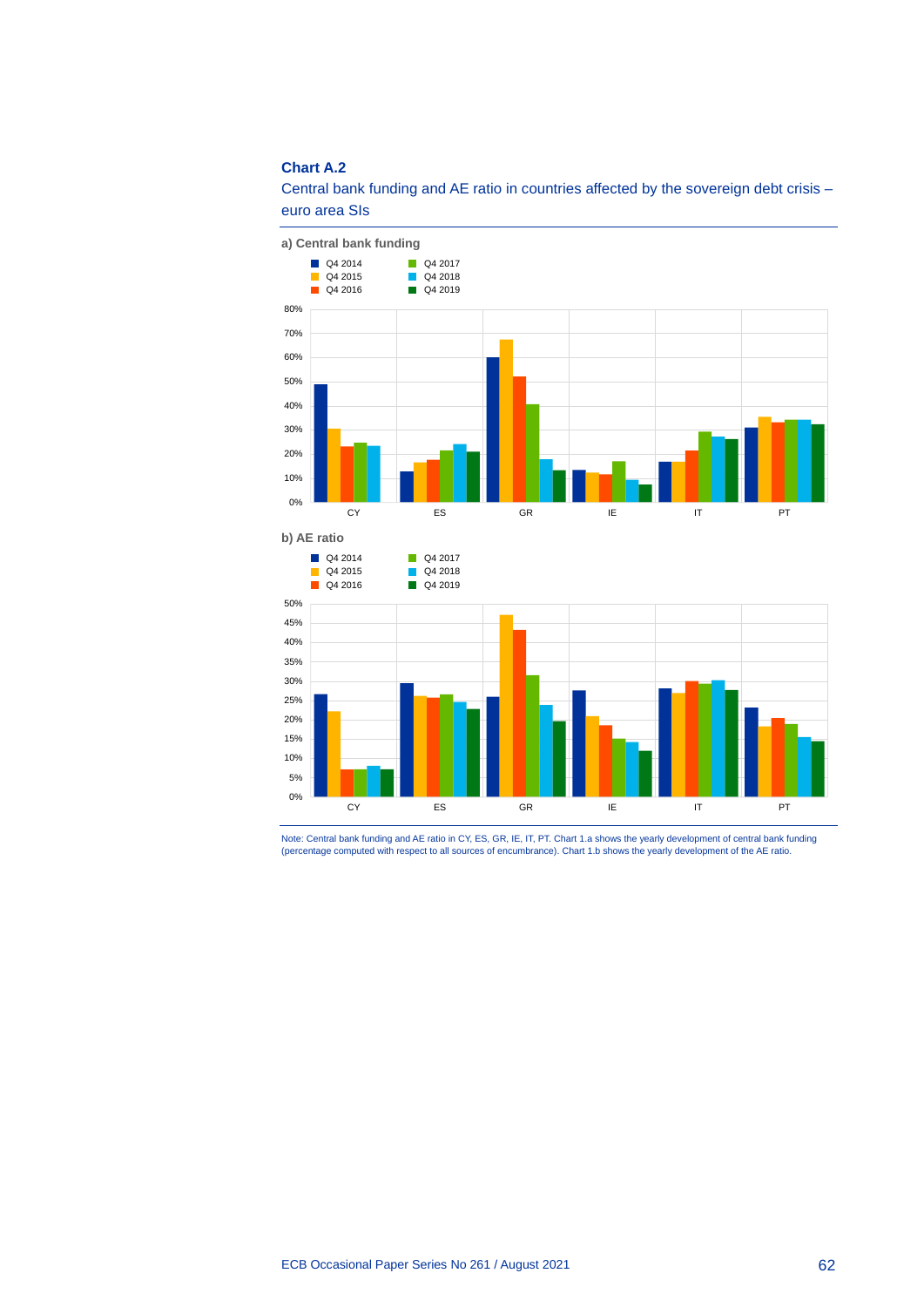### **Chart A.3**



Distribution of the AE ratios of euro area SIs by country in the fourth quarter of 2019

Note: This chart shows the weighted average (in red), the median, the 25th and 75th percentiles (boxes), and the 5th and 95th percentiles (whiskers). The weighted average is computed as the sum of the numerator over the sum of the denominator.

#### **Chart A.4**

Distribution of the sources of encumbrance by business model in the fourth quarter

of 2019



Note: This chart illustrates the funding sources for which assets have been encumbered by business model. The percentages show the share of each funding source leading to encumbrance, with respect to all liabilities causing encumbrance. Subsidiaries are excluded.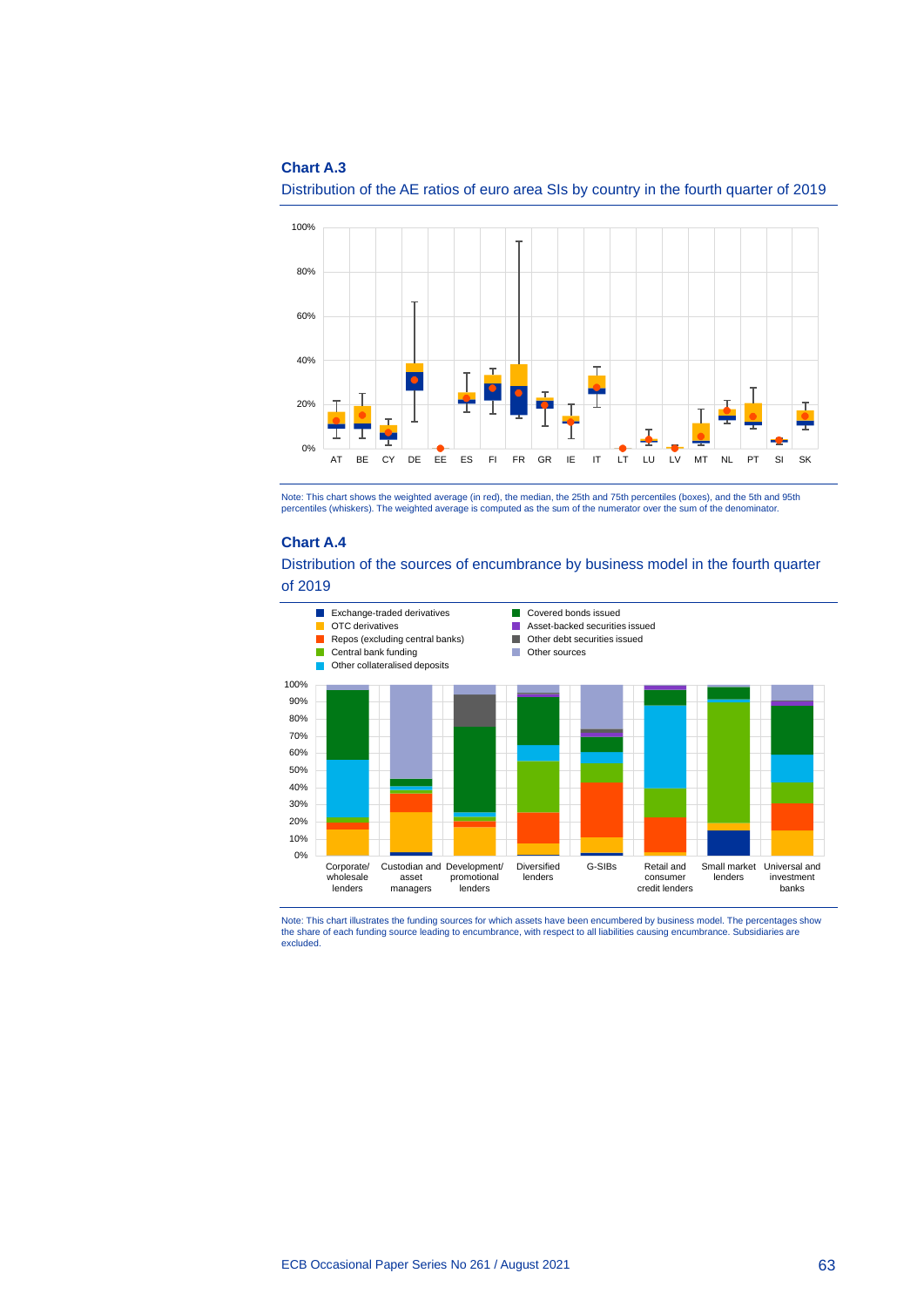Results of the third econometric set-up (refers to the analysis in Section 4): second stage regressions with time-invariant variables. The first stage results are taken from column 2 of Table 2

|                                           | 1<br><b>AE</b> ratio      | $\overline{\mathbf{2}}$<br><b>AE</b> ratio |
|-------------------------------------------|---------------------------|--------------------------------------------|
| <b>BE</b>                                 | 0.00491<br>(1.17)         |                                            |
| CY                                        | $-0.0157***$<br>$(-3.76)$ |                                            |
| <b>DE</b>                                 | $0.0201***$<br>(2.63)     |                                            |
| EE                                        | $-0.0218***$<br>$(-3.00)$ |                                            |
| <b>ES</b>                                 | 0.00852<br>(1.46)         |                                            |
| FI                                        | 0.00414<br>(0.95)         |                                            |
| <b>FR</b>                                 | $0.0120**$<br>(2.06)      |                                            |
| <b>GR</b>                                 | $-0.0167**$<br>$(-2.11)$  |                                            |
| ΙE                                        | $-0.0000279$<br>$(-0.01)$ |                                            |
| IT                                        | $0.0160**$<br>(2.49)      |                                            |
| LU                                        | $-0.00413$<br>$(-1.19)$   |                                            |
| LV                                        | $-0.00586$<br>$(-1.09)$   |                                            |
| <b>MT</b>                                 | $-0.00830**$<br>$(-2.02)$ |                                            |
| <b>NL</b>                                 | $0.00652*$<br>(1.68)      |                                            |
| PT                                        | $-0.00120$<br>$(-0.25)$   |                                            |
| S <sub>1</sub>                            | $-0.00761*$<br>$(-1.74)$  |                                            |
| <b>Corporate/wholesale lenders</b>        |                           | $0.0192***$<br>(2.98)                      |
| <b>Custodian and asset managers</b>       |                           | $-0.00272$<br>$(-0.46)$                    |
| <b>Development/promotional lenders</b>    |                           | $-0.00174$<br>$(-0.43)$                    |
| <b>G-SIBs</b>                             |                           | $0.00928***$<br>(2.74)                     |
| <b>Retail and consumer credit lenders</b> |                           | $0.00746*$<br>(1.76)                       |
| <b>Small market lenders</b>               |                           | $-0.0129**$<br>$(-2.07)$                   |
| <b>Universal and investment banks</b>     |                           | 0.00520<br>(1.64)                          |
| <b>Observations</b>                       | 1,975                     | 1,975                                      |
| Num. banks                                | 116                       | 116                                        |

Note: t-statistics in parentheses; \* p<0.1 \*\*p<0.05 \*\*\*p<0.01.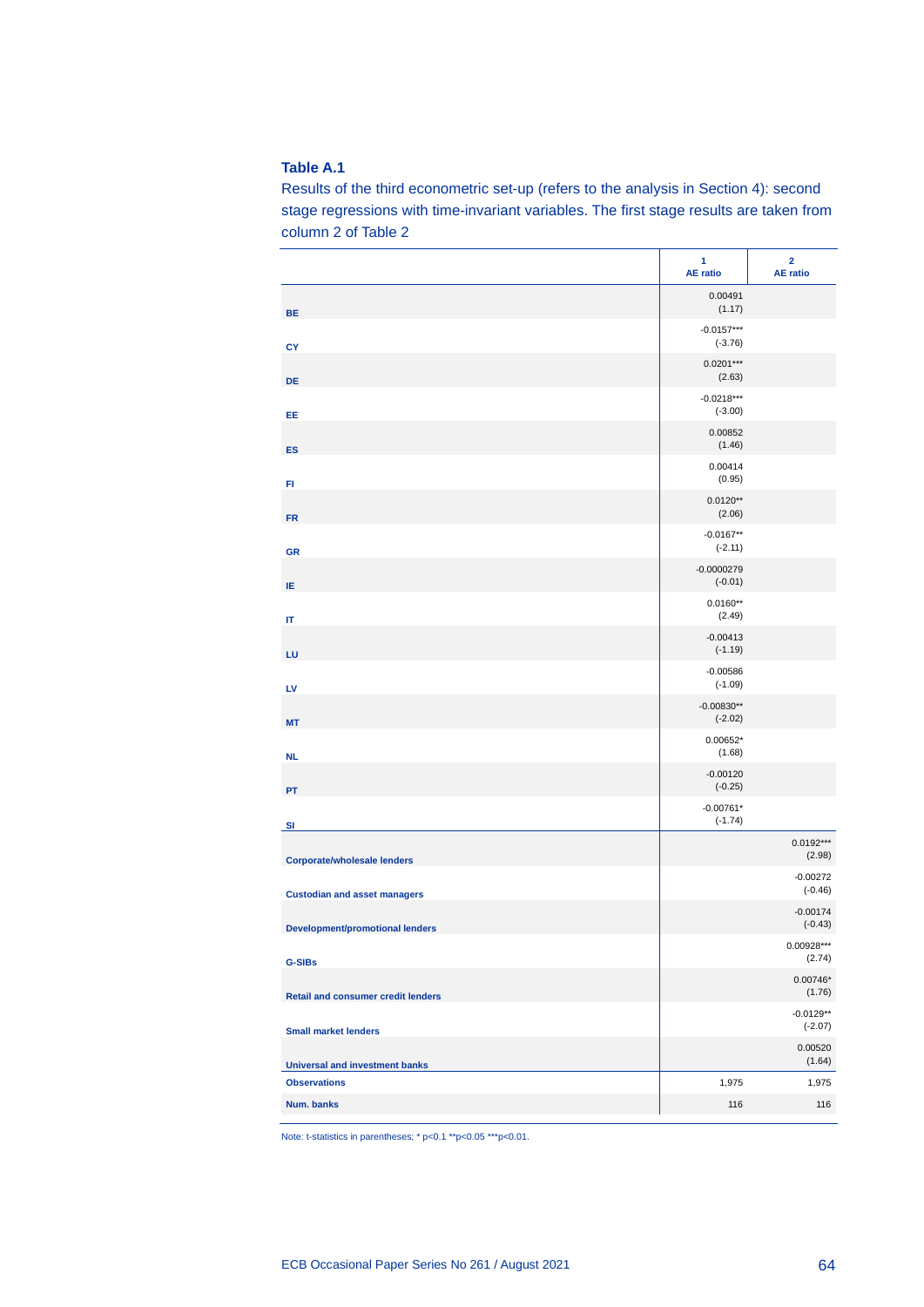Robustness checks relative to the analysis in Section 4

|                          | 1                       | $\overline{2}$          | 3           | 4                    | 5                     | 6                     | 7                            | 8                            |
|--------------------------|-------------------------|-------------------------|-------------|----------------------|-----------------------|-----------------------|------------------------------|------------------------------|
|                          | AE <sub>adi</sub> ratio | AE <sub>adi</sub> ratio | <b>CBCC</b> | <b>CBCC</b>          | <b>AE</b> ratio       | <b>AE</b> ratio       | <b>AE<sub>CB</sub></b> ratio | <b>AE<sub>CB</sub></b> ratio |
| <b>NPL ratio</b>         | $0.260**$               | $-0.120$                | $0.799***$  | $-0.277$             | $0.541***$            | $-0.145$              | $0.365*$                     | $-0.0958$                    |
|                          | (2.48)                  | $(-0.66)$               | (2.93)      | $(-0.85)$            | (2.84)                | $(-0.78)$             | (1.91)                       | $(-0.93)$                    |
| <b>NIG x NPL ratio</b>   |                         | $0.462**$<br>(2.42)     |             | $1.312***$<br>(3.33) |                       | $0.837***$<br>(3.55)  |                              | $0.562***$<br>(2.93)         |
| <b>CBE</b> ratio         | $0.0818**$              | $0.0878**$              | $-0.104$    | $-0.0883$            | $0.176***$            | $0.186***$            | $0.318***$                   | $0.325***$                   |
|                          | (2.20)                  | (2.33)                  | $(-0.95)$   | $(-0.79)$            | (3.77)                | (3.82)                | (5.46)                       | (5.44)                       |
| <b>CET1</b> ratio        | $-0.0229$               | $-0.0330$               | 0.138       | 0.110                | 0.0279                | 0.0102                | 0.0333                       | 0.0214                       |
|                          | $(-0.45)$               | $(-0.63)$               | (1.17)      | (0.95)               | (0.44)                | (0.17)                | (0.62)                       | (0.43)                       |
| Gov. yield               | $-1.491***$             | $-1.662***$             | $4.081***$  | $3.600***$           | $1.230***$            | $0.883**$             | $1.690***$                   | $1.457***$                   |
|                          | $(-4.44)$               | $(-5.12)$               | (4.03)      | (3.64)               | (2.82)                | (2.51)                | (3.91)                       | (3.97)                       |
| <b>Size</b>              | 0.0216                  | $0.0260*$               | 0.0660      | $0.0789*$            | $0.0411*$             | $0.0493**$            | $0.0229*$                    | $0.0285**$                   |
|                          | (1.33)                  | (1.74)                  | (1.60)      | (1.92)               | (1.80)                | (2.32)                | (1.72)                       | (2.19)                       |
| <b>NII</b>               | $-0.00213**$            | $-0.00243**$            | 0.00636     | 0.00567              | 0.00600               | 0.00557               | $0.00712*$                   | $0.00683*$                   |
|                          | $(-1.99)$               | $(-2.02)$               | (1.07)      | (1.06)               | (1.42)                | (1.48)                | (1.80)                       | (1.89)                       |
| <b>NFCI</b>              | $0.00412**$             | $0.00470***$            | $-0.0109$   | $-0.00946$           | $-0.00836$            | $-0.00746$            | $-0.0104*$                   | $-0.00981*$                  |
|                          | (2.60)                  | (2.67)                  | $(-1.26)$   | $(-1.20)$            | $(-1.37)$             | $(-1.38)$             | $(-1.82)$                    | $(-1.88)$                    |
| <b>ELA</b>               |                         |                         |             |                      | $0.446***$<br>(5.20)  | $0.459***$<br>(5.63)  | $-0.145**$<br>$(-2.27)$      | $-0.136**$<br>$(-2.38)$      |
| <b>GACS</b>              |                         |                         |             |                      | $0.0537***$<br>(3.62) | $0.0543***$<br>(3.25) | $0.0245**$<br>(1.99)         | $0.0250*$<br>(1.85)          |
| <b>Time effects</b>      | Yes                     | Yes                     | Yes         | Yes                  | Yes                   | Yes                   | Yes                          | Yes                          |
| <b>Bank fixed effect</b> | Yes                     | Yes                     | Yes         | Yes                  | Yes                   | Yes                   | Yes                          | Yes                          |
| <b>Observations</b>      | 2,139                   | 2,139                   | 2,225       | 2,225                | 2,225                 | 2,225                 | 2,225                        | 2,225                        |
| Num. banks               | 112                     | 112                     | 117         | 117                  | 117                   | 117                   | 117                          | 117                          |
| $R^2$                    | 0.242                   | 0.211                   | 0.319       | 0.330                | 0.343                 | 0.347                 | 0.502                        | 0.477                        |

Note: t-statistics in parentheses; \* p<0.1 \*\*p<0.05 \*\*\*p<0.01.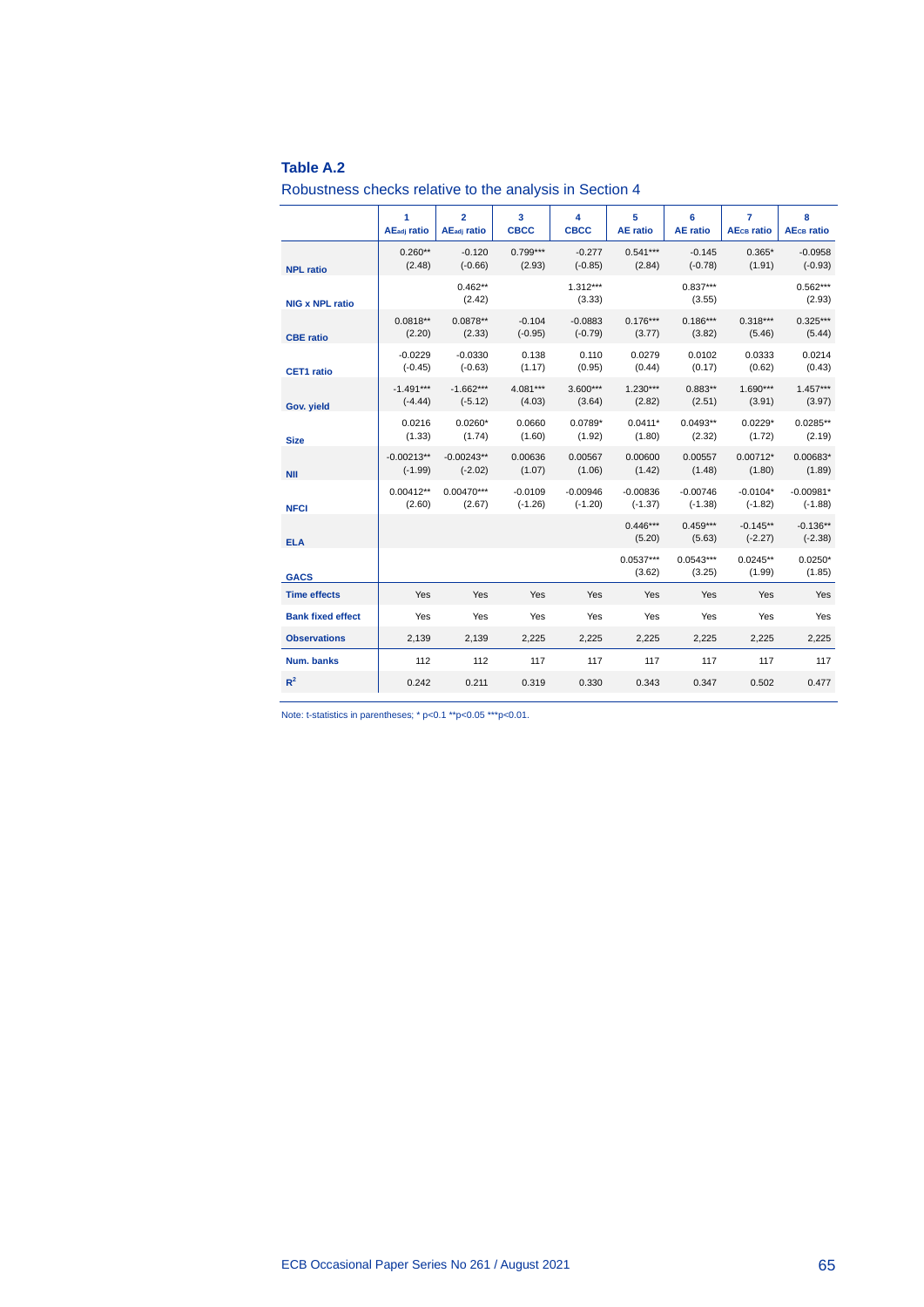Robustness checks relative to the analysis in Section 4

|                               | 1<br><b>AE</b> ratio   | $\overline{\mathbf{2}}$<br><b>AE<sub>CB</sub></b> ratio | 3<br><b>AE</b> ratio      | 4<br><b>AE</b> ratio      | 5<br><b>AE</b> ratio      | 6<br><b>AE</b> ratio   | $\overline{7}$<br><b>AE<sub>CB</sub></b> ratio |
|-------------------------------|------------------------|---------------------------------------------------------|---------------------------|---------------------------|---------------------------|------------------------|------------------------------------------------|
| L(AE ratio)                   | $0.959***$<br>(85.10)  |                                                         | $0.882***$<br>(34.32)     | $0.906***$<br>(28.95)     | $0.897***$<br>(28.83)     | $0.909***$<br>(29.16)  |                                                |
| L(AE <sub>CB</sub> ratio)     |                        | $0.962***$<br>(83.60)                                   |                           |                           |                           |                        | $0.895***$<br>(34.25)                          |
| <b>D(NPL ratio)</b>           | $0.158**$<br>(2.16)    | $0.116**$<br>(2.23)                                     | $0.0953*$<br>(1.80)       | $0.109**$<br>(2.05)       | 0.0880<br>(1.60)          | $0.128**$<br>(2.12)    | $0.136**$<br>(2.45)                            |
| <b>D(CBE ratio)</b>           | $0.0818***$<br>(2.87)  | $0.247***$<br>(4.30)                                    | $0.0837***$<br>(3.90)     | $0.0847***$<br>(3.81)     | $0.0884***$<br>(4.13)     | $0.0888***$<br>(4.02)  | $0.241***$<br>(4.71)                           |
| D(CET1 ratio)                 | $-0.0249$<br>$(-1.04)$ | $-0.0106$<br>$(-0.52)$                                  |                           | $-0.207***$<br>$(-3.91)$  |                           |                        |                                                |
| D(CET1 ratio <sup>2</sup> )   |                        |                                                         |                           | $0.194***$<br>(4.17)      |                           |                        |                                                |
| <b>LR</b>                     |                        |                                                         | $-0.465***$<br>$(-2.60)$  |                           |                           |                        |                                                |
| $LR^2$                        |                        |                                                         | $1.129*$<br>(1.79)        |                           |                           |                        |                                                |
| D(LR)                         |                        |                                                         |                           |                           | $-0.904***$<br>$(-3.85)$  |                        |                                                |
| $D(LR^2)$                     |                        |                                                         |                           |                           | $2.847***$<br>(2.95)      |                        |                                                |
| Gov. yield                    | $0.217**$<br>(2.48)    | 0.0211<br>(0.41)                                        | $0.430***$<br>(3.24)      | $0.381***$<br>(2.61)      | $0.358**$<br>(2.43)       | $0.432***$<br>(2.99)   | $0.210**$<br>(2.26)                            |
| <b>Size</b>                   | $0.00196***$<br>(2.97) | 0.000746**<br>(2.28)                                    |                           |                           |                           |                        |                                                |
| <b>NII</b>                    |                        |                                                         | $0.00317**$<br>(2.11)     | $0.00294**$<br>(2.23)     | $0.00296**$<br>(2.10)     |                        |                                                |
| <b>NFCI</b>                   |                        |                                                         | $-0.00439**$<br>$(-2.03)$ | $-0.00402**$<br>$(-2.12)$ | $-0.00411**$<br>$(-2.04)$ |                        |                                                |
| <b>ELA</b>                    |                        |                                                         | 0.0382<br>(1.56)          | 0.0358<br>(1.37)          | $0.0545**$<br>(2.03)      | 0.0281<br>(1.06)       | $-0.0173$<br>$(-0.96)$                         |
| <b>Time-invariant</b><br>size |                        |                                                         |                           |                           |                           | $0.00422***$<br>(2.81) | $0.00204***$<br>(3.40)                         |
| <b>Time effects</b>           | Yes                    | Yes                                                     | Yes                       | Yes                       | Yes                       | Yes                    | Yes                                            |
| <b>Bank fixed effect</b>      | No                     | No                                                      | Yes                       | Yes                       | Yes                       | Yes                    | Yes                                            |
| <b>Observations</b>           | 2,106                  | 2,106                                                   | 1,934                     | 1,973                     | 1,929                     | 1,975                  | 1,975                                          |
| Num. banks                    | 117                    | 116                                                     | 115                       | 116                       | 114                       | 116                    | 115                                            |

Note: t-statistics in parentheses; \* p<0.1 \*\*p<0.05 \*\*\*p<0.01.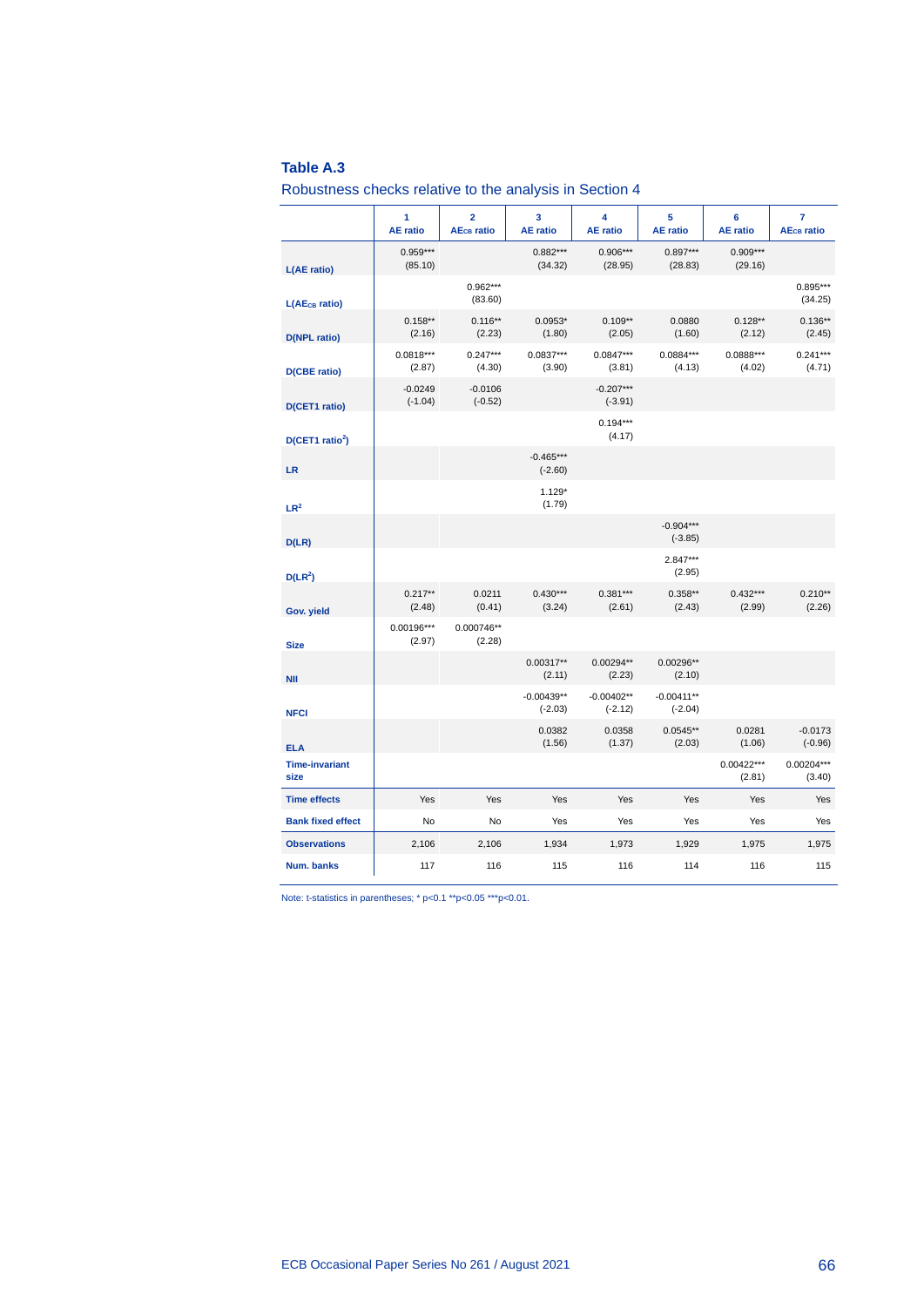Number of banks by country in the early warning indicator sample

| <b>Country</b>     | <b>Number of banks</b> |
|--------------------|------------------------|
| <b>Austria</b>     | 5                      |
| <b>Belgium</b>     | 3                      |
| Germany            | $\mathsf g$            |
| <b>Spain</b>       | 13                     |
| <b>Finland</b>     | $\mathbf{1}$           |
| France             | $\overline{7}$         |
| Greece             | $\overline{4}$         |
| <b>Ireland</b>     | 3                      |
| <b>Italy</b>       | 11                     |
| Latvia             | $\mathbf{1}$           |
| <b>Malta</b>       | $\mathbf{1}$           |
| <b>Netherlands</b> | $\overline{4}$         |
| <b>Portugal</b>    | $\mathbf{3}$           |
| Slovenia           | $\mathbf{1}$           |
| <b>Slovakia</b>    | $\mathbf{1}$           |
| <b>Total</b>       | 67                     |

Note: Cypriot banks are excluded from the sample as the crisis in these banks started before the beginning of the sample period.

### **Table A.5**

Robustness check relative to the analysis in Section 6: logit model based on indicators selected from the variable importance method and the multicollinearity selection process

| <b>Coefficients</b> | <b>Estimate</b> | <b>Standard error</b> | Z-value   | Pr(z z ) |              |
|---------------------|-----------------|-----------------------|-----------|----------|--------------|
| (Intercept)         | $-5.691$        | 0.505                 | $-11.273$ | 0.000    | ****         |
| texas ratio 2       | 0.030           | 0.004                 | 7.689     | 0.000    | ****         |
| npl_ratio_2         | 0.110           | 0.016                 | 7.052     | 0.000    | $***$        |
| $cbc_ov_2$          | $-0.003$        | 0.002                 | $-1.676$  | 0.094    | $^\star$     |
| $d$ ae $2$          | 0.044           | 0.035                 | 1.257     | 0.209    |              |
| d_texas_ratio_2     | 0.019           | 0.009                 | 2.208     | 0.027    | $\star\star$ |
| $roe_2$             | $-0.006$        | 0.005                 | $-1.173$  | 0.241    |              |
| $d$ _roe_2          | $-0.021$        | 0.006                 | $-3.603$  | 0.000    | ****         |
| $Itd_2$             | 0.002           | 0.002                 | 1.124     | 0.261    |              |
| d_dep_ofc_2         | $-0.018$        | 0.021                 | $-0.881$  | 0.378    |              |
| <b>AIC</b>          | 418.46          |                       |           |          |              |

**R1: cases linked to a systemic crisis event are excluded**

Note: \* p<0.1 \*\*p<0.05 \*\*\*p<0.01 \*\*\*\*p<0.001.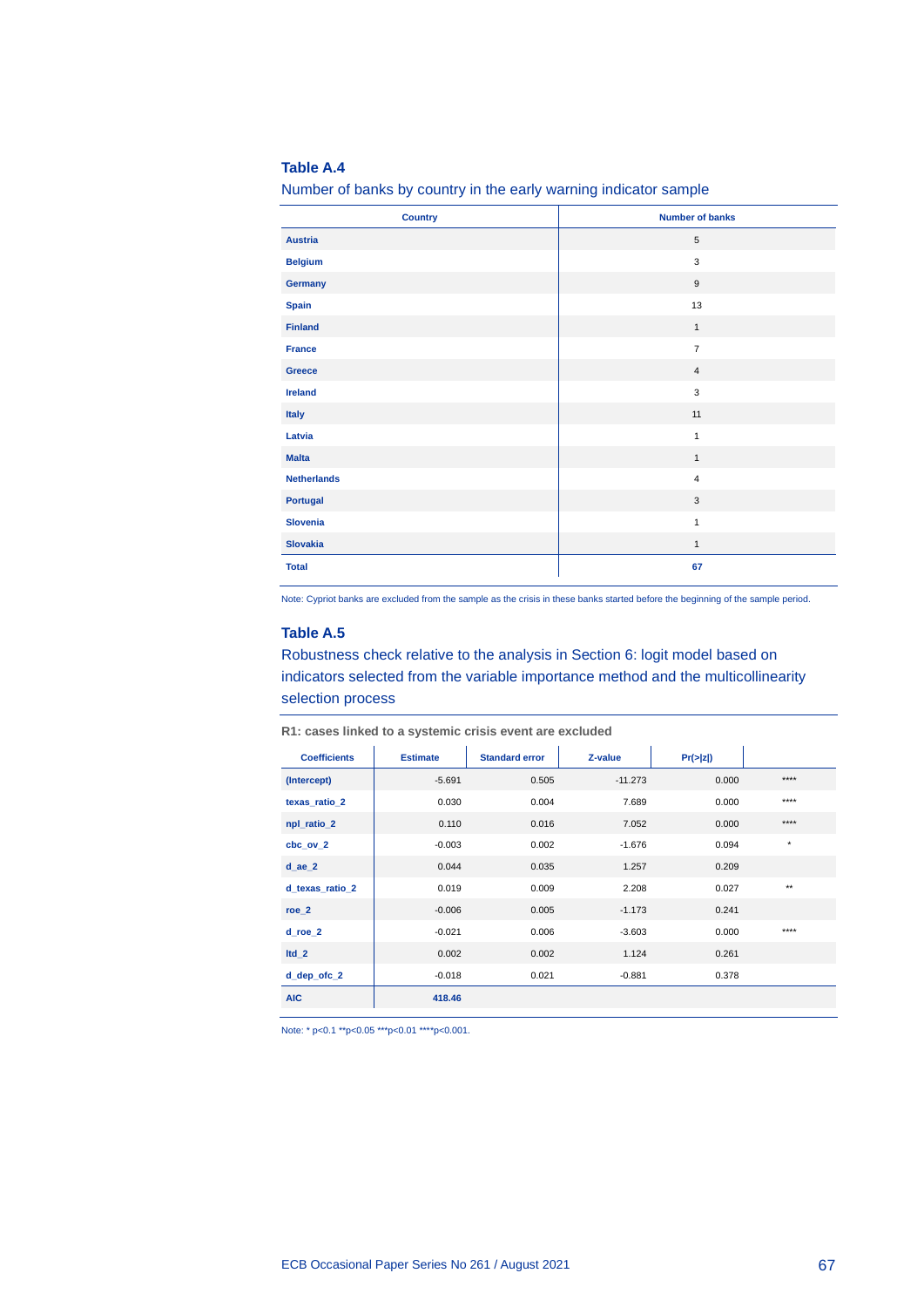Robustness check relative to the analysis in Section 6: logit model based on indicators selected from the variable importance method and the multicollinearity selection process

| <b>Coefficients</b> | <b>Estimate</b> | Std. error | Z-value  | Pr(z z ) |              |
|---------------------|-----------------|------------|----------|----------|--------------|
| (Intercept)         | $-5.827$        | 0.657      | $-8.871$ | 0.000    | ****         |
| texas ratio 2       | 0.031           | 0.005      | 6.374    | 0.000    | ****         |
| npl_ratio_2         | 0.103           | 0.017      | 6.197    | 0.000    | $***$        |
| cbc ov 2            | $-0.003$        | 0.002      | $-1.207$ | 0.228    |              |
| $d$ ae $2$          | 0.060           | 0.017      | 3.630    | 0.000    | $***$        |
| d texas ratio 2     | 0.003           | 0.009      | 0.282    | 0.778    |              |
| roe 2               | $-0.050$        | 0.013      | $-3.926$ | 0.000    | $***$        |
| d roe 2             | $-0.029$        | 0.014      | $-2.105$ | 0.035    | $\star\star$ |
| $Itd_2$             | $-0.005$        | 0.003      | $-1.817$ | 0.069    | $^\star$     |
| d_dep_ofc_2         | 0.017           | 0.016      | 1.114    | 0.265    |              |
| <b>AIC</b>          | 297.79          |            |          |          |              |

**R2: cases linked to an idiosyncratic crisis are excluded**

Note: \* p<0.1 \*\*p<0.05 \*\*\*p<0.01 \*\*\*\*p<0.001.

### **Table A.7**

Robustness check relative to the analysis in Section 6: logit model based on indicators selected from the variable importance method and the multicollinearity selection process

**R3: cases linked to state-owned banks are excluded**

| <b>Coefficients</b> | <b>Estimate</b> | Std. error | Z-value  | Pr(z z ) |       |
|---------------------|-----------------|------------|----------|----------|-------|
| (Intercept)         | $-4.601$        | 0.465      | $-9.895$ | 0.000    | ****  |
| texas ratio 2       | 0.024           | 0.004      | 5.839    | 0.000    | ****  |
| npl_ratio_2         | 0.073           | 0.013      | 5.492    | 0.000    | $***$ |
| $cbc_ov_2$          | $-0.001$        | 0.002      | $-0.409$ | 0.683    |       |
| $d$ ae $2$          | 0.051           | 0.017      | 3.002    | 0.003    | $***$ |
| d texas ratio 2     | 0.136           | 0.028      | 4.781    | 0.000    | ****  |
| $roe_2$             | $-0.022$        | 0.008      | $-2.852$ | 0.004    | $***$ |
| d roe 2             | 0.000           | 0.006      | $-0.013$ | 0.990    |       |
| $Itd_2$             | $-0.001$        | 0.002      | $-0.297$ | 0.766    |       |
| d_dep_ofc_2         | 0.002           | 0.017      | 0.105    | 0.916    |       |
| <b>AIC</b>          | 369.48          |            |          |          |       |

Note: \* p<0.1 \*\*p<0.05 \*\*\*p<0.01 \*\*\*\*p<0.001.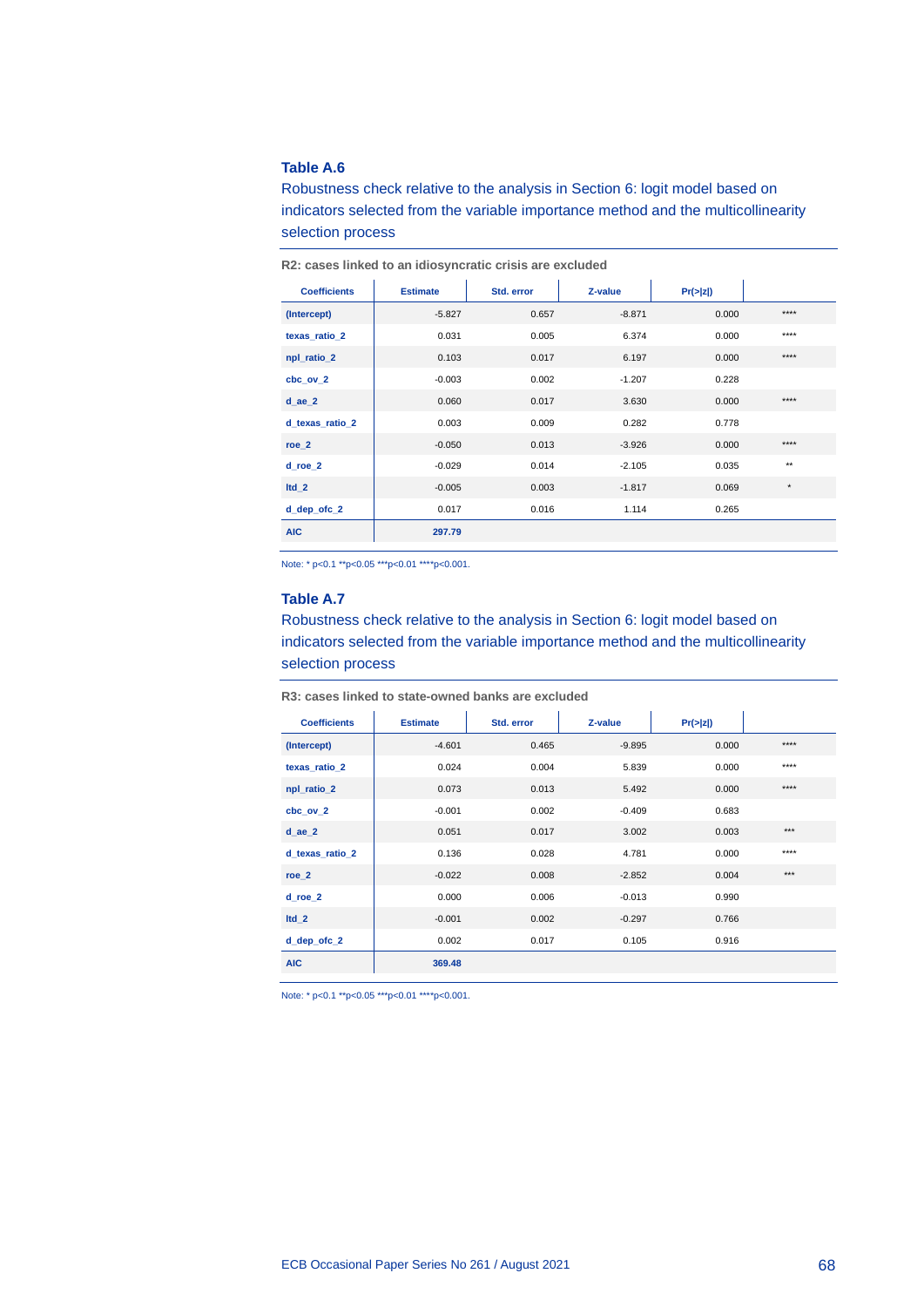### **Chart A.5**

Robustness check relative to the analysis in Section 6: variables selected using the random forest variable importance method

**three-month forecast horizon**



Note: Variable importance is employed to classify crisis periods with respect to non-crisis periods, following a random forest approach.<br>The variables have been ranked according to two different performance measures: mean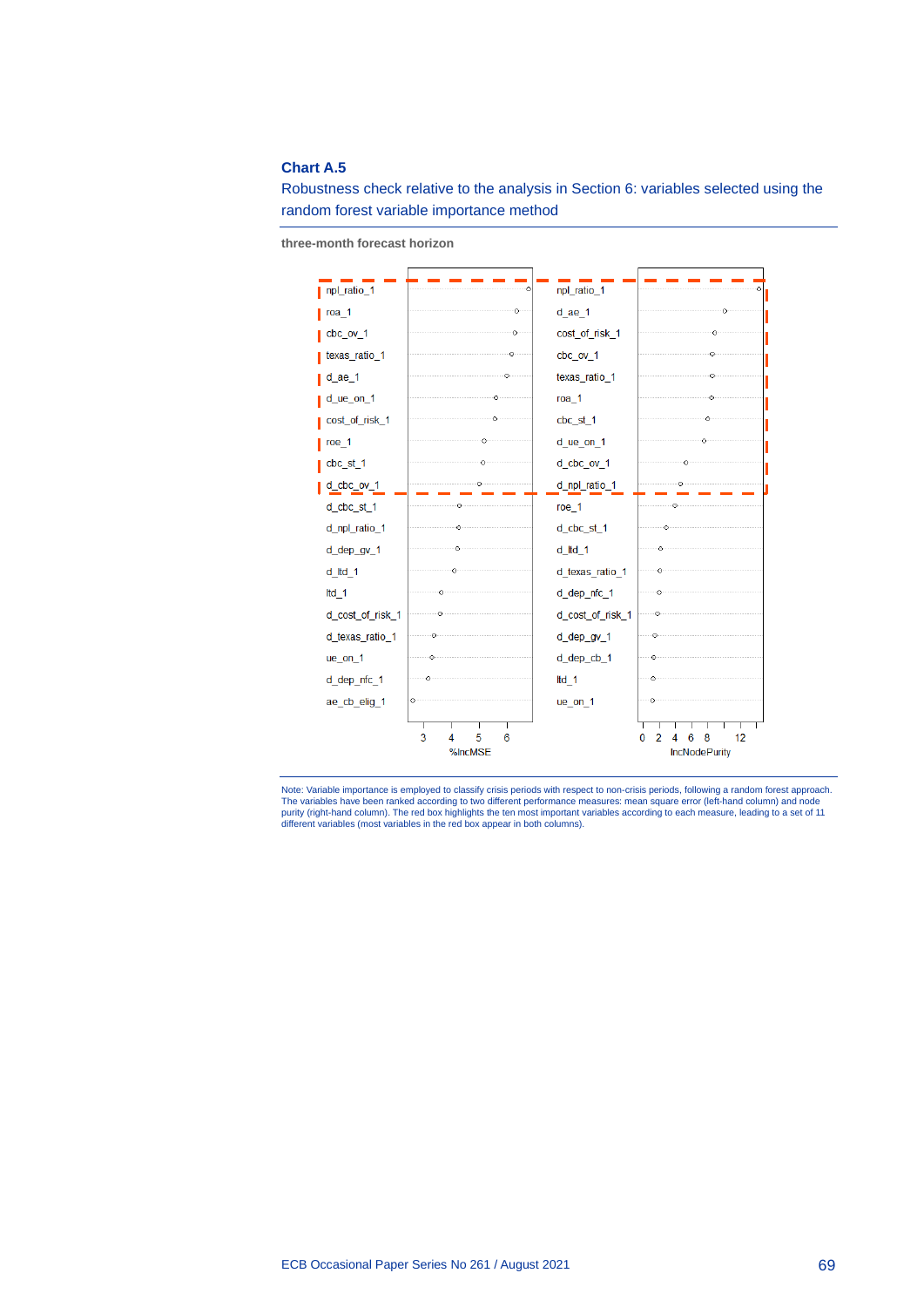### **Chart A.6**

Robustness check relative to the analysis in Section 6: independent variable correlation matrix

**Three-month forecast horizon**

|                           | texas_ratio_1   | npl_ratio_1     | 1 <sub>1</sub> | $cbc_s$ st_1         | $d$ ae $1$     | $q$ ue on 1                  | cost_of_risk_1 | $\overline{e}$ <sup>1</sup> | roa <sub>1</sub>     | d_npl_ratio_    | $d_{\text{c}}$ abc $_{\text{CIV}}$ 1 | 1      |
|---------------------------|-----------------|-----------------|----------------|----------------------|----------------|------------------------------|----------------|-----------------------------|----------------------|-----------------|--------------------------------------|--------|
| texas_ratio_1             | 1               | 0.64            | $-0.23$        | $-0.26$              | 0.3            | $-0.25$                      | 0.47           | $-0.42$                     | $-0.4$               | 0.21            | 0.04                                 |        |
| npl_ratio_1               | 0.64            | 1               | $-0.21$        | $-0.24$              | 0.45           | $-0.42$                      | 0.6            |                             | $-0.37$ $-0.38$ 0.23 |                 | 0.05                                 | 0.8    |
| $cbc_ov_1$                | $-0.23$ $-0.21$ |                 | 1              | 0.5                  | $-0.1$         | 0.09                         | $-0.15$ 0.14   |                             | 0.12                 | $-0.09$ $-0.08$ |                                      | 0.6    |
| $cbc_st_1$                | $-0.26$ $-0.24$ |                 | 0.5            | 1                    | $-0.08$        |                              | $0.09$ $-0.15$ | 0.12                        | 0.09                 | $-0.08 - 0.06$  |                                      | 0.4    |
| $d$ ae $1$                | 0.3             | 0.45            | $-0.1$         | $-0.08$              | 1              | $-0.55$                      | 0.37           | $-0.1$                      | $-0.1$               | 0.07            | $-0.03$                              | 0.2    |
| d_ue_on_1 $ -0.25 $ -0.42 |                 |                 | 0.09           |                      | $0.09$ $-0.55$ | 1                            | $-0.4$         | 0.09                        | 0.13                 | $-0.04$         |                                      | 0      |
| cost_of_risk_1            | 0.47            | 0.6             |                | $-0.15$ $-0.15$      | 0.37           | $-0.4$                       | 1              |                             | $-0.45$ $-0.44$ 0.24 |                 | 0.01                                 | $-0.2$ |
| roe 1                     |                 | $-0.42$ $-0.37$ | 0.14           | 0.12                 | $-0.1$         | 0.09                         | $-0.45$        | 1                           | 0.62                 | $-0.37$         |                                      | $-0.4$ |
| roa 1                     | $-0.4$          | $-0.38$         | 0.12           | 0.09                 | $-0.1$         | 0.13                         | $-0.44$        | 0.62                        | 1                    | $-0.34$         |                                      | $-0.6$ |
| d_npl_ratio_1             | 0.21            | 0.23            |                | $-0.09$ $-0.08$ 0.07 |                | $-0.04$ 0.24 $-0.37$ $-0.34$ |                |                             |                      | 1               | 0.07                                 | $-0.8$ |
| d cbc ov 1                | 0.04            | 0.05            | $-0.08$        | $-0.06$              | $-0.03$        | -0.01                        | 0.01           |                             |                      | 0.07            | 1                                    | $-1$   |

Note: Correlation coefficients of the 11 variables selected using the random forest importance method. The variables dropped from the<br>analysis because of multicollinearity are: roa\_1 (0.62 correlation with roe\_1); cbc\_st\_

### **Table A.8**

Robustness check relative to the analysis in Section 6: logit model based on indicators selected from the variable importance method and the multicollinearity selection process

| <b>Coefficients</b> | <b>Estimate</b> | Std. error | Z-value   | Pr(z z ) |          |  |  |  |
|---------------------|-----------------|------------|-----------|----------|----------|--|--|--|
| (Intercept)         | $-4.219$        | 0.365      | $-11.560$ | 0.000    | $***$    |  |  |  |
| texas ratio 1       | 0.021           | 0.003      | 6.276     | 0.000    | $***$    |  |  |  |
| npl_ratio_1         | 0.071           | 0.011      | 6.170     | 0.000    | $***$    |  |  |  |
| cbc ov 1            | $-0.003$        | 0.002      | $-1.340$  | 0.180    |          |  |  |  |
| $d$ ae $1$          | 0.051           | 0.017      | 3.005     | 0.003    | $***$    |  |  |  |
| $roe_1$             | $-0.027$        | 0.007      | $-3.924$  | 0.000    | $***$    |  |  |  |
| d_npl_ratio_1       | 0.074           | 0.062      | 1.191     | 0.234    |          |  |  |  |
| d cbc ov 1          | 0.005           | 0.003      | 1.696     | 0.090    | $^\star$ |  |  |  |
| <b>AIC</b>          | 447.43          |            |           |          |          |  |  |  |

**Three-month forecast horizon**

Note: \* p<0.1 \*\*p<0.05 \*\*\*p<0.01 \*\*\*\*p<0.001.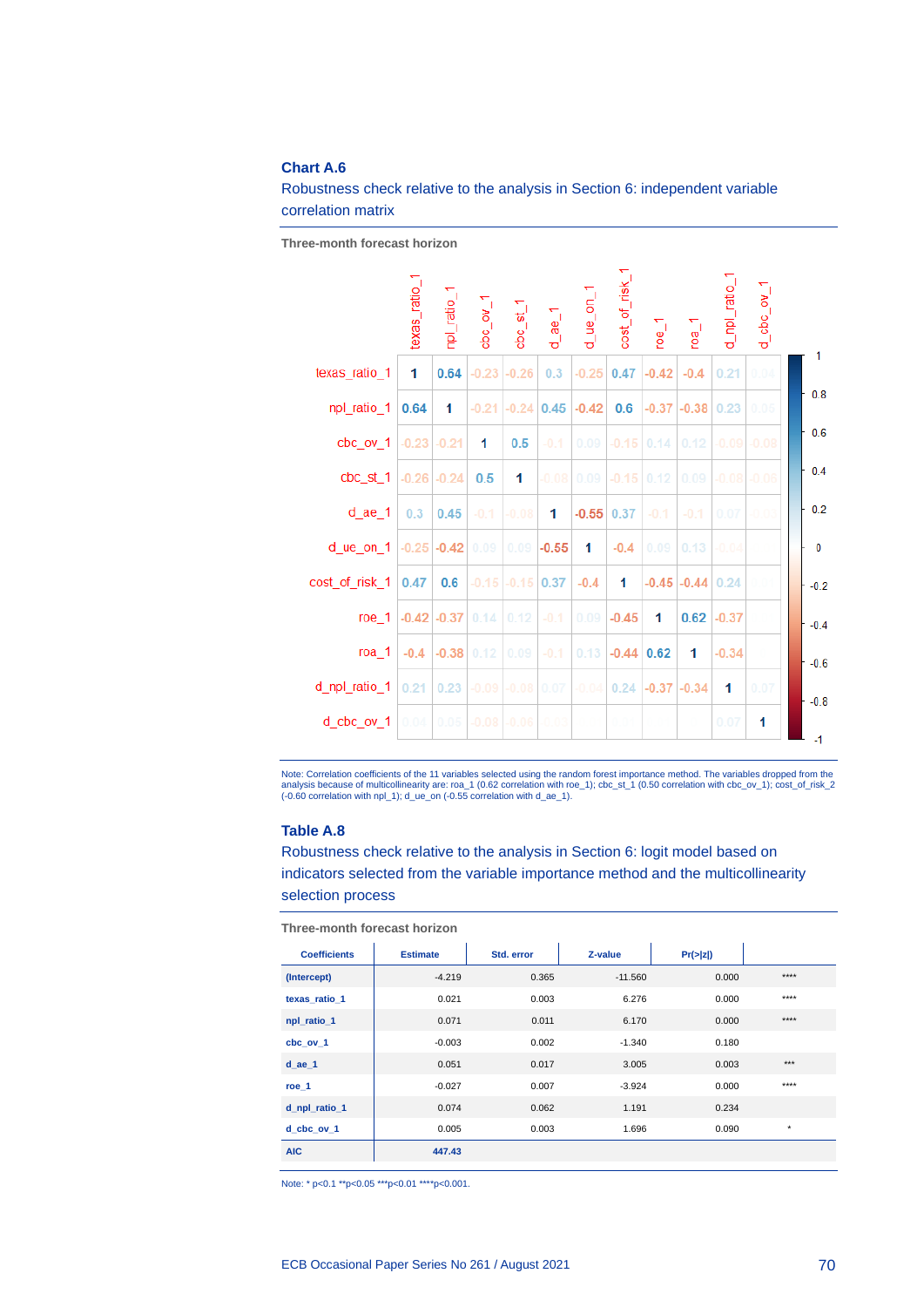Robustness check relative to the analysis in Section 6: logit model based on indicators selected from the variable importance method and the multicollinearity selection process

| <b>Coefficients</b> | <b>Estimate</b> | Std. error | Z-value   | Pr(z z ) |          |
|---------------------|-----------------|------------|-----------|----------|----------|
| (Intercept)         | $-4.829$        | 0.403      | $-11.987$ | 0.000    | $***$    |
| texas ratio 1       | 0.024           | 0.004      | 6.699     | 0.000    | $***$    |
| npl_ratio_1         | 0.105           | 0.015      | 6.974     | 0.000    | $***$    |
| cbc ov 1            | $-0.003$        | 0.002      | $-1.799$  | 0.072    | $^\star$ |
| $d$ ae $1$          | 0.097           | 0.029      | 3.361     | 0.001    | $***$    |
| roe 1               | $-0.001$        | 0.006      | $-0.153$  | 0.878    |          |
| d_npl_ratio_1       | 0.223           | 0.073      | 3.048     | 0.002    | $***$    |
| d cbc ov 1          | $-0.002$        | 0.003      | $-0.514$  | 0.607    |          |
| <b>AIC</b>          | 426.74          |            |           |          |          |

**R1: cases linked to a systemic crisis event are excluded – three-month forecast horizon**

Note: \* p<0.1 \*\*p<0.05 \*\*\*p<0.01 \*\*\*\*p<0.001.

### **Table A.10**

Robustness check relative to the analysis in Section 6: logit model based on indicators selected from the variable importance method and the multicollinearity selection process

**R2: cases linked to an idiosyncratic crisis event are excluded – three-month forecast horizon**

| <b>Coefficients</b> | <b>Estimate</b> | Std. error | Z-value  | Pr(z z ) |              |
|---------------------|-----------------|------------|----------|----------|--------------|
| (Intercept)         | $-6.393$        | 0.666      | $-9.606$ | 0.000    | $***$        |
| texas ratio 1       | 0.028           | 0.005      | 6.019    | 0.000    | $***$        |
| npl ratio 1         | 0.113           | 0.017      | 6.595    | 0.000    | $***$        |
| cbc ov 1            | $-0.002$        | 0.002      | $-0.992$ | 0.321    |              |
| $d$ ae $1$          | 0.096           | 0.020      | 4.767    | 0.000    | $***$        |
| roe 1               | $-0.041$        | 0.013      | $-3.038$ | 0.002    | $***$        |
| d_npl_ratio_1       | 0.127           | 0.063      | 1.998    | 0.046    | $\star\star$ |
| d cbc ov 1          | 0.000           | 0.004      | 0.013    | 0.990    |              |
| <b>AIC</b>          | 273.43          |            |          |          |              |

Note: \* p<0.1 \*\*p<0.05 \*\*\*p<0.01 \*\*\*\*p<0.001.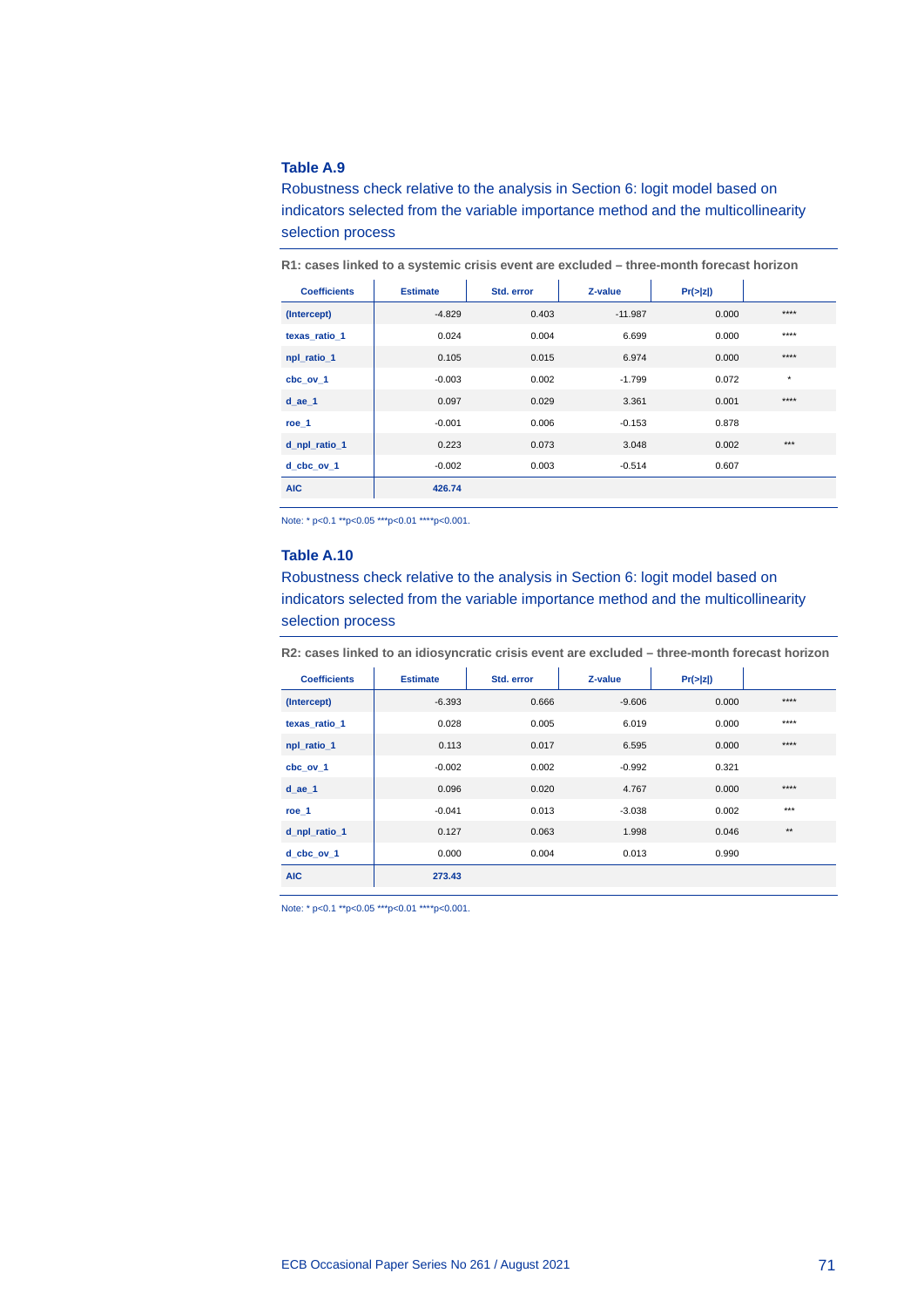# **Table A.11**

Robustness check relative to the analysis in Section 6: logit model based on indicators selected from the variable importance method and the multicollinearity selection process

| <b>Coefficients</b> | <b>Estimate</b> | Std. error | Z-value   | Pr(z z ) |       |
|---------------------|-----------------|------------|-----------|----------|-------|
| (Intercept)         | $-4.413$        | 0.394      | $-11.197$ | 0.000    | $***$ |
| texas ratio 1       | 0.023           | 0.004      | 5.942     | 0.000    | $***$ |
| npl ratio 1         | 0.076           | 0.013      | 6.029     | 0.000    | $***$ |
| cbc ov 1            | $-0.002$        | 0.002      | $-1.201$  | 0.230    |       |
| $d$ ae $1$          | 0.050           | 0.016      | 3.083     | 0.002    | $***$ |
| roe 1               | $-0.037$        | 0.008      | $-4.742$  | 0.000    | $***$ |
| d npl ratio 1       | $-0.128$        | 0.078      | $-1.642$  | 0.101    |       |
| d cbc ov 1          | 0.000           | 0.003      | $-0.046$  | 0.963    |       |
| <b>AIC</b>          | 406.24          |            |           |          |       |

**R3: cases linked to state-owned banks are excluded – three-month forecast horizon**

Note: \* p<0.1 \*\*p<0.05 \*\*\*p<0.01 \*\*\*\*p<0.001.

# **Table A.12**

Robustness check relative to the analysis in Section 6

**Three-month forecast horizon**

|                         | <b>Predicted as non-</b><br>crisis cases | <b>Predicted as crises</b><br>cases | <b>Signal</b>   | Rate |
|-------------------------|------------------------------------------|-------------------------------------|-----------------|------|
| <b>Non-crisis cases</b> | 625                                      | 75                                  | False alarm     | 11%  |
| <b>Crisis cases</b>     |                                          | 10                                  | <b>Hit Rate</b> | 83%  |

Note: Classification performance of the model evaluated with the original sample (67 SIs from Q4 2014 to Q3 2017), which includes 712 quarterly observations, 12 of which are the starting quarter of a crisis period. The AUROC metric of the logit model is 95%, indicating adequate fit.

# **Chart A.7**

Robustness check relative to the analysis in Section 6: loss function (y-axis) for the change in AE ratio based on different cut-offs (x-axis)

**Three-month forecast horizon**

(x-axis: cut-off for the quarterly change in asset encumbrance (d\_ae) measured in percentage points)



Note: A 5.87% quarterly increase in the AE ratio minimises the loss function that weights type I and type II errors in crisis prediction.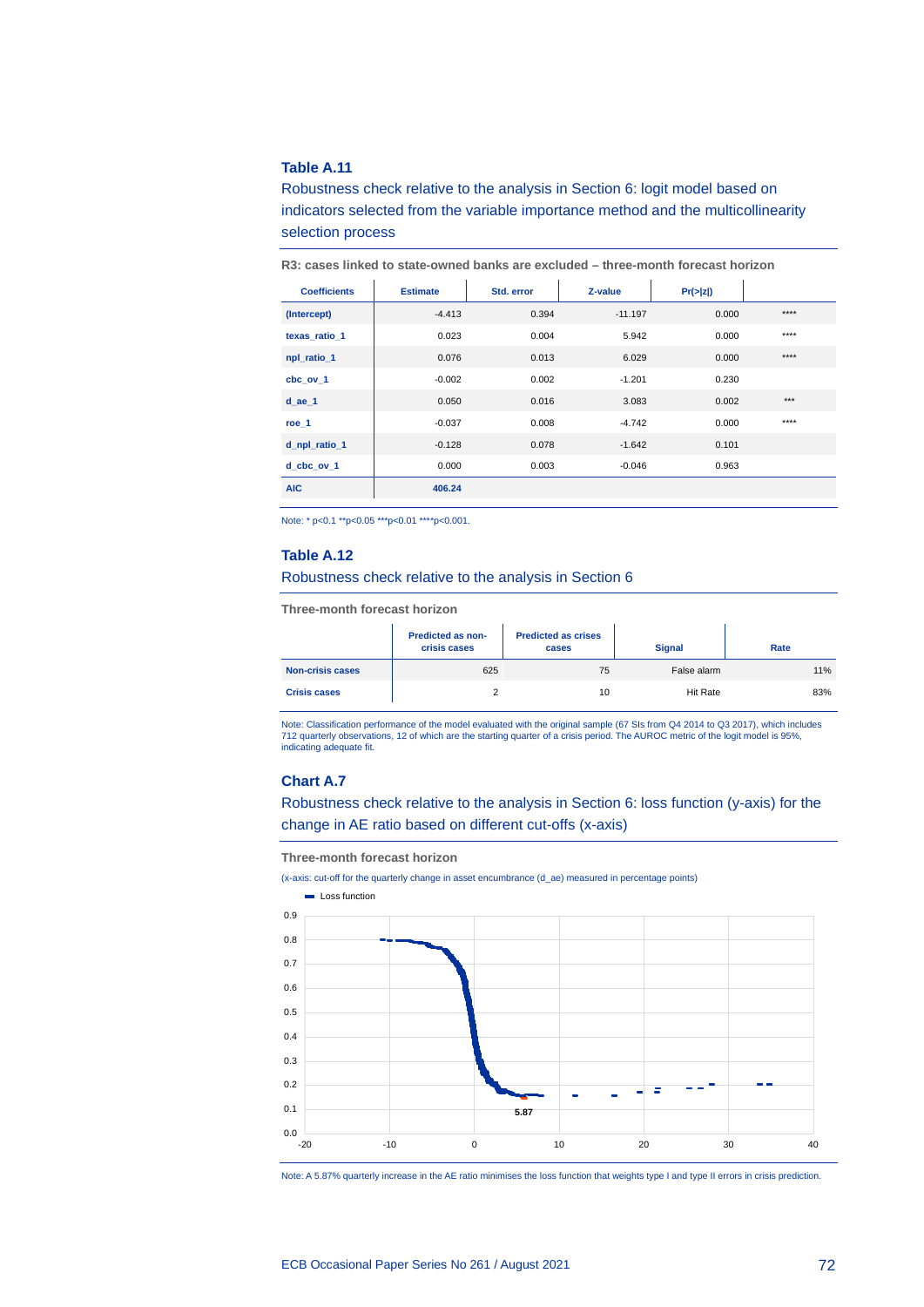# **Table A.13**

# Robustness check relative to the analysis in Section 6: optimal thresholds recognised from the signalling approach

**Three-month forecast horizon**

| <b>Variables</b>                                       | <b>Crisis Threshold</b> | <b>Up/Low</b> | Error |
|--------------------------------------------------------|-------------------------|---------------|-------|
| Texas ratio (%)                                        | 109,4                   | Up            | 0,105 |
| NPL ratio (%)                                          | 25,62                   | Up            | 0,095 |
| Return on assets (%)                                   | $-1,56$                 | Low           | 0,129 |
| Cost of credit risk (%)                                | 2,05                    | Up            | 0,108 |
| Return on equity (%)                                   | $-16,52$                | Low           | 0,136 |
| Change in AE ratio (p.p.)                              | 5,87                    | Up            | 0,146 |
| Change in NPL ratio (p.p.)                             | 1,66                    | Up            | 0,153 |
| Change in unencumbered-to-total<br>assets ratio (p.p.) | $-7,76$                 | Up            | 0,142 |

Note: For eight of the 11 variables selected using the random forest variable importance method, the thresholds that minimise the loss function have been computed. This is a univariate analysis (i.e. each variable is evaluated separately), thus there are no<br>multicollinearity issues. This allows us to show the results for variables that previously were exc